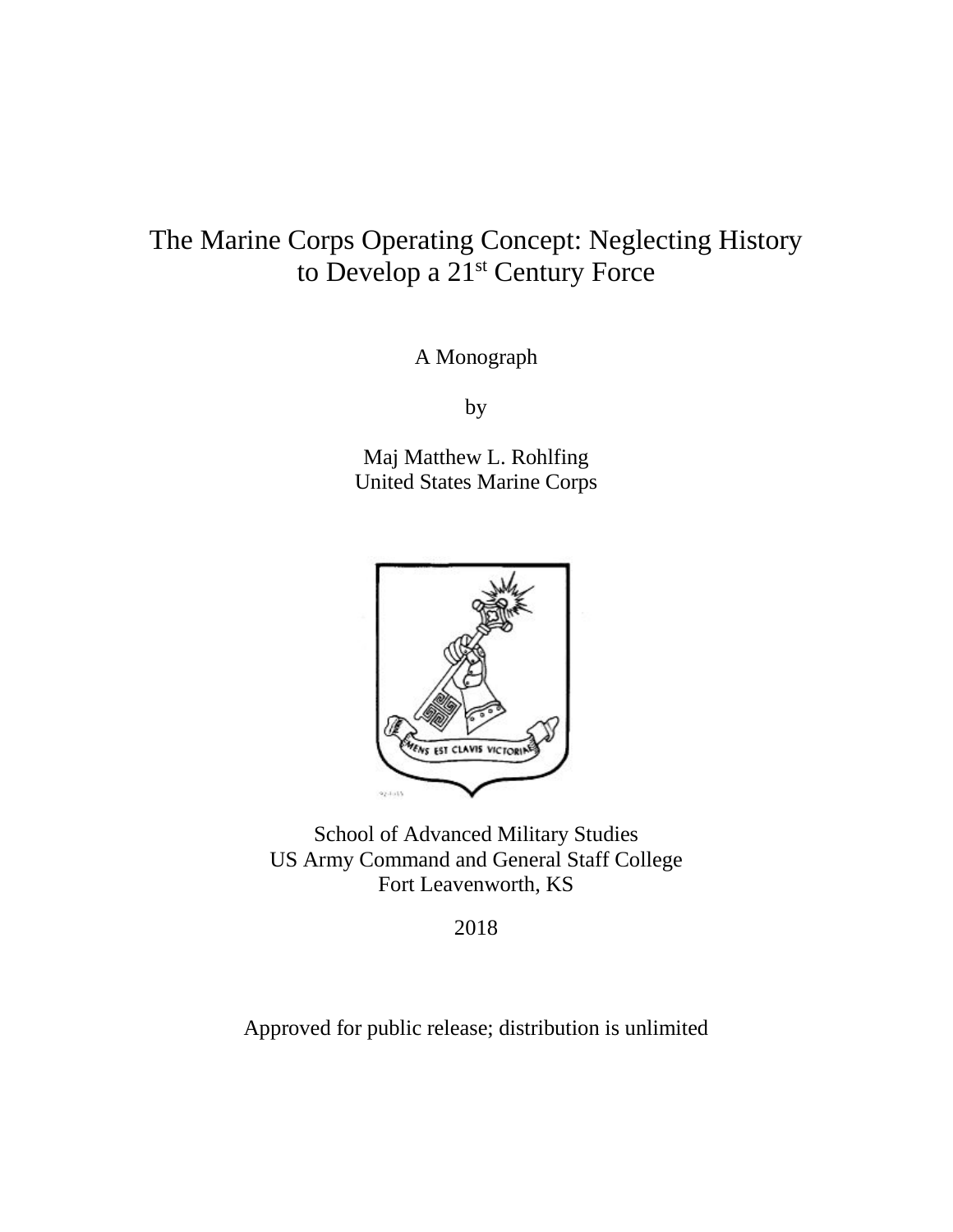| <b>REPORT DOCUMENTATION PAGE</b>                                                                                                                                                                                                                                                                                                                                                                                                                                                         |                                                         |                                   |                          | Form Approved<br>OMB No. 0704-0188 |                                                                                                                                                                                                                                                                                                                                                                                                                                                                                                                                                                                                                                                                                                                                                                                                                                                                                                                                                                                                                                                                                         |  |
|------------------------------------------------------------------------------------------------------------------------------------------------------------------------------------------------------------------------------------------------------------------------------------------------------------------------------------------------------------------------------------------------------------------------------------------------------------------------------------------|---------------------------------------------------------|-----------------------------------|--------------------------|------------------------------------|-----------------------------------------------------------------------------------------------------------------------------------------------------------------------------------------------------------------------------------------------------------------------------------------------------------------------------------------------------------------------------------------------------------------------------------------------------------------------------------------------------------------------------------------------------------------------------------------------------------------------------------------------------------------------------------------------------------------------------------------------------------------------------------------------------------------------------------------------------------------------------------------------------------------------------------------------------------------------------------------------------------------------------------------------------------------------------------------|--|
| The public reporting burden for this collection of information is estimated to average 1 hour per response, including the time for reviewing instructions, searching existing data sources,<br>method and methods and completing and reviewing the collection of information. Send comments regarding this burden estimate or any other aspect of this collection<br>of information, including ture burden to the detection of i<br>PLEASE DO NOT RETURN YOUR FORM TO THE ABOVE ADDRESS. |                                                         |                                   |                          |                                    |                                                                                                                                                                                                                                                                                                                                                                                                                                                                                                                                                                                                                                                                                                                                                                                                                                                                                                                                                                                                                                                                                         |  |
| 1. REPORT DATE (DD-MM-YYYY)<br>24-05-2018                                                                                                                                                                                                                                                                                                                                                                                                                                                |                                                         | 2. REPORT TYPE<br>Master's Thesis |                          |                                    | 3. DATES COVERED (From - To)<br>JUL 2017 - MAY 2018                                                                                                                                                                                                                                                                                                                                                                                                                                                                                                                                                                                                                                                                                                                                                                                                                                                                                                                                                                                                                                     |  |
| <b>4. TITLE AND SUBTITLE</b>                                                                                                                                                                                                                                                                                                                                                                                                                                                             |                                                         |                                   |                          |                                    | <b>5a. CONTRACT NUMBER</b>                                                                                                                                                                                                                                                                                                                                                                                                                                                                                                                                                                                                                                                                                                                                                                                                                                                                                                                                                                                                                                                              |  |
| The Marine Corps Operating Concept: Neglecting History to Develop a 21st                                                                                                                                                                                                                                                                                                                                                                                                                 |                                                         |                                   |                          |                                    |                                                                                                                                                                                                                                                                                                                                                                                                                                                                                                                                                                                                                                                                                                                                                                                                                                                                                                                                                                                                                                                                                         |  |
| Century Force                                                                                                                                                                                                                                                                                                                                                                                                                                                                            |                                                         |                                   |                          |                                    | <b>5b. GRANT NUMBER</b>                                                                                                                                                                                                                                                                                                                                                                                                                                                                                                                                                                                                                                                                                                                                                                                                                                                                                                                                                                                                                                                                 |  |
|                                                                                                                                                                                                                                                                                                                                                                                                                                                                                          |                                                         |                                   |                          |                                    | 5c. PROGRAM ELEMENT NUMBER                                                                                                                                                                                                                                                                                                                                                                                                                                                                                                                                                                                                                                                                                                                                                                                                                                                                                                                                                                                                                                                              |  |
| 6. AUTHOR(S)                                                                                                                                                                                                                                                                                                                                                                                                                                                                             |                                                         |                                   |                          | <b>5d. PROJECT NUMBER</b>          |                                                                                                                                                                                                                                                                                                                                                                                                                                                                                                                                                                                                                                                                                                                                                                                                                                                                                                                                                                                                                                                                                         |  |
| Maj Matthew L. Rohlfing                                                                                                                                                                                                                                                                                                                                                                                                                                                                  |                                                         |                                   |                          |                                    |                                                                                                                                                                                                                                                                                                                                                                                                                                                                                                                                                                                                                                                                                                                                                                                                                                                                                                                                                                                                                                                                                         |  |
|                                                                                                                                                                                                                                                                                                                                                                                                                                                                                          |                                                         |                                   |                          |                                    | <b>5e. TASK NUMBER</b>                                                                                                                                                                                                                                                                                                                                                                                                                                                                                                                                                                                                                                                                                                                                                                                                                                                                                                                                                                                                                                                                  |  |
|                                                                                                                                                                                                                                                                                                                                                                                                                                                                                          |                                                         |                                   |                          |                                    | <b>5f. WORK UNIT NUMBER</b>                                                                                                                                                                                                                                                                                                                                                                                                                                                                                                                                                                                                                                                                                                                                                                                                                                                                                                                                                                                                                                                             |  |
| 7. PERFORMING ORGANIZATION NAME(S) AND ADDRESS(ES)                                                                                                                                                                                                                                                                                                                                                                                                                                       |                                                         |                                   |                          |                                    | 8. PERFORMING ORGANIZATION                                                                                                                                                                                                                                                                                                                                                                                                                                                                                                                                                                                                                                                                                                                                                                                                                                                                                                                                                                                                                                                              |  |
| U.S. Army Command and General Staff College                                                                                                                                                                                                                                                                                                                                                                                                                                              |                                                         |                                   |                          |                                    | <b>REPORT NUMBER</b>                                                                                                                                                                                                                                                                                                                                                                                                                                                                                                                                                                                                                                                                                                                                                                                                                                                                                                                                                                                                                                                                    |  |
| ATTN: ATZL-SWD-GD                                                                                                                                                                                                                                                                                                                                                                                                                                                                        |                                                         |                                   |                          |                                    |                                                                                                                                                                                                                                                                                                                                                                                                                                                                                                                                                                                                                                                                                                                                                                                                                                                                                                                                                                                                                                                                                         |  |
| Fort Leavenworth, KS 66027-2301                                                                                                                                                                                                                                                                                                                                                                                                                                                          |                                                         |                                   |                          |                                    |                                                                                                                                                                                                                                                                                                                                                                                                                                                                                                                                                                                                                                                                                                                                                                                                                                                                                                                                                                                                                                                                                         |  |
|                                                                                                                                                                                                                                                                                                                                                                                                                                                                                          |                                                         |                                   |                          |                                    |                                                                                                                                                                                                                                                                                                                                                                                                                                                                                                                                                                                                                                                                                                                                                                                                                                                                                                                                                                                                                                                                                         |  |
| 9. SPONSORING/MONITORING AGENCY NAME(S) AND ADDRESS(ES)                                                                                                                                                                                                                                                                                                                                                                                                                                  |                                                         |                                   |                          |                                    | 10. SPONSOR/MONITOR'S ACRONYM(S)                                                                                                                                                                                                                                                                                                                                                                                                                                                                                                                                                                                                                                                                                                                                                                                                                                                                                                                                                                                                                                                        |  |
| Advanced Military Studies Program                                                                                                                                                                                                                                                                                                                                                                                                                                                        |                                                         |                                   |                          |                                    |                                                                                                                                                                                                                                                                                                                                                                                                                                                                                                                                                                                                                                                                                                                                                                                                                                                                                                                                                                                                                                                                                         |  |
|                                                                                                                                                                                                                                                                                                                                                                                                                                                                                          |                                                         |                                   |                          |                                    | <b>11. SPONSOR/MONITOR'S REPORT</b><br><b>NUMBER(S)</b>                                                                                                                                                                                                                                                                                                                                                                                                                                                                                                                                                                                                                                                                                                                                                                                                                                                                                                                                                                                                                                 |  |
| <b>12. DISTRIBUTION/AVAILABILITY STATEMENT</b>                                                                                                                                                                                                                                                                                                                                                                                                                                           |                                                         |                                   |                          |                                    |                                                                                                                                                                                                                                                                                                                                                                                                                                                                                                                                                                                                                                                                                                                                                                                                                                                                                                                                                                                                                                                                                         |  |
|                                                                                                                                                                                                                                                                                                                                                                                                                                                                                          |                                                         |                                   |                          |                                    |                                                                                                                                                                                                                                                                                                                                                                                                                                                                                                                                                                                                                                                                                                                                                                                                                                                                                                                                                                                                                                                                                         |  |
|                                                                                                                                                                                                                                                                                                                                                                                                                                                                                          | Approved for Public Release; Distribution is Unlimited. |                                   |                          |                                    |                                                                                                                                                                                                                                                                                                                                                                                                                                                                                                                                                                                                                                                                                                                                                                                                                                                                                                                                                                                                                                                                                         |  |
| 13. SUPPLEMENTARY NOTES                                                                                                                                                                                                                                                                                                                                                                                                                                                                  |                                                         |                                   |                          |                                    |                                                                                                                                                                                                                                                                                                                                                                                                                                                                                                                                                                                                                                                                                                                                                                                                                                                                                                                                                                                                                                                                                         |  |
| 14. ABSTRACT                                                                                                                                                                                                                                                                                                                                                                                                                                                                             |                                                         |                                   |                          |                                    |                                                                                                                                                                                                                                                                                                                                                                                                                                                                                                                                                                                                                                                                                                                                                                                                                                                                                                                                                                                                                                                                                         |  |
| Title 10 requirements.                                                                                                                                                                                                                                                                                                                                                                                                                                                                   |                                                         |                                   |                          |                                    | The 2016 Marine Corps Operating Concept (MOC); How an Expeditionary Force Operates in the 21st Century makes the assertion<br>that the Marine Corps is currently not organized, trained, and equipped to meet the demands of a future operating environment. The<br>MOC espouses the use of dispersed combat elements in amphibious operations and provides guidance for the generation of the future<br>force. This monograph conducted a comprehensive examination of the development of US Amphibious Doctrine and its initial<br>implementation during Operation Watchtower in 1942, as a case study, demonstrating that MOC fails to account for the historically<br>proven requirement for superiority of force in amphibious operations. The monograph concludes that the MOC serves as a normative<br>theory due to its divergence from historically demonstrated requirements for superiority of force. As such, the MOC's divergence<br>from history jeopardizes the Marine Corp's ability to conduct decisive maneuver from the sea and field a force capable of meeting its |  |
| <b>15. SUBJECT TERMS</b>                                                                                                                                                                                                                                                                                                                                                                                                                                                                 |                                                         |                                   |                          |                                    |                                                                                                                                                                                                                                                                                                                                                                                                                                                                                                                                                                                                                                                                                                                                                                                                                                                                                                                                                                                                                                                                                         |  |
| Marine Corps; Marine Corps Operating Concept, Concept, Amphibious Warfare; Guadalcanal, Operation Watchtower, Amphibious<br>Doctrine                                                                                                                                                                                                                                                                                                                                                     |                                                         |                                   |                          |                                    |                                                                                                                                                                                                                                                                                                                                                                                                                                                                                                                                                                                                                                                                                                                                                                                                                                                                                                                                                                                                                                                                                         |  |
| 16. SECURITY CLASSIFICATION OF:                                                                                                                                                                                                                                                                                                                                                                                                                                                          |                                                         | <b>17. LIMITATION OF</b>          |                          |                                    | 18. NUMBER 19a. NAME OF RESPONSIBLE PERSON                                                                                                                                                                                                                                                                                                                                                                                                                                                                                                                                                                                                                                                                                                                                                                                                                                                                                                                                                                                                                                              |  |
| a. REPORT<br>b. ABSTRACT   c. THIS PAGE                                                                                                                                                                                                                                                                                                                                                                                                                                                  |                                                         | <b>ABSTRACT</b>                   | ОF<br><b>PAGES</b>       |                                    | Maj Matthew Rohlfing                                                                                                                                                                                                                                                                                                                                                                                                                                                                                                                                                                                                                                                                                                                                                                                                                                                                                                                                                                                                                                                                    |  |
| $\pi$<br>(T <sub>1</sub> )                                                                                                                                                                                                                                                                                                                                                                                                                                                               | (T <sub>T</sub> )                                       | $(\mathrm{U})$                    | $\overline{\mathcal{L}}$ |                                    | 19b. TELEPHONE NUMBER (Include area code)                                                                                                                                                                                                                                                                                                                                                                                                                                                                                                                                                                                                                                                                                                                                                                                                                                                                                                                                                                                                                                               |  |

36

(U) (U) (U)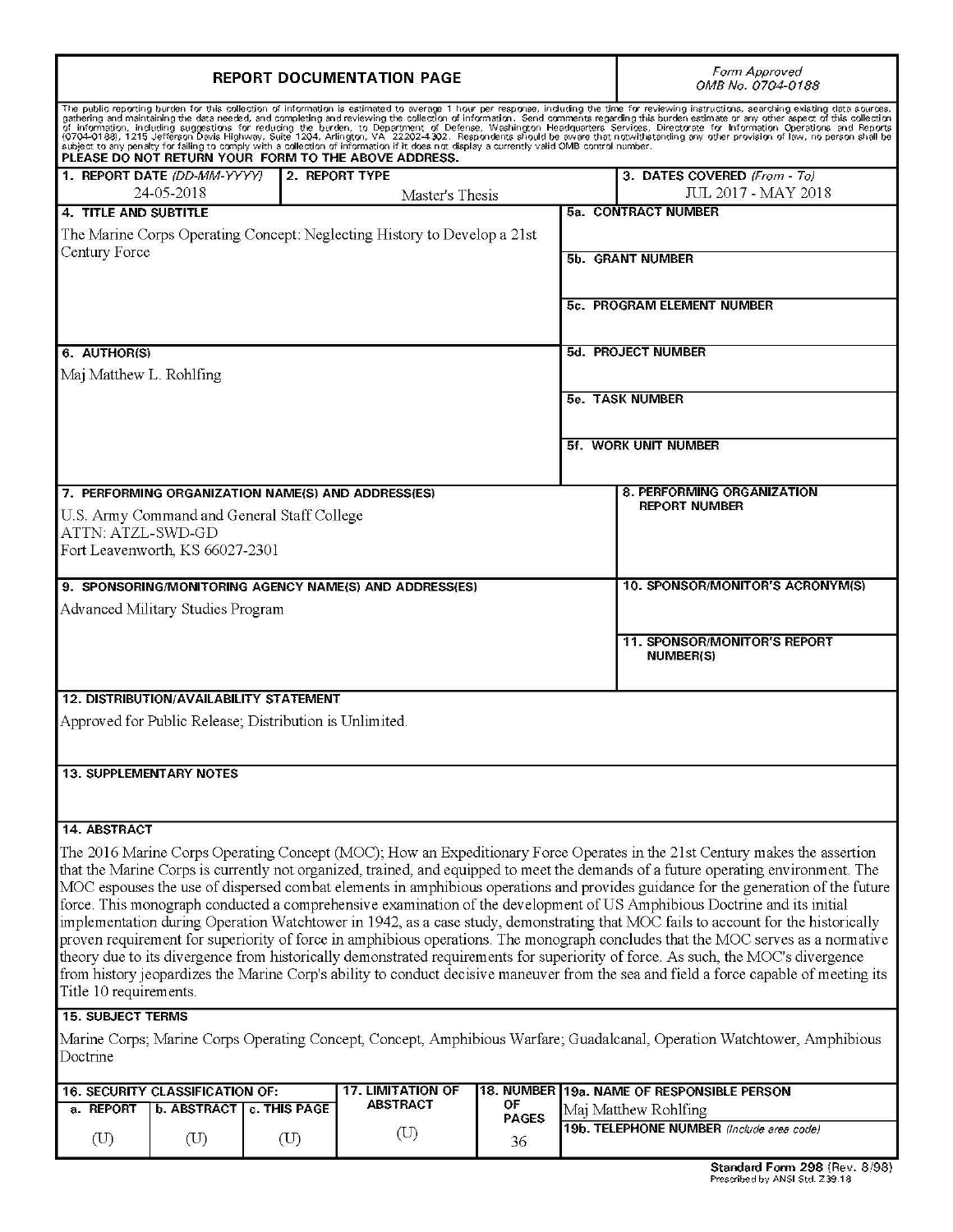### Monograph Approval Page

| Name of Candidate:                                 | Major Matthew L. Rohlfing |                                                                     |
|----------------------------------------------------|---------------------------|---------------------------------------------------------------------|
| Monograph Title:<br>21 <sup>st</sup> Century Force |                           | The Marine Corps Operating Concept: Neglecting History to Develop a |
| Approved By:                                       |                           |                                                                     |
| G. Stephen Lauer, PhD                              |                           | "Monograph Director                                                 |
| Eric Remoy, COL                                    |                           | , Seminar Leader                                                    |
| James C. Markert, COL                              |                           | , Director, School of Advanced Military Studies                     |
| Accepted this 24th day of May 2018 by:             |                           |                                                                     |
| Robert F. Baumann, PhD                             |                           | , Director, Graduate Degree Programs                                |

 The opinions and conclusions expressed herein are those of the student author and do not necessarily represent the views of the US Army Command and General Staff College or any other government agency. (References to this study should include the foregoing statement.)

 Fair use determination or copyright permission has been obtained for the inclusion of pictures, maps, graphics, and any other works incorporated into this manuscript. A work of the United States Government is not subject to copyright, however further publication or sale of copyrighted images is not permissible.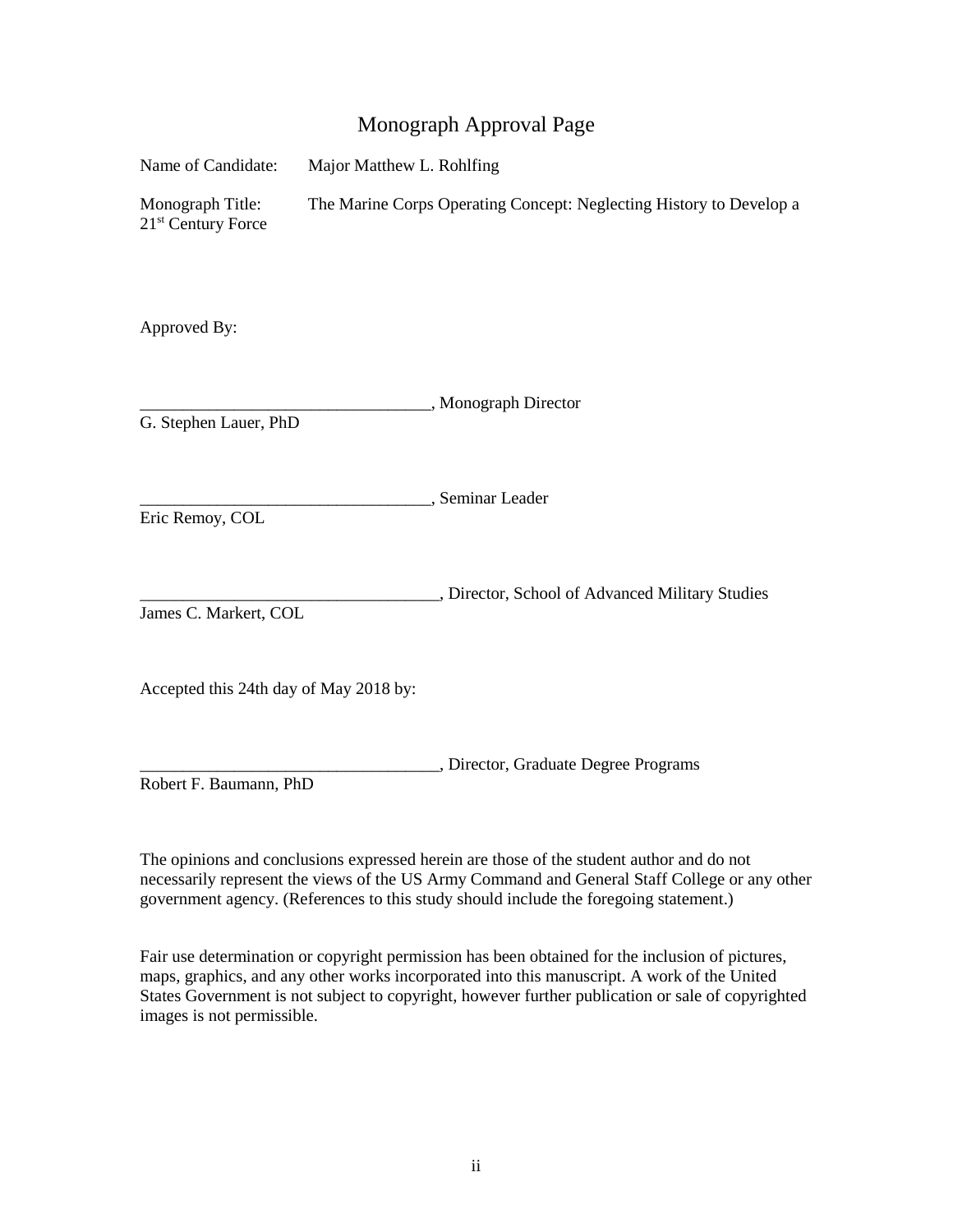#### Abstract

<span id="page-3-0"></span>The Marine Corps Operating Concept: Neglecting History to Develop A 21<sup>st</sup> Century Force, by Major Matthew L. Rohlfing, USMC, 36 pages.

 the future force. In doing so, the MOC breaks from the historically demonstrated requirement for superiority of force in amphibious operations. The ideas presented in the MOC caused this author to ask the following questions: is the MOC right? Are Marine Corps forces designed, trained, and The *2016 Marine Corps Operating Concept (MOC); How an Expeditionary Force Operates in the 21st Century* makes the assertion that the Marine Corps is currently not organized, trained, and equipped to meet the demands of a future operating environment. The MOC espouses the use of dispersed combat elements in amphibious operations and provides guidance for the generation of equipped to operate in dispersed formations able to conduct decisive maneuver from the sea?

 Doctrine and its initial implementation during Operation Watchtower in 1942, the seizure of Guadalcanal and Tulagi in the Pacific Ocean's Solomon archipelago, as a case study, demonstrating that the MOC fails to account for the historically proven requirement for a normative theory due to its divergence from historically demonstrated requirements for This monograph conducted a comprehensive examination of the development of US Amphibious superiority of force in amphibious operations. The monograph concludes that the MOC serves as superiority of force. As such, the MOC's divergence from history jeopardizes the Marine Corps' ability to conduct decisive maneuver from the sea and field a force capable of meeting its Title 10 requirements.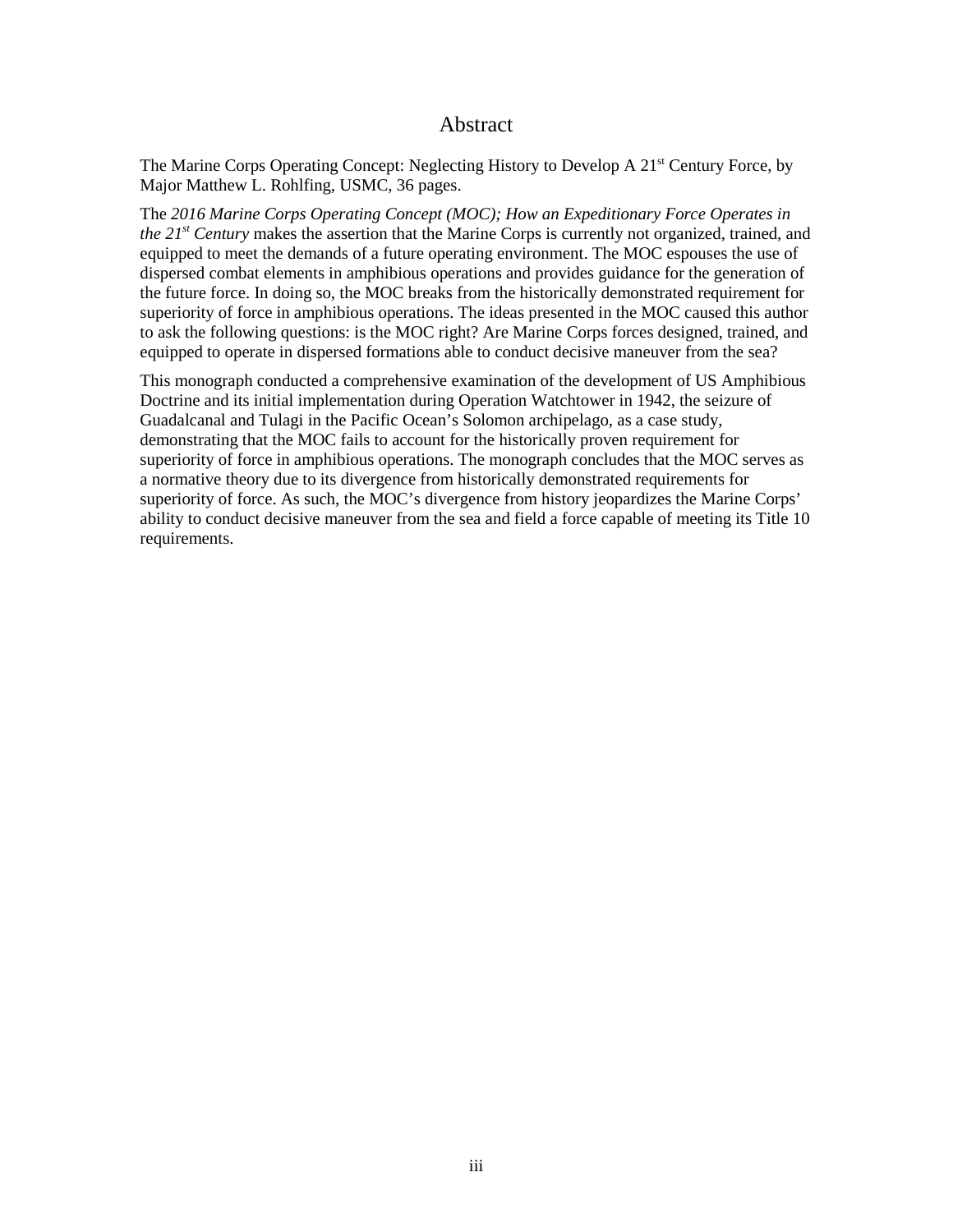| Contents |  |  |  |
|----------|--|--|--|
|          |  |  |  |
|          |  |  |  |
|          |  |  |  |
|          |  |  |  |
|          |  |  |  |
|          |  |  |  |
|          |  |  |  |
|          |  |  |  |
|          |  |  |  |
|          |  |  |  |
|          |  |  |  |
|          |  |  |  |
|          |  |  |  |
|          |  |  |  |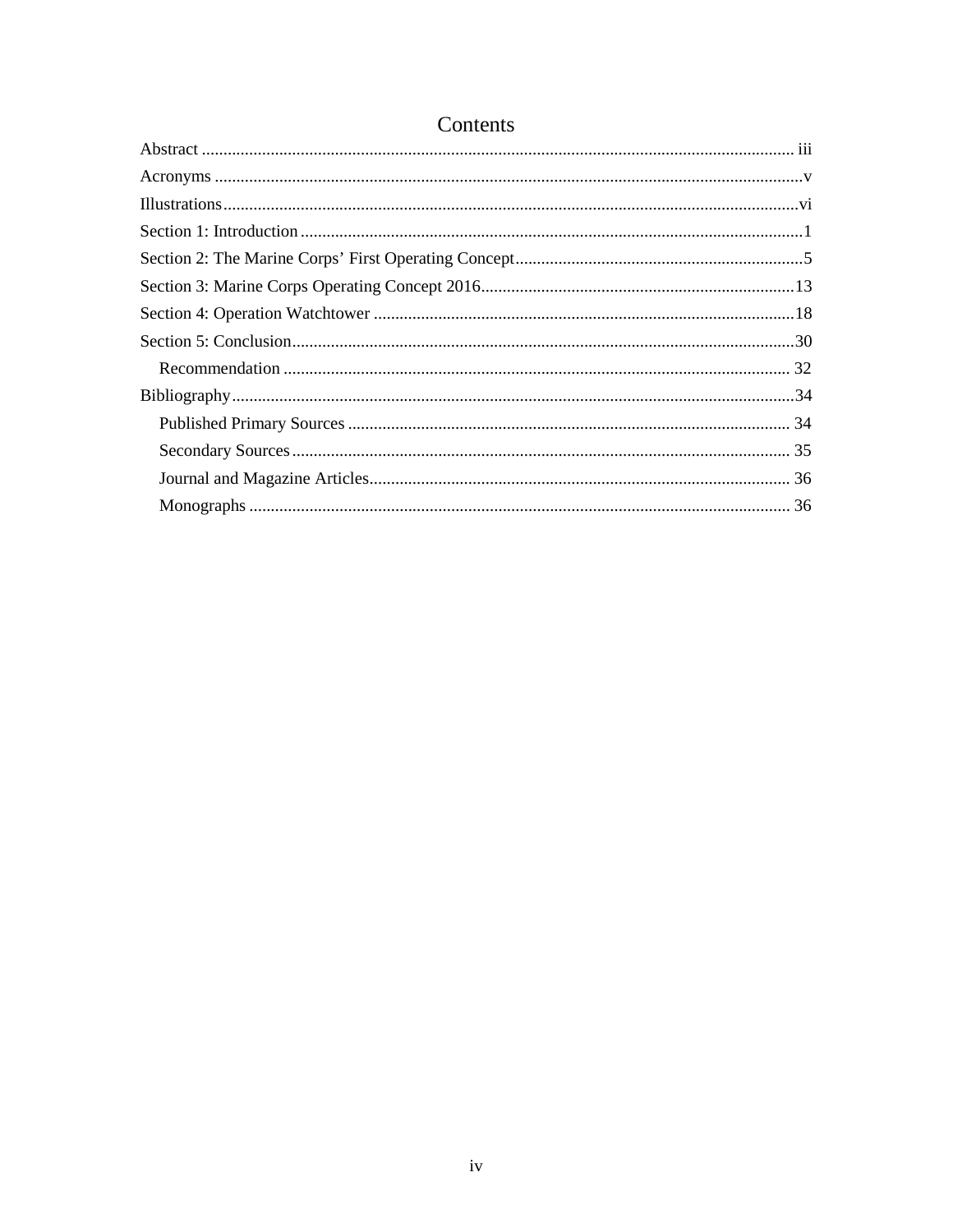## <span id="page-5-0"></span>Acronyms

| A2AD         | Anti-Access/Area-Denial                        |
|--------------|------------------------------------------------|
| EAB          | <b>Expeditionary Advanced Base</b>             |
| EABO         | <b>Expeditionary Advanced Base Operations</b>  |
| EF 21        | <b>Expeditionary Force 21</b>                  |
| <b>FTP</b>   | <b>Fleet Training Publication</b>              |
| <b>LOCE</b>  | Littoral Operations in a Contested Environment |
| <b>MAGTF</b> | Marine Air Ground Task Force                   |
| <b>MOC</b>   | Marine Corps Operating Concept                 |
| <b>PPBS</b>  | Planning, Programming, and Budgeting System    |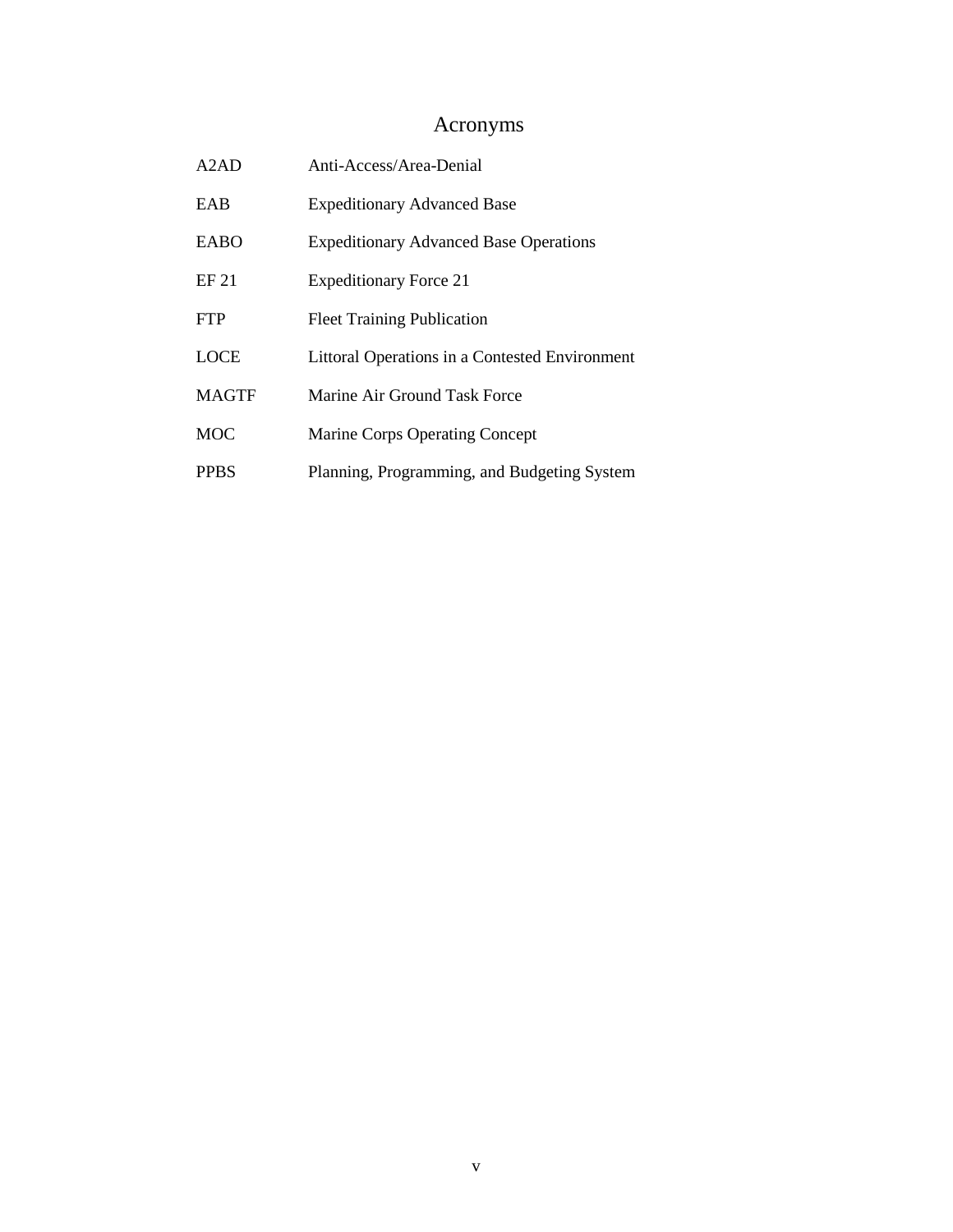## Illustrations

<span id="page-6-0"></span>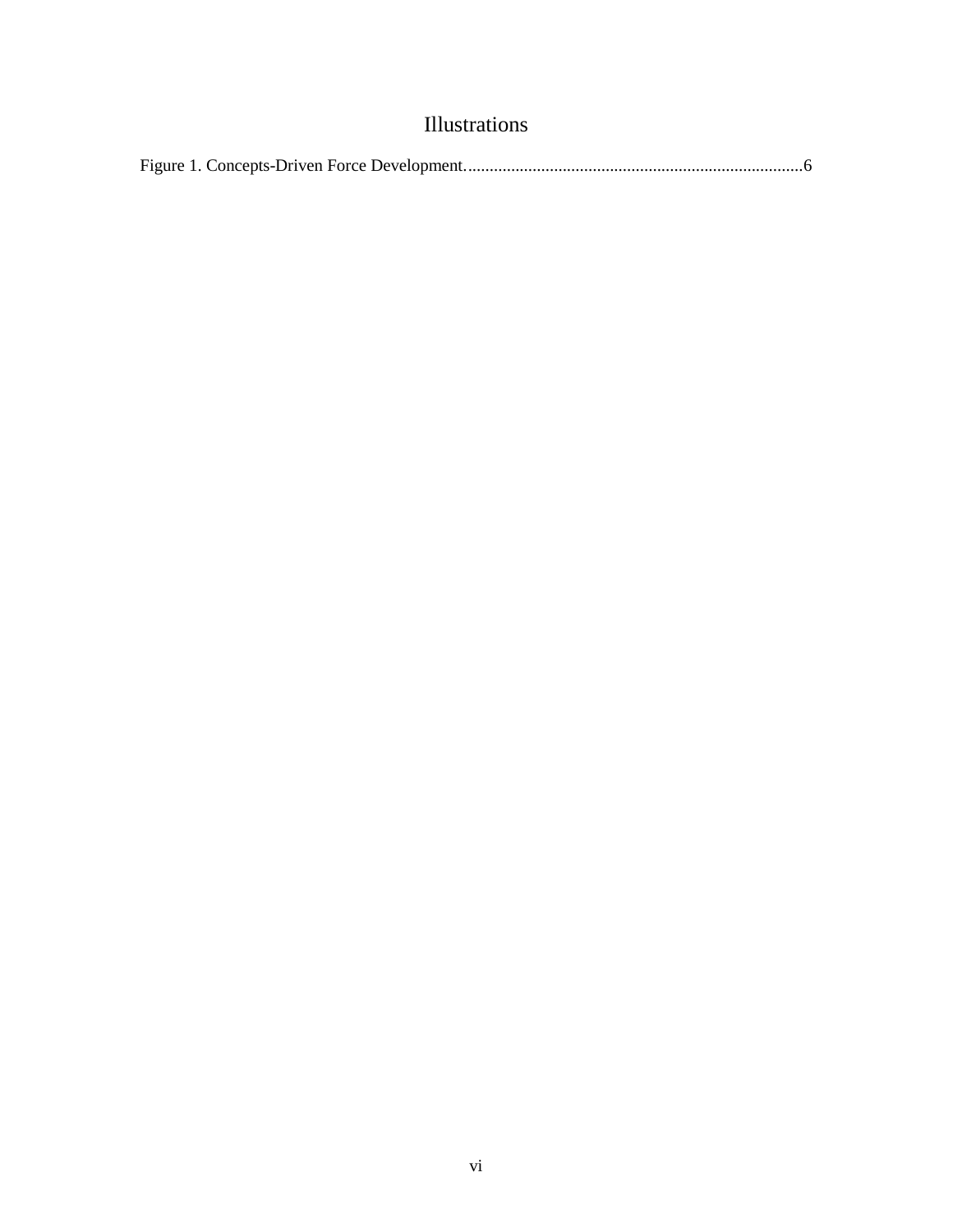#### Section 1: Introduction

<span id="page-7-0"></span>What is to be accomplished must be clearly and definitely understood by everyone charged with the direction of a business, either public or private. In many cases, especially in public undertakings, the "Mission" can only be stated in very general terms and in the accomplishment of it many "Special" or "Sub-missions" may be found necessary, but the "General Mission" will always be found to stand out clearly above them all. It represents the purpose for which the organization was created and exists and never, for a moment, must it be permitted to become smothered by the introduction of "Minor Missions." The trail once lost is hard to regain.

—Major John H. Russell, "A Plea for a Mission and Doctrine"

 In June 1916, Major John H. Russell, published his now famous article, "A Plea for a Mission and Doctrine" in the *Marine Corps Gazette*. In this turbulent period of Marine Corps history, he asked, "How many officers of the Marine Corps, if interrogated separately, would give about the primary mission of the Marine Corps, with ideas ranging from a constabulary force to the Marine Corps cemented its role in the United States military structure. That role, still in place the same answer as to the primary mission of the Marine Corps?"1 The decades following the publication of this article saw the Marine Corps struggle to solve this problem. Debate raged service as a secondary land army.<sup>2</sup> After its many hard-fought battles in the Second World War, today, means the Marine Corps does not lack a "general mission."3 It is an expeditionary force that "fights at sea, from the sea, and ashore as an integrated part of the Naval force." The Marine Corps "exists to defeat our Nation's enemies."4

 requirement for large land forces to fight on the European continent initiated the Marine Corps' The First World War marked the birth of the modern-day Marine Corps.<sup>5</sup> The transformation from a small ship-based service to a substantial land power. Following the war,

-

1

<sup>&</sup>lt;sup>1</sup> John Russell, "A Plea for a Mission and Doctrine," *Marine Corps Gazette* (June 1916): 112.

 *Military Strategists* (Jefferson, NC: McFarland, 2009), 225. 2 Leo J. Daugherty, *Pioneers of Amphibious Warfare, 1898–1945: Profiles of Fourteen American* 

<sup>&</sup>lt;sup>3</sup> Russell, "A Plea for a Mission and Doctrine," 111.

<sup>4</sup> Marine Corps Combat Development Command, *Marine Corps Operating Concept; How an Expeditionary Force Operates in the 21st Century* (Quantico, VA: Headquarters Marine Corps, 2016), 8, i.

<sup>5</sup> Alan Axelrod, *Miracle at Belleau Wood: The Birth of the Modern U.S. Marine Corps* (Guilford, CT: Lyons Press, 2007).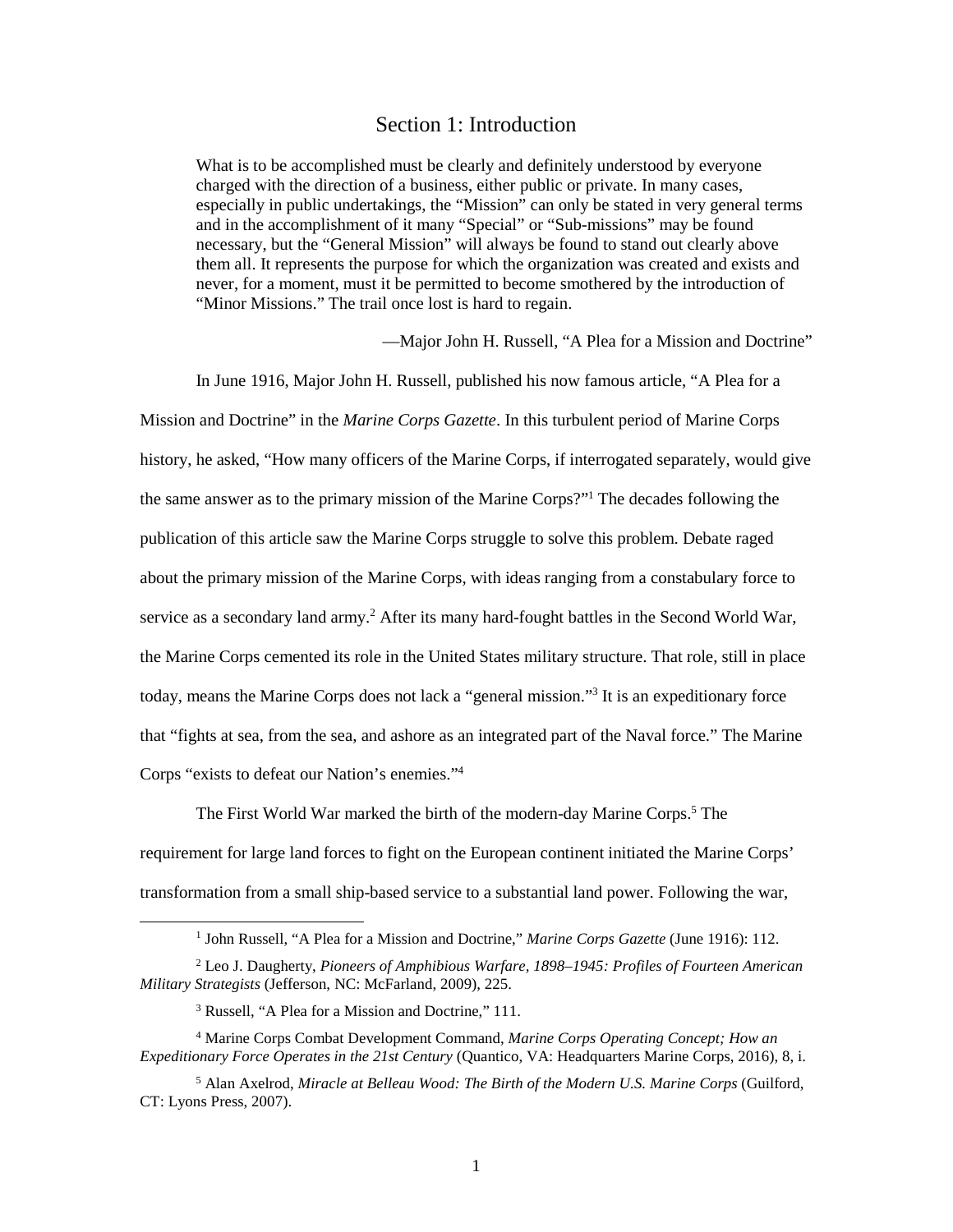with rapid military downsizing, the Marine Corps struggled to identify its role in the American that the Marine Corps should focus its efforts, as a land force, to serve as an adjunct to the Army Marine Corps' principal mission as service with the Fleet.<sup>6</sup> While the Marine Corps' history military structure. Three differing perspectives came to the foreground. The first was the belief much like it had in the First World War. The second, drawing on a broader perspective of Marine Corps history, saw the service's primary role in "small wars." The third perspective identified the demonstrated its ability to do all these things, a rising imperial power in the Pacific and future World War would cement its role for service with the Fleet.

 Japanese aggression in the Pacific, these officers set out to understand the operational and tactical amphibious operations across the central Pacific and produced *Operation Plan 712, Advanced*  campaigns. 8 Simultaneously, it conducted a pragmatic study of history, tested new concepts, and developed a new body of amphibious doctrine.<sup>9</sup> This doctrine proved to be one of the most farreaching tactical innovations in the Second World War.<sup>10</sup> While debate over the Marine Corps' general mission raged, a small group of Marine officers took actions that still impact the institution today. Recognizing the rising threat of requirements to assault from the sea. Major Earl H. "Pete" Ellis studied the requirements of *Base Operations in Micronesia* in 1921.<sup>7</sup> With the Marine Corps' role in support of the Fleet increasing, it organized itself to seize and defend advanced naval bases in support of naval

 validated the effectiveness of its amphibious doctrine and confirmed its ability to fight at and Through many hard-fought battles, from Guadalcanal to Okinawa, the Marine Corps

 $\overline{a}$ 

<sup>6</sup> Robert G. McCarthy III, "Rebuttal to the 2010 Marine Corps Operating Concept" (monograph, School of Advanced Military Studies, 2013), 10–16.

<sup>7</sup> Williamson Murray and Allan R. Millett, eds., *Military Innovation in the Interwar Period*  (Cambridge: Cambridge University Press, 1996), 72.

<sup>8</sup> Merrill L. Bartlett, ed., *Assault from the Sea: Essays on the History of Amphibious Warfare*  (Annapolis, MD: Naval Institute Press, 1983), 121–132.

<sup>&</sup>lt;sup>9</sup> Ibid., 185–191.

<sup>10</sup> Michael Howard and Basil Henry Liddell Hart, *The Theory and Practice of War* (Bloomington: Indiana University Press, 1975), 222.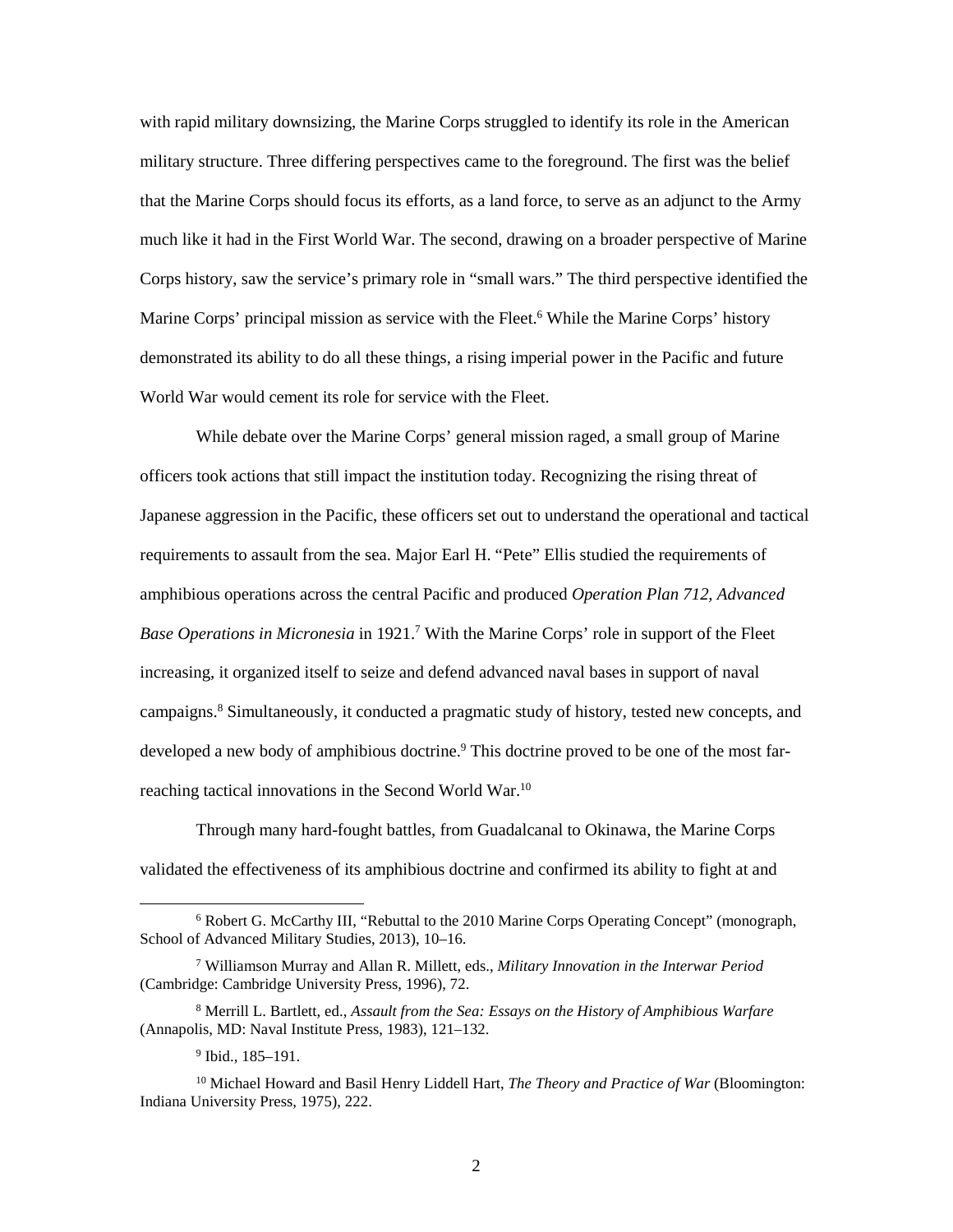institution today. Its role as an amphibious force is central to the institutional identity of the Marine Corps. Title 10 of US code codifies this role in law; "the Marine Corps shall be supporting air components, for service with the fleet in the seizure or defense of advanced naval bases and for the conduct of such land operations as may be essential to the prosecution of a naval campaign."<sup>11</sup> However, the establishment of a "general mission" does not mean the Marine Corps from the sea. These battles had a lasting impact on the role and organizational identity of the Marine Corps. Images and artifacts from the Marine Corps' service in the Pacific permeate the organized, trained, and equipped to provide fleet marine forces of combined arms, together with cannot conduct "special" or "sub-missions," as demonstrated over the past two decades.<sup>12</sup>

 Since 2001, the Marine Corps fought primarily as a second land army in the wars in unchanged. In his 2016 Commandant's planning guidance, General Neller stated that "the United expeditionary force that operates across the range of military operations."<sup>13</sup> General Neller also Corps.<sup>14</sup> Afghanistan and Iraq. These conflicts drove Marine Corps force generation, deployment, and force development during this period. However, the Marine Corps' primary mission remained States Marine Corps will remain the Nation's crisis response force and serves as a maritime based recognized that while the Marine Corps engaged in the current fight, its potential adversaries did not stand idle. Instead, these adversaries developed capabilities that equal or exceed the Marine

the Marine Corps Operating Concept: How an Expeditionary Force Operates in the 21<sup>st</sup> Century (MOC). This concept describes, in broad terms, how the Marine Corps will conduct the range of To solve this problem, in September 2016, the Marine Corps developed and implemented

 $\overline{a}$ 

 11 United States of America, *10 U.S. Code §5063, United States Marine Corps: composition;*  functions. *functions*. 12 Russell, "A Plea for a Mission and Doctrine," 111.

 Contact (Quantico, VA: Headquarters Marine Corps, 2016), 3. <sup>13</sup> United Stated Marine Corps. Commandant's Planning Guidance: FRAGO 01/2016 Advance to

 14 Ibid., 2.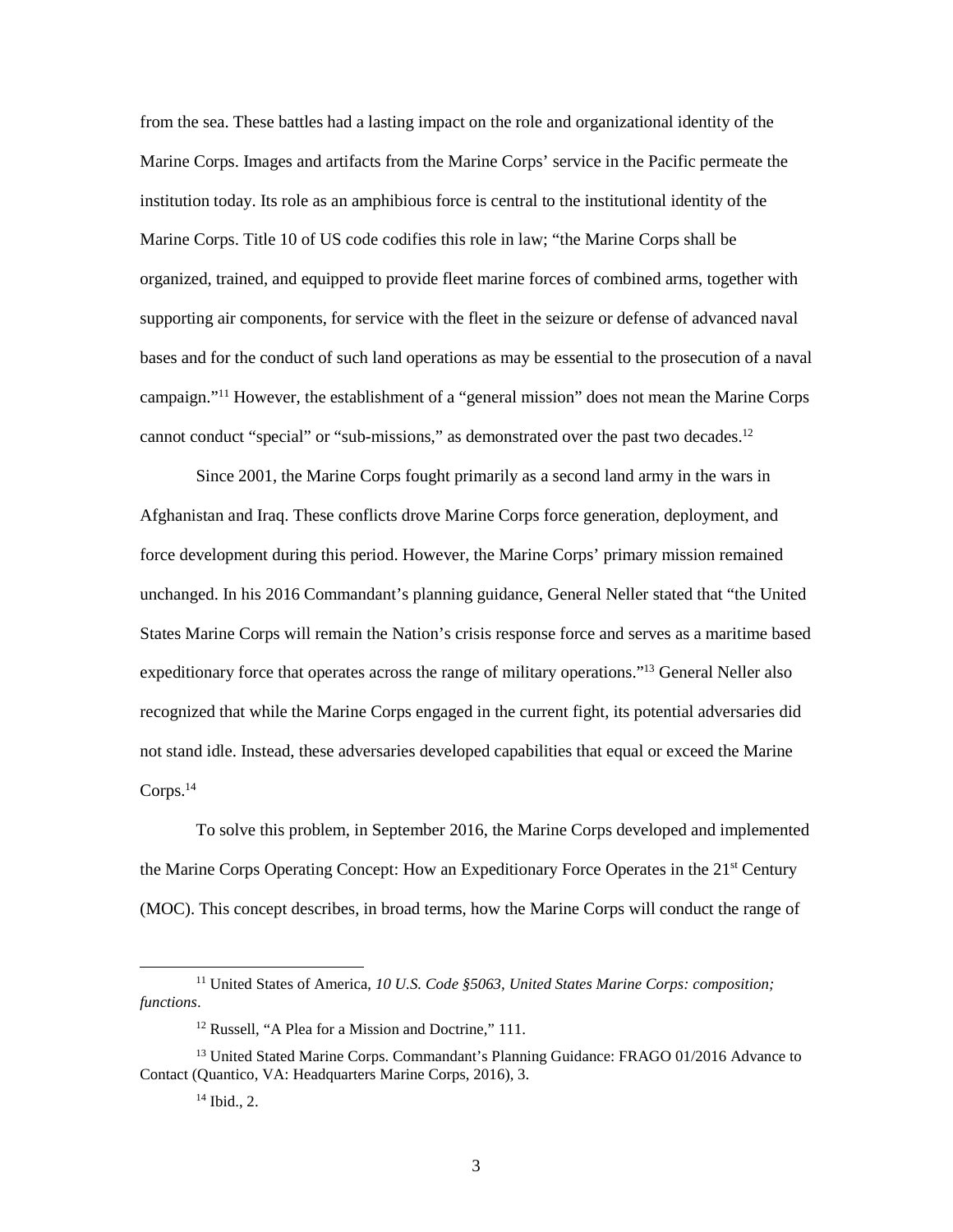military operations in accordance with its Title 10 responsibilities in the 21<sup>st</sup> [Century.](https://Century.15)<sup>15</sup> Only one on a rapidly changing operating environment, the MOC claims that the Marine Corps is neither organized, trained, nor equipped to meet the demands imposed by these changes. The MOC does not claim to answer every problem presented by these changes. Instead, it is a concept that year since its release, this concept is already driving change within the Marine Corps. Predicated requires refinement through exploration, debate, and discussion.<sup>16</sup> This monograph is an attempt to add to that debate and discussion.

 At its core, this monograph offers a comprehensive examination of the development of US Amphibious Doctrine and its initial implementation during Operation Watchtower in 1942, the seizure of Guadalcanal and Tulagi in the Pacific Ocean's Solomon archipelago, as a case study, demonstrating that the MOC fails to account for the historically proven requirement for superiority of force in amphibious operations. This study contends that the traditional understanding of the need for superiority in the air, sea, and land domains in the conduct of amphibious operations is an historical continuity and uses these criteria to evaluate [evidence.](https://evidence.17)<sup>17</sup>

 *Concept, Advance Base Operations in Micronesia,* Fleet Training Publication 167, and US *Corps Gazette* provide insight to the beliefs and perspectives of individuals and groups with The research for this monograph focused on the analysis and synthesis of primary and secondary source documents. Primary source documents such as the *Marine Corps Operating*  Department of Defense Joint Publications provide current and historic views and official methodologies regarding the execution of US amphibious operations. Articles from the *Marine*  significant influence on the development of amphibious doctrine. Sources such as the US Department of the Navy's *Command Summary of Fleet Admiral Chester W. Nimitz* and 1st

 $\ddot{\phantom{a}}$ 

<sup>15</sup> Marine Corps Combat Development Command, *Marine Corps Operating Concept*.

 16 Ibid., i.

 with sufficient regularity to make themselves apparent. 17 John Lewis Gaddis, *The Landscape of History: How Historians Map the Past*. (Oxford: Oxford University Press, 2004), 30. Defines "continuity" as patterns that extend across time, phenomena that recur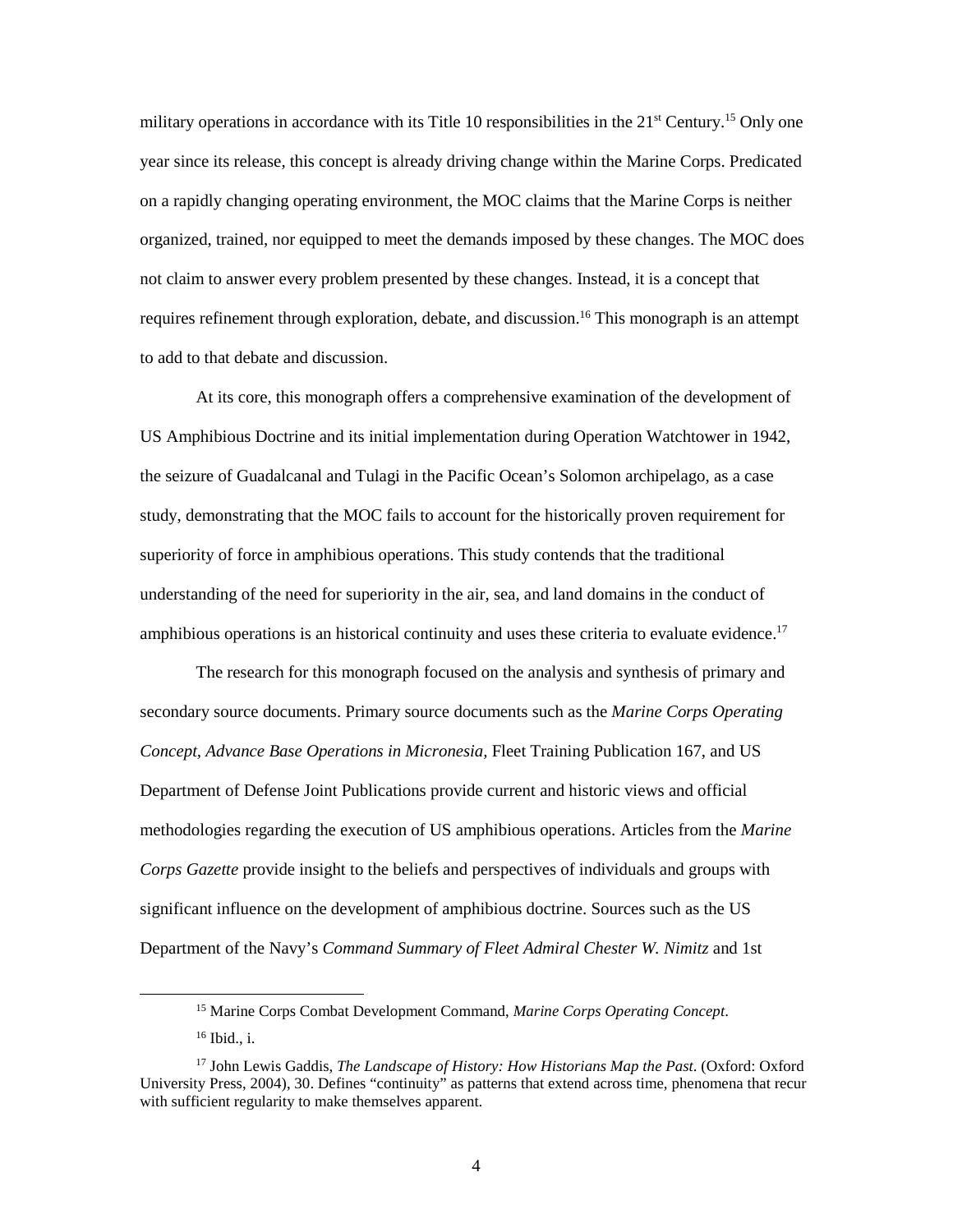correspondence and reports for the analysis of the case study. Secondary sources including Marine Division's *Final Report on Guadalcanal Operations* provided official military Merrill Bartlett's *Assault from the Sea: Essays on the History of Amphibious Warfare,* John Zimmerman's *The Guadalcanal Campaign*, and Richard Frank's *Guadalcanal: The Definitive Account of the Landmark Battle* provided the study with valuable perspectives on the development of US amphibious doctrine and Operation Watchtower.

 The study begins with a brief history and analysis of the Marine Corps' development of analysis of Operation Watchtower, demonstrating the operational impact the initial lack of superiority of force in the air, sea, and land domains had on amphibious operations. Finally, the study presents the implications for the United States Marine Corps, which may result from the amphibious doctrine between 1898 and 1942. Following this analysis, the study examines the Marine Corps Operating Concept and its logic in detail. The study then presents a detailed adoption of the MOC.

#### Section 2: The Marine Corps' First Operating Concept

<span id="page-11-0"></span>its statutory responsibilities.<sup>18</sup> A primary input to this system is a concept. A concept, as defined capabilities to meet future challenges and exploit future opportunities." An overarching or The modern-day Marine Corps uses the US Department of Defense Planning, Programming, and Budgeting System to obtain the military capabilities with which to discharge by the Marine Corps, is "an expression of how something might be done; a visualization of future operations that describes how warfighters, using military art and science, might employ "capstone operating concept" articulates, in broad terms, the basic ideas to apply across the widest range of military contexts and describes how the Marine Corps intends to operate.<sup>19</sup> As

 $\overline{a}$ 

<sup>&</sup>lt;sup>18</sup> United States Marine Corps, Marine Corps Order P3121.1, Marine Corps Planning and Programming Manual (Quantico, VA: Headquarters Marine Corps, 1991), 1–4.

<sup>19</sup> United States Marine Corps, Marine Corps Combat Development Command/Combat Development and Integration Instruction 5401.1 (Quantico, VA: Headquarters Marine Corps, 2016), 2.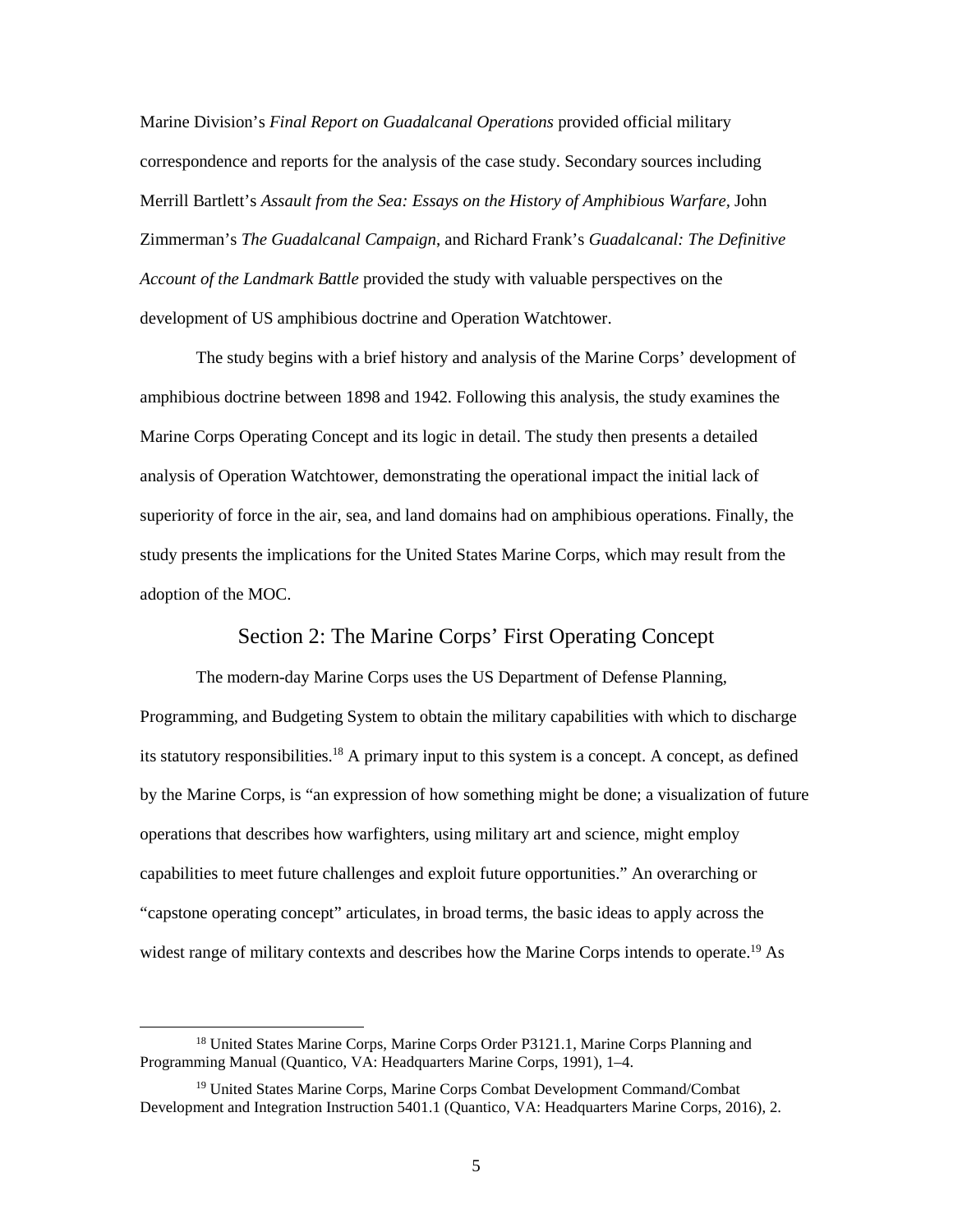depicted in Figure 1, this concept drives Marine Corps experimentation, analysis, and capability



development ultimately resulting in fielded [capabilities.](https://capabilities.20)<sup>20</sup>

<span id="page-12-0"></span>Figure 1. Concepts-Driven Force Development. Marine Corps Combat Development Command, "Concepts Overview," accessed September 28, 2017,<http://www.mccdc.marines.mil/Portals/172>/ Docs/MCCDC/Concepts/Concepts%20Overview.pdf.

 While this formal concept-based force development system did not exist until 1961, the century to counter a rising threat in the Pacific. Japanese victories in the Sino-Japanese War of led to international recognition of Japan as a civilized nation and significant regional power.<sup>21</sup> The Russo-Japanese War of 1904–1905 confirmed Japan's role as an eastern power and increased the nation's legitimacy on the international stage.<sup>22</sup> The First World War increased Japan's Marine Corps developed its first operating concept, amphibious operations, in the early twentieth 1894–1895 propelled the formerly insular nation onto the world stage. Japan's military victories

 $\overline{a}$  $^{20}$  Marine Corps Combat Development Command, "Concepts Overview," accessed September 28, 2017,<http://www.mccdc.marines.mil/Portals/172>/ Docs/MCCDC/Concepts/Concepts%20Overview.pdf. DOTMLPF is an acronym used by the US Department of Defense that stands for Doctrine, Organization, Training, Material, Leadership, Personnel, and Facilities. The force development process considers solutions for requirements or desired capabilities involving any combination of DOTMPLF.

<sup>21</sup> S. C. M. Paine, *The Sino-Japanese War of 1894–1895: Perceptions, Power, and Primacy* (New York: Cambridge University Press, 2003), 3–20.

<sup>22</sup> Rotem Kowner, ed., *The Impact of the Russo-Japanese War* (New York: Routledge, 2007), 15– 20.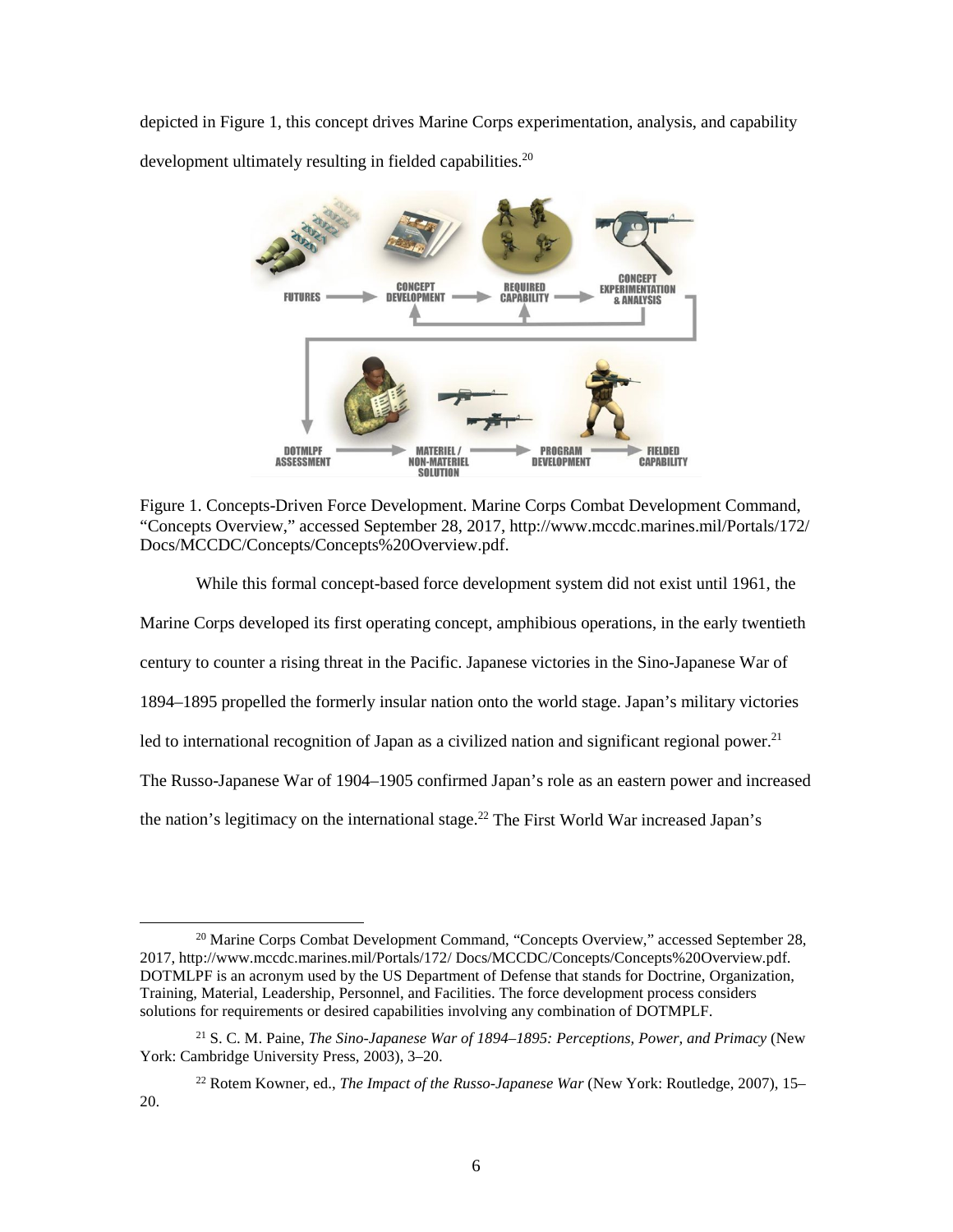Empire and the threat this expansion posed to US interests in the Pacific caught the attention of territorial holding and transformed the nation to a global power.<sup>23</sup> The spread of the Japanese American military planners.

 By 1914, War Plan Orange, the title of the US plan to defeat Japan, consisted of three broad Pacific. Phase II consisted of the entire US Navy and an Army expeditionary force advancing to the Far East, developing a base, securing lines of communication, and preparing for the next phase. In the third and final phase, this US force would blockade and siege the Japanese home islands until the Japanese Empire capitulated.<sup>24</sup> While Japan's power rose and US planners contemplated how to respond, the United States Marine Corps underwent an institutional To counter the Japanese threat, American war planners in 1906 envisioned a strategy of unlimited economic war, blockading Japanese ports, and destroying commerce related shipping. phases. During the first phase, the Japanese would quickly overrun US possessions in the western transformation.

 abroad. As a result, the requirements to occupy and defend advanced bases and coaling stations ability to meet those requirements during the Spanish-American War. On June 10, 1898, the First Marine Battalion, a self-contained unit built as a combined arms team and operating from a ship base at Guantanamo Bay in Cuba. Marine actions on that day demonstrated that the Marine Corps The late nineteenth and early twentieth century saw drastic changes in naval technology. The transition from sail to steam dramatically impacted the requirements of sustaining a Navy grew as the US Navy extended its [reach.25](https://reach.25) The United States Marine Corps demonstrated its fitted for expeditionary operations, landed unopposed on hostile shores and seized an advanced

 $\ddot{\phantom{a}}$ 

<sup>23</sup> Frederick R. Dickinson, *World War I and the Triumph of a New Japan, 1919-1930* (New York: Cambridge University Press, 2013), 13–37.

<sup>24</sup> Edward S. Miller, *War Plan Orange: The U.S. Strategy to Defeat Japan, 1897–1945*  (Annapolis, MD: Naval Institute Press, 1991), 28–34.

 25 Bartlett, *Assault from the Sea*, 121.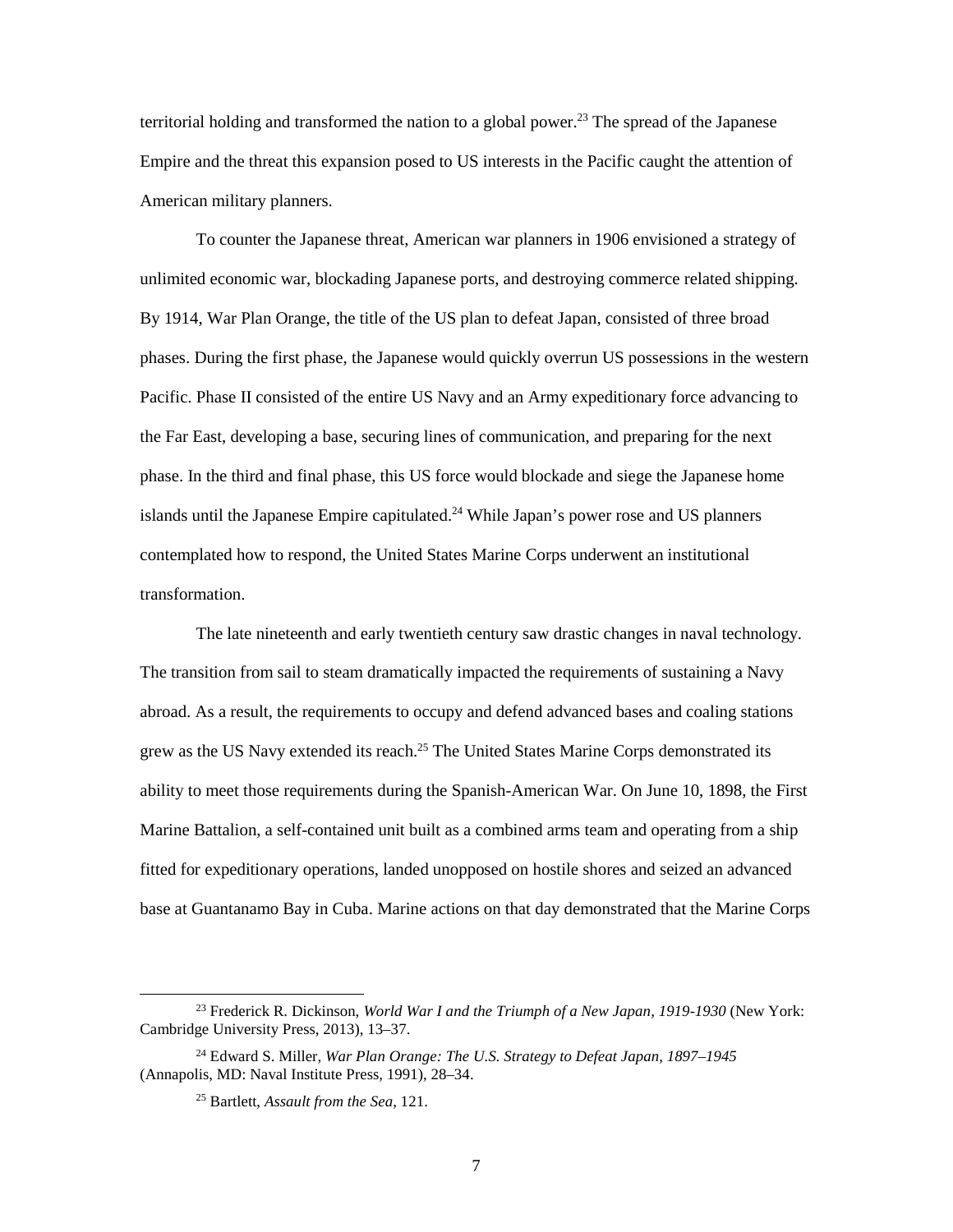played a vital role in fleet operations and "set a pattern for employment of U.S. Marines which would still stand more than half a century and three wars later."26

accepted the advanced base mission for the Marine Corps.<sup>27</sup> Over the next fifteen years, the initial theory and doctrine. In 1914, they conducted training exercises in Culebra and combat advanced base operations in the early twentieth century came to an abrupt stop in 1917, when the United States entered the First World War. This global conflict brought to light the industrial revolution's impact on the character of war, dramatically influenced the Marine Corps' Nearly two years later, Brigadier General Charles Heywood, the Commandant, formally Marine Corps made significant strides in the field of advanced base operations, developing an operations in Vera Cruz, [Mexico.28](https://Mexico.28) From the end of the Spanish-American War to 1917, the Marine Corps grew from nearly 4,800 to over 13,500 members. However, enduring institutional requirements, such as security for naval yards and detachments aboard ships, prevented the formation of permanent advanced base [forces.](https://forces.29) 29 The progress the Marine Corps made in institutional identity, and the global perception of amphibious operations.

 lessons learned. After the loss of over 1,300,000 military casualties, French security policies and Every participant of the First World War walked away from the conflict with different doctrines became defensive. Britain returned its military focus to its traditional role of imperial policing and implemented a doctrine of limited liability for the European continent.<sup>30</sup> Meanwhile, the German and Soviet militaries developed new methods of warfare, the war of movement and

 $\overline{a}$ 

<sup>26</sup> Robert Debs Heinl, *Soldiers of the Sea: The United States Marine Corps, 1775–1962*, 2nd ed., Great war stories (Baltimore, MD: Nautical & Aviation Pub. Co. of America, 1991), 117.

 27 Bartlett, *Assault from the Sea*, 121–122.

 $28$  Ibid.,  $121-141$ .

 29 Ibid., 123. Edwin N. McClellan, *The United States Marine Corps in the World War*  (Washington, DC: Washington Government Printing Office, 1920), 9.

 30 Peter Paret, ed., *Makers of Modern Strategy: From Machiavelli to the Nuclear Age* (Princeton, NJ: Princeton University Press, 1986), 598–623.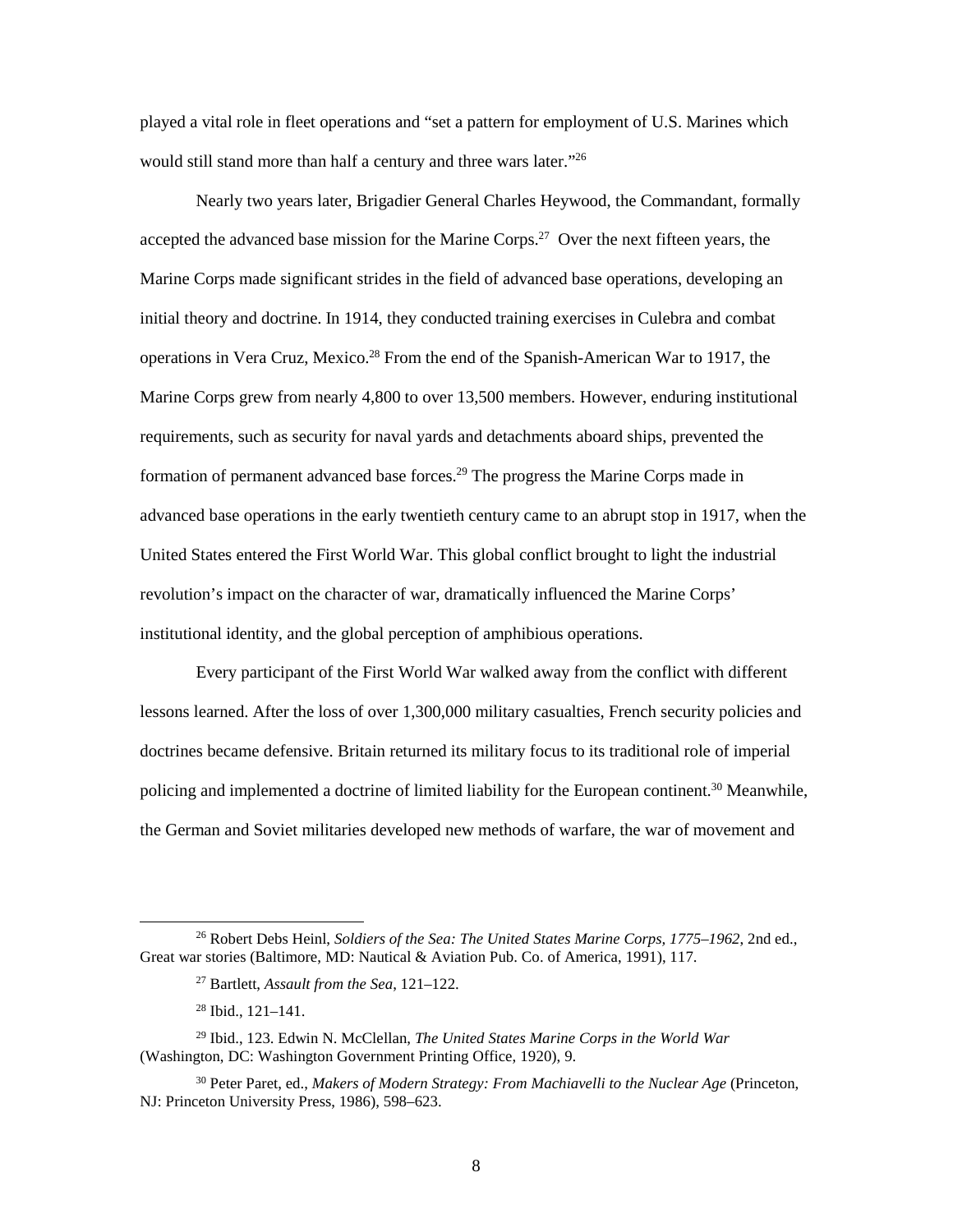the deep battle theory of annihilation, [respectively.](https://respectively.31)<sup>31</sup> While the conflict transformed theories of warfare, it also affected views of subordinate operational concepts including amphibious operations.

 The Gallipoli Campaign of 1915 was an Allied attempt to break the deadlock of the western front via naval and amphibious actions in the Dardanelles. Strategically, the campaign aimed to disrupt Turkish war efforts and open a sea line of communication to Russia via the or sea. The Gallipoli campaign, viewed as the first modern example of amphibious operations, significantly influenced military thought. Most military leadership believed the campaign proved that amphibious operations were inefficient and impractical. With nearly every western military Gallipoli as a gold mine of lessons learned.<sup>32</sup> The Marine Corps' studies of the Gallipoli Zealand Army Corps forces, resulting in an inability to concentrate sufficient superiority in land Black Sea. In execution, the campaign accomplished none of these effects. Instead, the allies merely found themselves locked in trench warfare on another front, unable to maneuver on land service undervaluing the potential of amphibious operations, US Navy and Marine leaders viewed campaign provided the foundational understanding for decisive maneuver from the sea. Analysis demonstrated that while Allied naval forces enjoyed sea supremacy, the landing force lacked the superiority of force required to defeat the defending military forces of the Ottoman Empire. Landings during the Gallipoli campaign dispersed the combat power of the Australian and New power anywhere.<sup>33</sup> With these lessons in mind, US Navy and Marine leaders recognized the

-

<sup>31</sup> Robert Michael Citino, *The German Way of War: From the Thirty Years' War to the Third Reich*, Modern war studies (Lawrence: University Press of Kansas, 2005), 238–290; Azar Gat, *A History of Military Thought: From the Enlightenment to the Cold War (Oxford; NY: Oxford University Press, 2001),* 632–639; Georgii Samoilovich Isserson, *The Evolution of Operational Art*, trans. Bruce W. Menning (Fort Leavenworth, KS: Combat Institute Press, 2013), 42.

 (November 1967): 41–46. 32 Donald E. Gillum, "Gallipoli, It's Influence on Amphibious Doctrine," *Marine Corps Gazette* 

 Edward Erickson, "Strength Against Weakness: Ottoman Military Effectiveness at Gallipoli, 1915," *The*  <sup>33</sup> G. Stephen Lauer, in press, "Damn the Torpedoes: The Marine Operating Concept and the Failure of Decisive Maneuver from the Sea in the 21st Century." Forthcoming, *Marine Corps Gazette*. *Journal of Military History* 65, no. 4 (October 2001): 985, 998.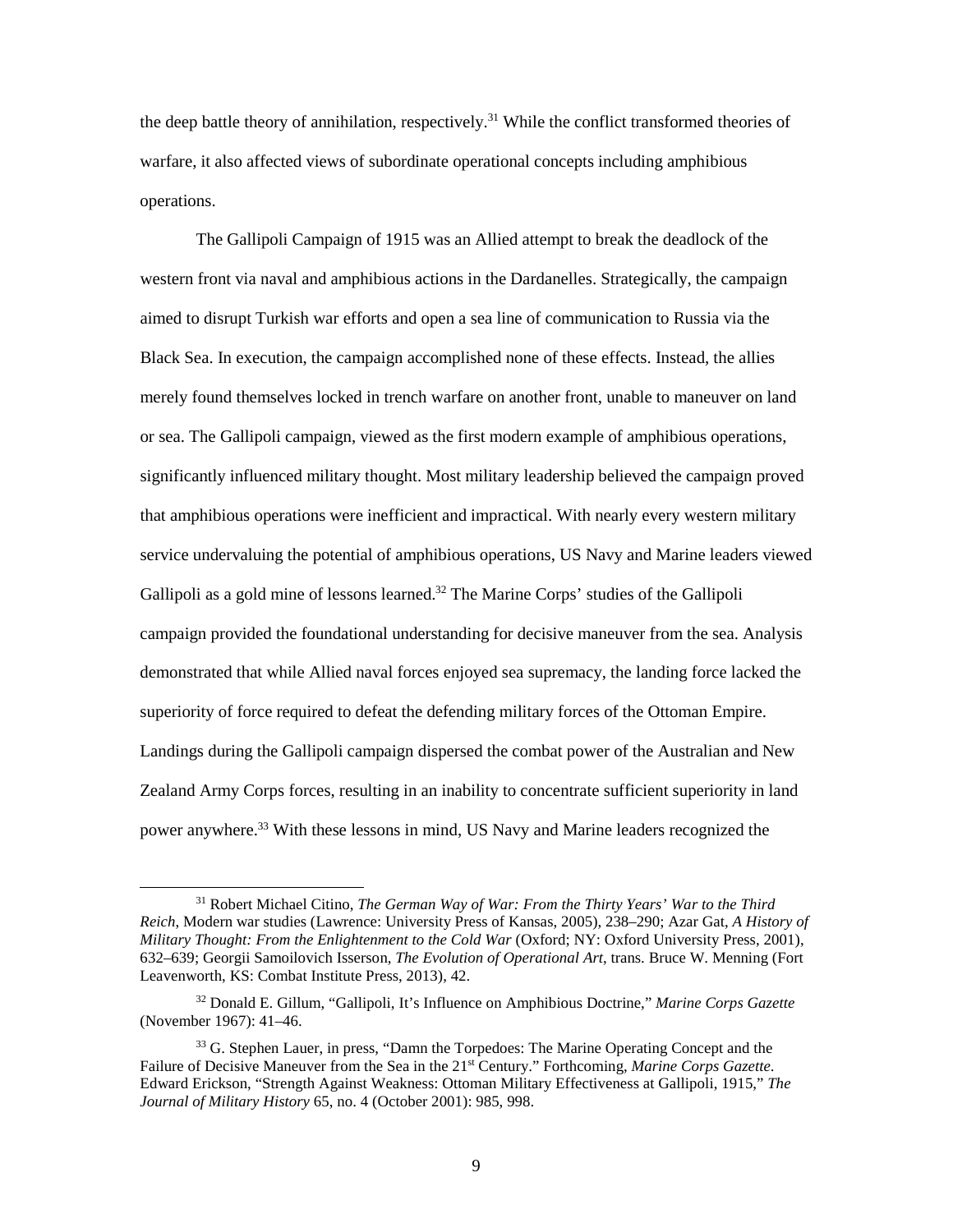future requirement for amphibious warfare and began efforts to develop a force capable of executing it.

 *Operation Plan 712, Advanced Base Operations in Micronesia* written primarily by American holdings in the Pacific, namely the Philippines. This shift meant that a war with Japan US did not have the existing capability to do so. To help solve this problem, *Advanced Base Operations in Micronesia* described the operating environment, introduced operational Major Earl "Pete" Ellis in 1921, served as the Marine Corps' capstone concept during the interwar period. The strategic environment in the Pacific changed significantly after the First World War. Japanese territorial gains provided bases and staging points allowing for attacks on required the US to seize and secure advanced bases to support Naval operations. However, the requirements for seizing, occupying, and defending advanced bases, recommended organizational constructs, and identified required equipment. The study was a pragmatic analysis of the adversary and the operating environment and served to crystallize the "ideas as to the future operations in that area, thus obtaining a sound basis for the preparation of plans of operation and mobilization, training schedules and materiel programs."34 It was a "visualization of future operations that described how warfighters might employ capabilities to meet future challenges and exploit future opportunities"—in other words, a concept. $35$ 

 Corps focused its efforts and became the dynamic center for the evolving art of landing From the concept presented in *Advanced Base Operations in Micronesia*, the Marine operations. Except when diverted to other duties, the Marine Corps concentrated on developing the theory and practice of amphibious assault.<sup>36</sup> Between 1921 and 1941 the Marine Corps made dramatic increases in the practice of amphibious assaults. Incorporating Marine Corps Schools, field training, and fleet landing exercises, the Marine Corps developed organizations, capabilities,

<sup>34</sup> Earl H. Ellis, *Advanced Base Operations in Micronesia* (Washington, DC: Department of the Navy, 1921), 1–27.

<sup>&</sup>lt;sup>35</sup> United States Marine Corps, Combat Development and Integration Instruction 5401.1, 2.

 36 Howard and Hart, *The Theory and Practice of War,* 222. Bartlett, *Assault from the Sea*, 178.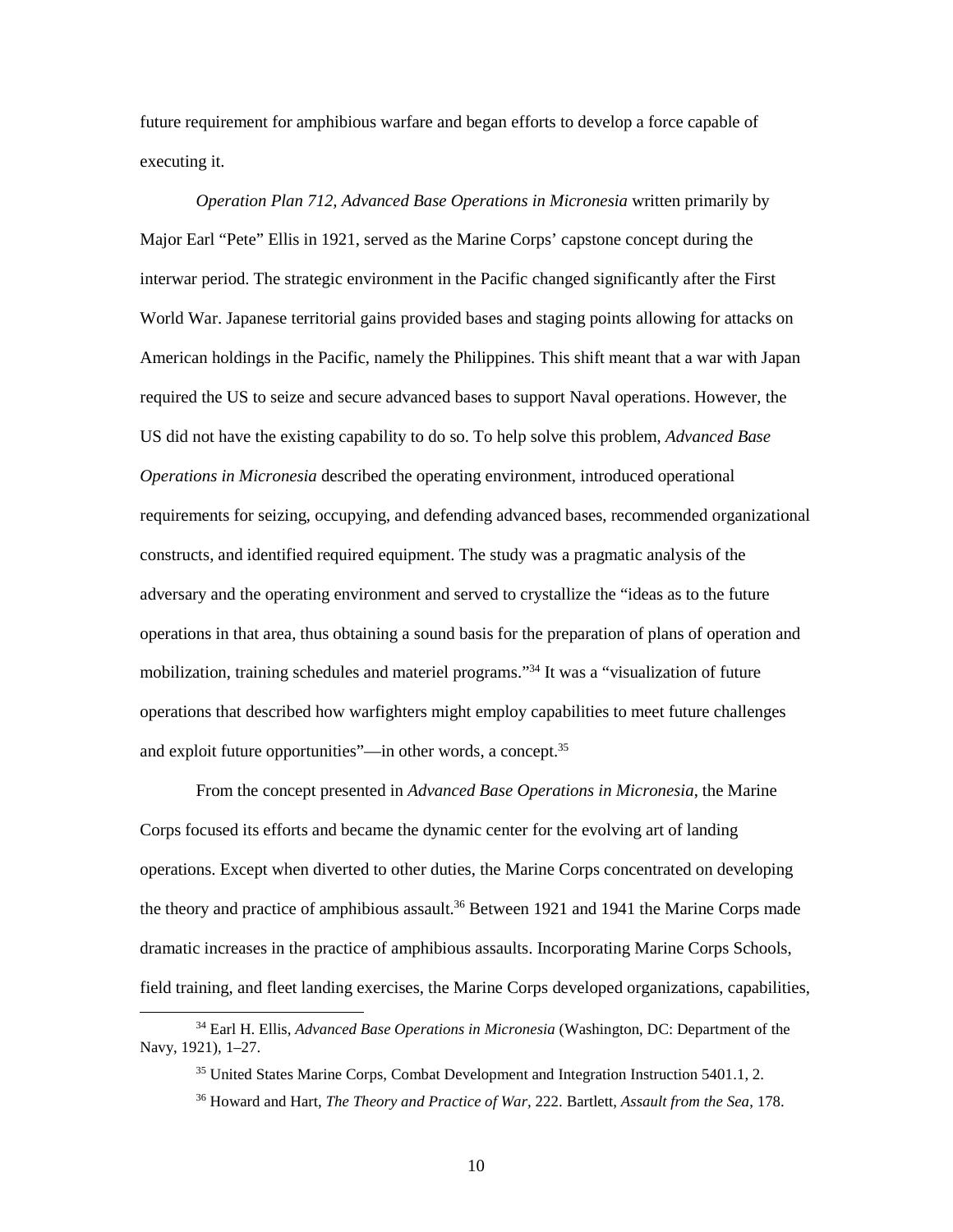and equipment that previously did not exist. Some of these developments included a balanced combined arms expeditionary formation built around an infantry nucleus known as the Fleet Marine Force; doctrines and equipment for naval gunfire support; doctrines and equipment for close air support; ship to shore communications and logistics capabilities; specially organized base defense units; and an amphibious operations doctrine.<sup>37</sup> The underlying requirement for amphibious operations, the superiority of force, drove all of these critical developments as the base assumption for successful landing operations.

 Landing Operations Doctrine, Fleet Training Publication (FTP) 167 of 1938, used throughout the Second World War, articulated the requirement for the superiority of force in the sea, air, and land domains. The superiority of force in this doctrine meant more than just numbers superiority on the sea and in the air within the area of, and during the time required for, the justify a landing.<sup>38</sup> The doctrine recognized that amphibious operations required a spatial and temporal multi-domain superiority, to allow the joint force to gain a relative position of advantage. To project and sustain land power ashore required superiority in the sea and air domains. of personnel and equipment. It included the proper organization, equipment, and training of Naval and Marine forces. The doctrine stated, "an extensive overseas expedition presupposes marked operation." Establishing local sea and air superiority were preliminary operations required to

 required unquestionable superiority in infantry and supporting arms to the opposing enemy to support procedures. The ability to use these arms allowed landing forces to close the gap from FTP 167 also expressed a requirement for landing force superiority. In fact, this doctrine justify a [landing.](https://landing.39)<sup>39</sup> This requirement led to the development of naval gun fire and close air

<sup>37</sup> Bartlett, *Assault from the Sea*, 188–189.

<sup>38</sup> US Department of the Navy, Landing Operations Doctrine, Fleet Training Publication (Washington, DC: Government Printing Office, 1938), 4–7.

 39 Ibid., 4.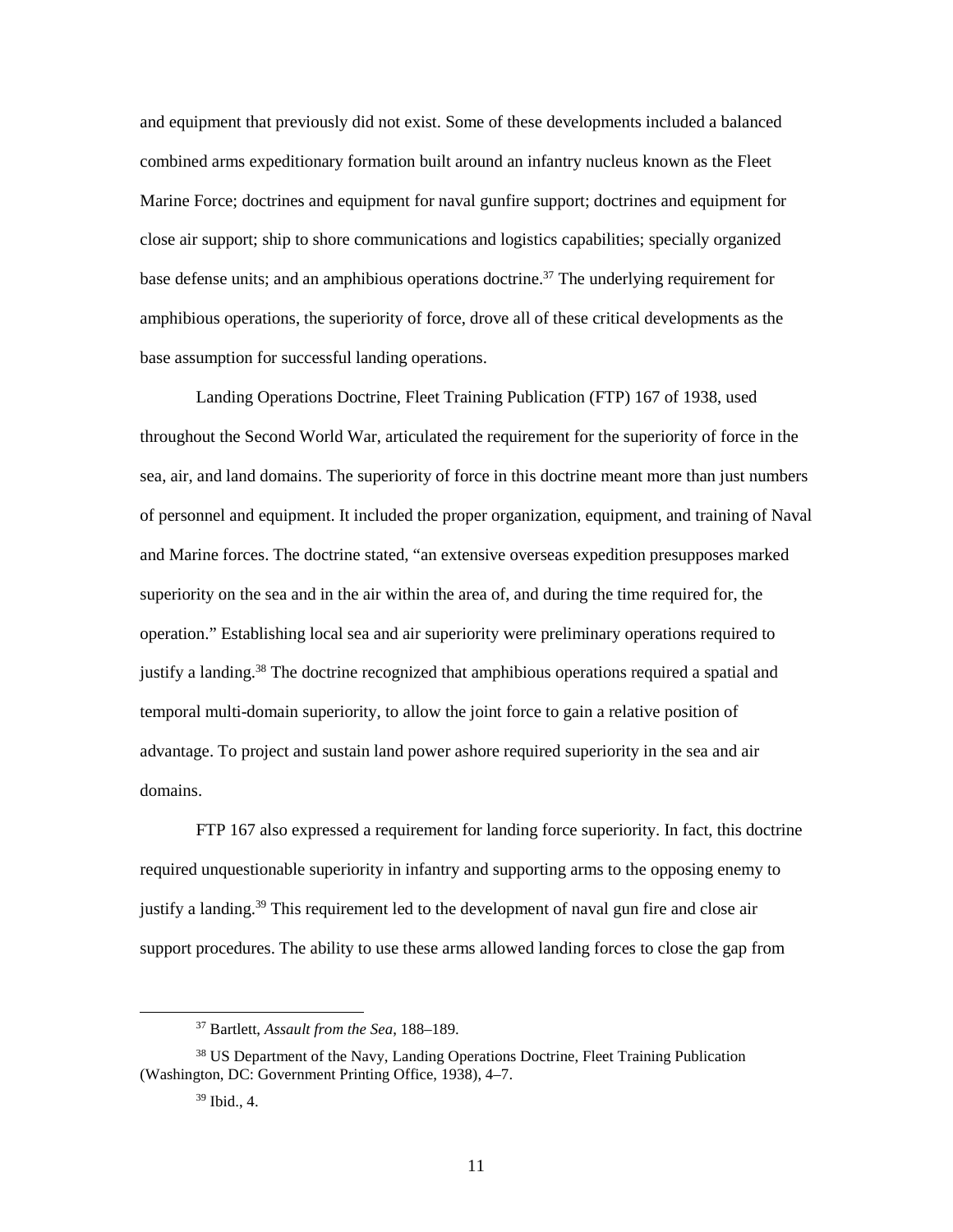ship to shore, using non-organic fires, until they could establish local superiority with their organic weapons systems.

 permitting them to select their objectives and lines of approach to gain a position of relative advantage.<sup>40</sup> The requirement for the superiority of force did not mean amphibious operations were brute force frontal attacks. Naval and Marine leaders understood the ability to maneuver provided by the mobility of ships. They recognized that this ability gave the attacking force the initiative, advantage. They promoted the use of demonstrations and surprise landings to achieve an

 However, the advantage provided by surprise lasts only until the enemy responds. This adds increased importance to the superiority of force. Sea and air superiority denies the adversary Superiority in the land domain denies the adversary the ability to defeat friendly forces piecemeal and allows for mission accomplishment. critical capabilities, reduces the options available, and helps the landing force retain the initiative.

 During the interwar period, Marine and Naval leaders used a pragmatic and threat-based Pacific. While most viewed Gallipoli as proof that modern technology prohibited opposed landings, these leaders saw it as an opportunity to learn. It demonstrated the requirement for the invested significant effort to develop, experiment, and field new capabilities. The lessons and Pacific during the Second World War. Even after the war, Marine leaders expressed the validity approach to develop the amphibious doctrines and capabilities they would use successfully during the Second World War. Major Ellis' *Operation Plan 712, Advanced Base Operations in Micronesia* clearly articulated the requirements for seizing and defending advanced bases in the superiority of force across multiple domains. With this requirement identified, the Marine Corps capabilities developed during this period were instrumental to the success of US efforts in the of the requirement for superiority of force. In 1946, Lieutenant General Holland Smith, the senior

 40 US Navy, Fleet Training Publication (1938), 4–12.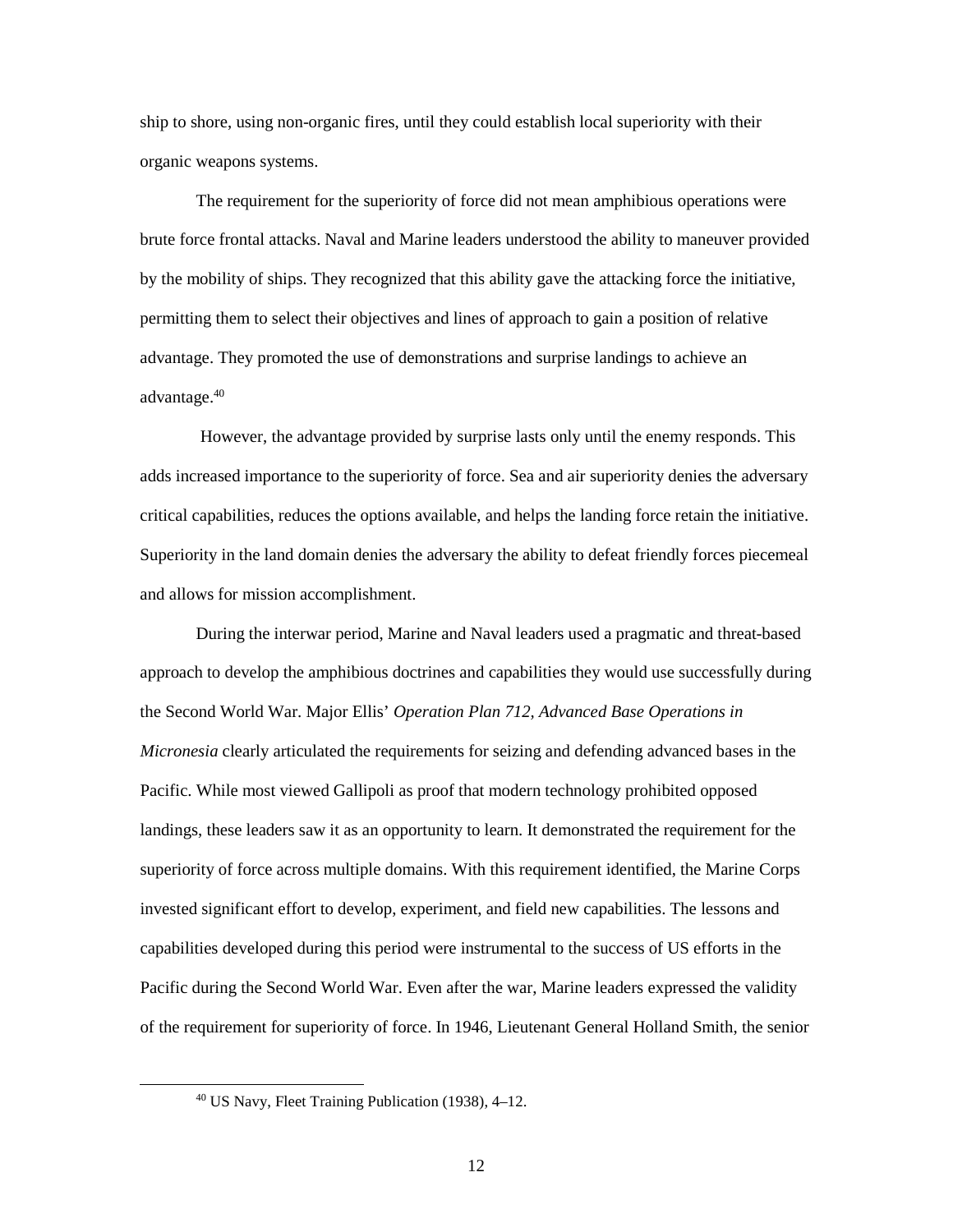Marine leader in the Pacific Theater of Operations, confirmed this in an article he wrote for the approaches thereto before a landing is justified."<sup>41</sup> *Marine Corps Gazette*: "superiority of force is a prerequisite of amphibious assault. A condition of sea and air supremacy of decisive superiority must exist at the objective area and in the

#### Section 3: Marine Corps Operating Concept 2016

<span id="page-19-0"></span> *Marine Corps Operating Concept; How an Expeditionary Force Operates in the 21st Century.*  force for the 21st century."42 Instead of focusing on a specific threat, the MOC intends to build a of change are complex terrain, technology proliferation, information as a weapon, battle of In September 2016, after nearly fifteen years serving primarily as a second land army in Iraq and Afghanistan, the Marine Corps introduced its current capstone operating concept, This concept describes the steps the Marine Corps "will take to design, develop, and field a future force capable of successfully operating in a complex future environment as presented in the Marine Corps Intelligence Activity's 2015 report, *Future Operating Environment 2015–2025: Implications for Marines*. This report presents five key drivers of change upon which the MOC focuses to change the way the Marine Corps organizes, trains, and equips itself. The key drivers signatures, and an increasingly contested maritime domain.<sup>43</sup> The MOC posits that the key drivers of change affect Marine forces in the following ways.

 and aerial movement readily observable and easily disrupted. As a result, mission demands in Complex terrain in and around the world's littorals allows adversaries to mitigate US advantages in technology, mounted maneuver, and firepower. Densely populated areas, in and around the world's littorals, with constricting topography and poor infrastructure makes vehicular

 *Gazette* (June 1946): 15. 41 Holland M. Smith, "The Development of Amphibious Tactics in the U.S. Navy," *Marine Corps* 

<sup>42</sup> Marine Corps Combat Development Command, *Marine Corps Operating Concept*, i.

 $43$  Ibid., 5.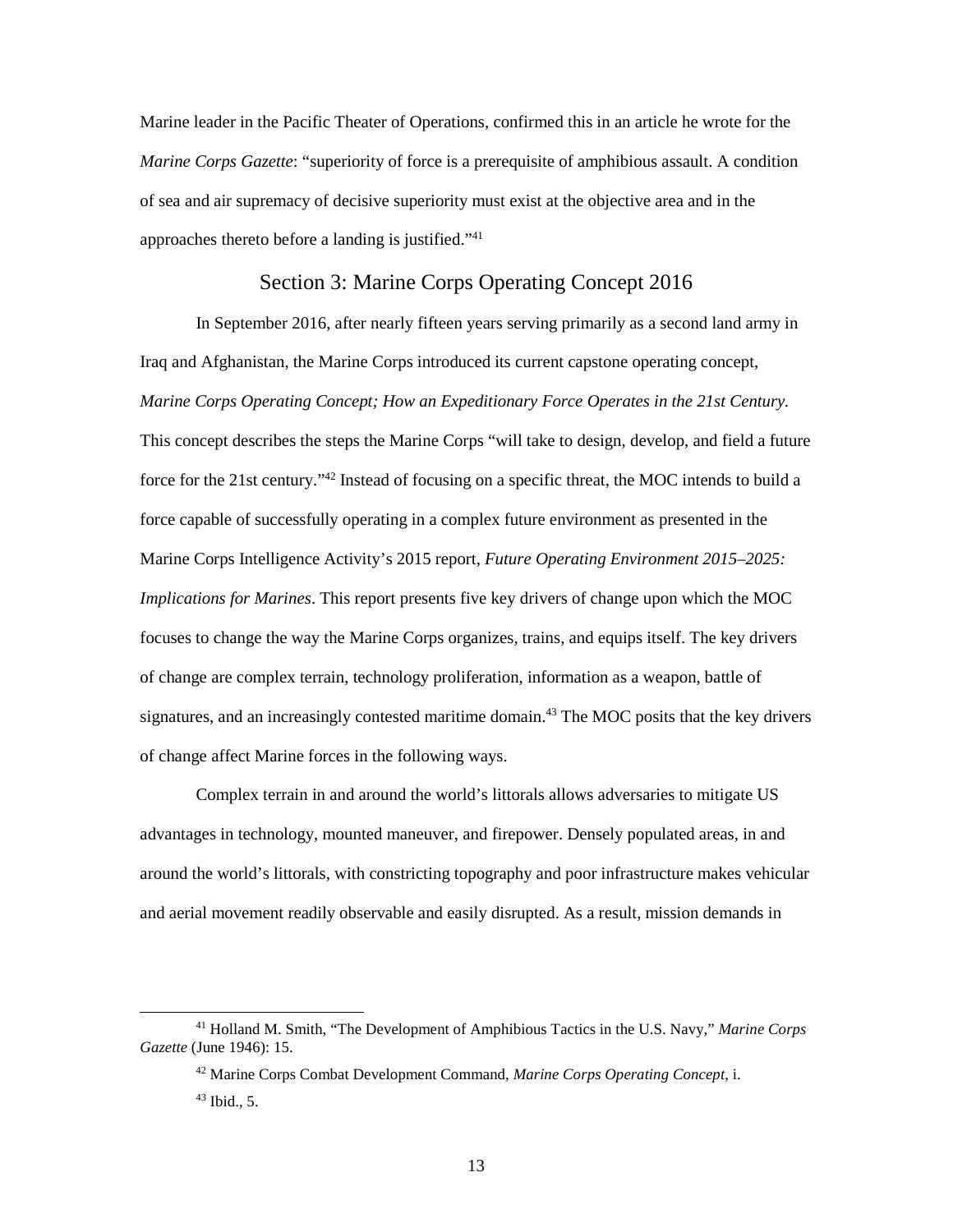complex terrain place a greater requirement to conduct sustained, foot-mobile operations in and among [populations.44](https://populations.44) 

 adversaries will continue to develop sophisticated anti-access/area denial (A2AD) capabilities gain ever increasing tactical-level capabilities. Additionally, technology proliferation shortens the Technology proliferation limits US technological supremacy. Peer and near-peer limiting US operational reach and freedom of maneuver while allowing non-state adversaries to production timeline for new equipment, allowing adversaries to outpace the current US acquisition process. As a result, the US acquisition process needs improvement and [streamlining.](https://streamlining.45) 45

 Using information as a weapon, adversaries leverage every type of information as an arm of their opponents. The MOC espouses that as a result, Marines must understand that controlling physical terrain is no longer a sufficient condition for battlefield success. The future force must navigate the landscape of knowledge and perception. It must operate in the information domain to take actions that inform, promote, persuade, coerce, dissuade, convince, compel, deceive, mask, of hard and soft power to mask actions, mislead unwitting publics, and undermine the legitimacy and [intimidate.46](https://intimidate.46) 

 target, and attack their opponents. This produces a battle of signatures in which "to be detected is the offensive capabilities to detect enemy signatures, make meaning of those signatures, and Adversary networks and technology proliferation allow opposing forces to locate, track, to be targeted is to be killed." As a result, the MOC concludes that the Marine Corps must acquire rapidly take actions to exploit opportunities. Further, the future force must be able to manage its own signatures to deceive opponents and increase friendly force survivability.<sup>47</sup>

 44 Marine Corps Combat Development Command, *Marine Corps Operating Concept*, 5.

 45 Ibid., 5.

 46 Ibid., 6.

 47 Ibid.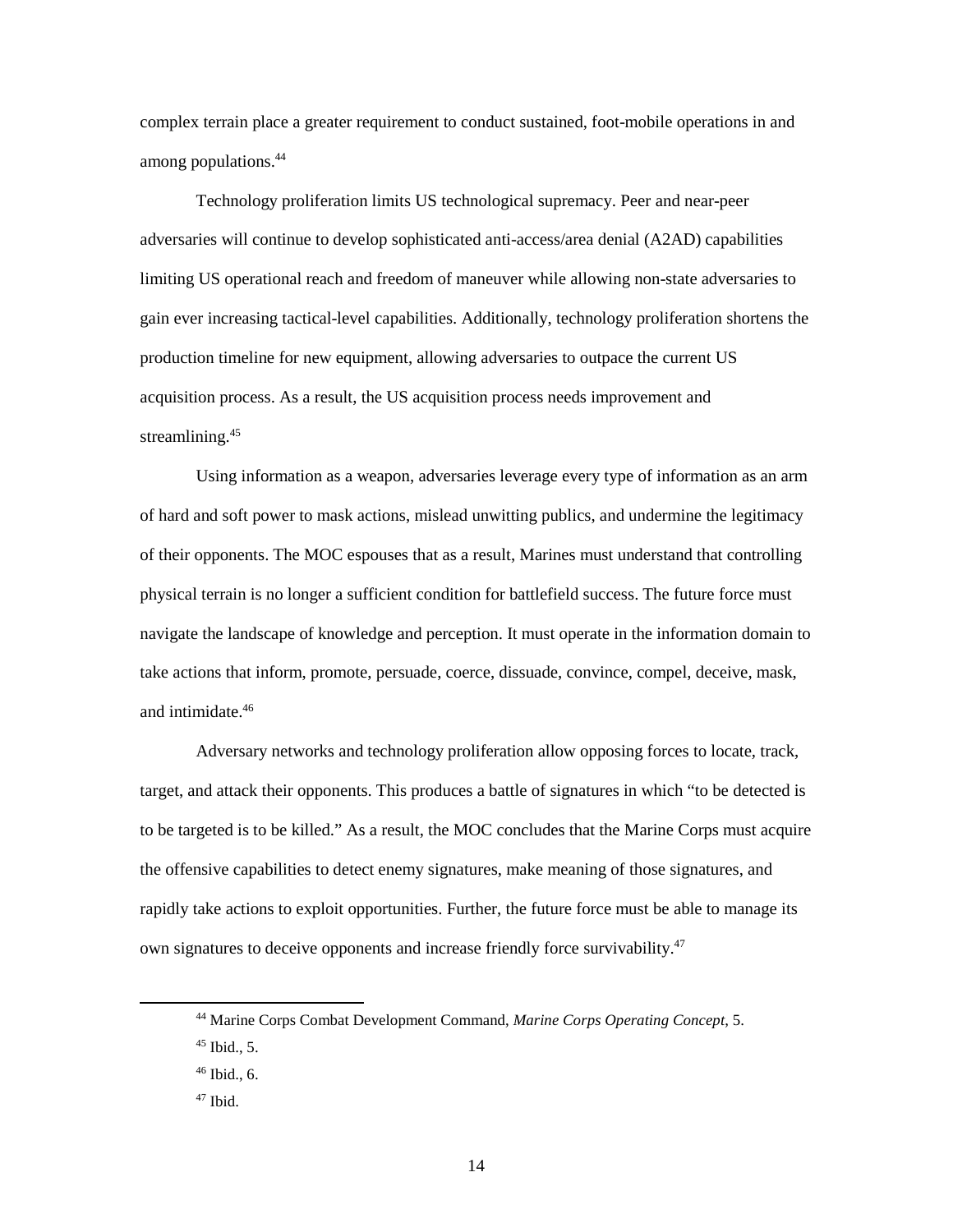The MOC posits that the combination of the other drivers of change with improved adversary capabilities results in an increasingly contested maritime domain. Surface, air, and subsurface fires allow near-peer competitors to challenge US maritime forces and restrict freedom of maneuver. As these capabilities increase and proliferate, competitors can hold US forces at bay at greater distances and deny our ability to maneuver in the littorals. To respond to this change, the MOC states that the Marine Corps must develop capabilities and increase training to enhance its ability to project power and contribute to sea control as part of a Naval campaign.<sup>48</sup>

 to what the MOC identifies as its central problem: "the Marine Corps is not currently organized, identifies five critical tasks to guide the Marine Corps' efforts to change how it organizes, trains, equips, and sustains itself to operate, fight, and win in the 21st century.<sup>50</sup> The five critical tasks are to integrate the Naval force to fight at and from the sea; to evolve the Marine Air Ground Corps' ability to maneuver; and to exploit the competence of the individual Marine.<sup>51</sup> These key drivers of change and the requirements they place on the Marine Corps leads trained, and equipped to meet the demands of a future operating environment characterized by complex terrain, technology proliferations, information warfare, the need to shield and exploit signatures, and increasingly non-permissive maritime domain.<sup>149</sup> To solve this problem the MOC Task Force; to operate with resilience in a contested-network environment; to enhance the Marine

 the three-page fictional vignette at the beginning of the MOC. In this vignette, a future Marine Expeditionary Force, operating as part of a Combined Joint Task Force, conducts operations to assist a US ally to repel an aggressive neighbor and quell a proxy-force insurgency.<sup>52</sup> Operating Perhaps the most complete expression of how these keys tasks relate to a future force is as part of a combined maritime component, Navy and Marine forces arrange tactical actions to

-

<sup>48</sup> Marine Corps Combat Development Command, *Marine Corps Operating Concept*, 6–7.

 49 Ibid., 8.

 50 Ibid., 10.

 51 Ibid.

 52 Ibid., 1.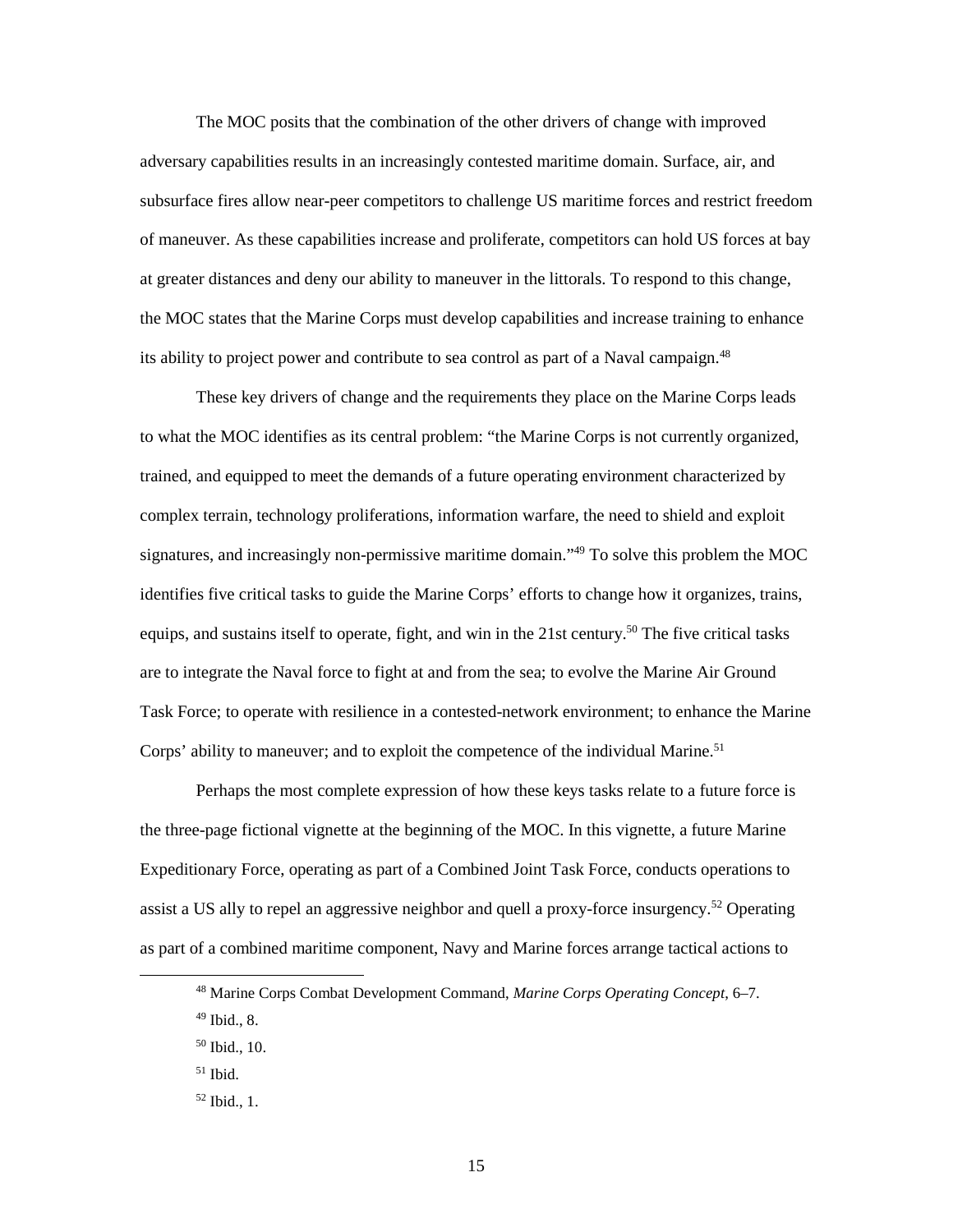coastal riverine forces, platoon-level joint terminal air controllers, and non-lethal weapons, the force projects power ashore and defeats the adversary's conventional military forces and proxycreate seams in the adversary's A2AD defense and project power ashore via vertical lift and ship to shore movement. Leveraging manned-unmanned teaming, unmanned aerial systems, precision munitions, organic platoon-level signals intelligence, ultralight vehicles, robotic cargo systems, insurgent force. This vignette arranges tactical actions based on dispersed small-unit maneuver elements that have both organic combined arms capabilities and the ability to leverage joint capabilities. The approach of dispersed small-unit actions draws from the Marine Corps' previous operating concept, Expeditionary Force 21.

 Published in 2014, *Expeditionary Force 21: FORWARD and READY; Now and in the Future* (EF 21) "provided an initial heading to move the Marine Corps forward as a Naval expeditionary force in the 21st century."<sup>53</sup> While the MOC superseded EF 21, this concept growing threats caused by technology proliferation and improved enemy capabilities.<sup>55</sup> The introduced the concept of the company landing team.<sup>56</sup> EF 21 posited that company landing teams provides a foundational understanding of the method of employment of Marine forces espoused in the MOC. As an operating concept, EF 21 recognized operational requirements ranging from security cooperation to forcible entry but emphasized crisis response.<sup>54</sup> It established a requirement for Marine forces to operate in task-organized distributed formations to counter concept shifted the main focus of force development to the Marine Expeditionary Brigade and provide a means to engage forward in more locations and respond to crises. During entry operations, these independent company landing teams enable dispersed operations to secure

-

<sup>53</sup> Marine Corps Combat Development Command, *Marine Corps Operating Concept*, 3.

 *READY; Now and in the Future*, (Quantico, VA: Headquarters Marine Corps, 2014), 8. 54 Marine Corps Combat Development Command*, Expeditionary Force 21: FORWARD and* 

 55 Ibid., 12.

 56 Ibid., 14, 15.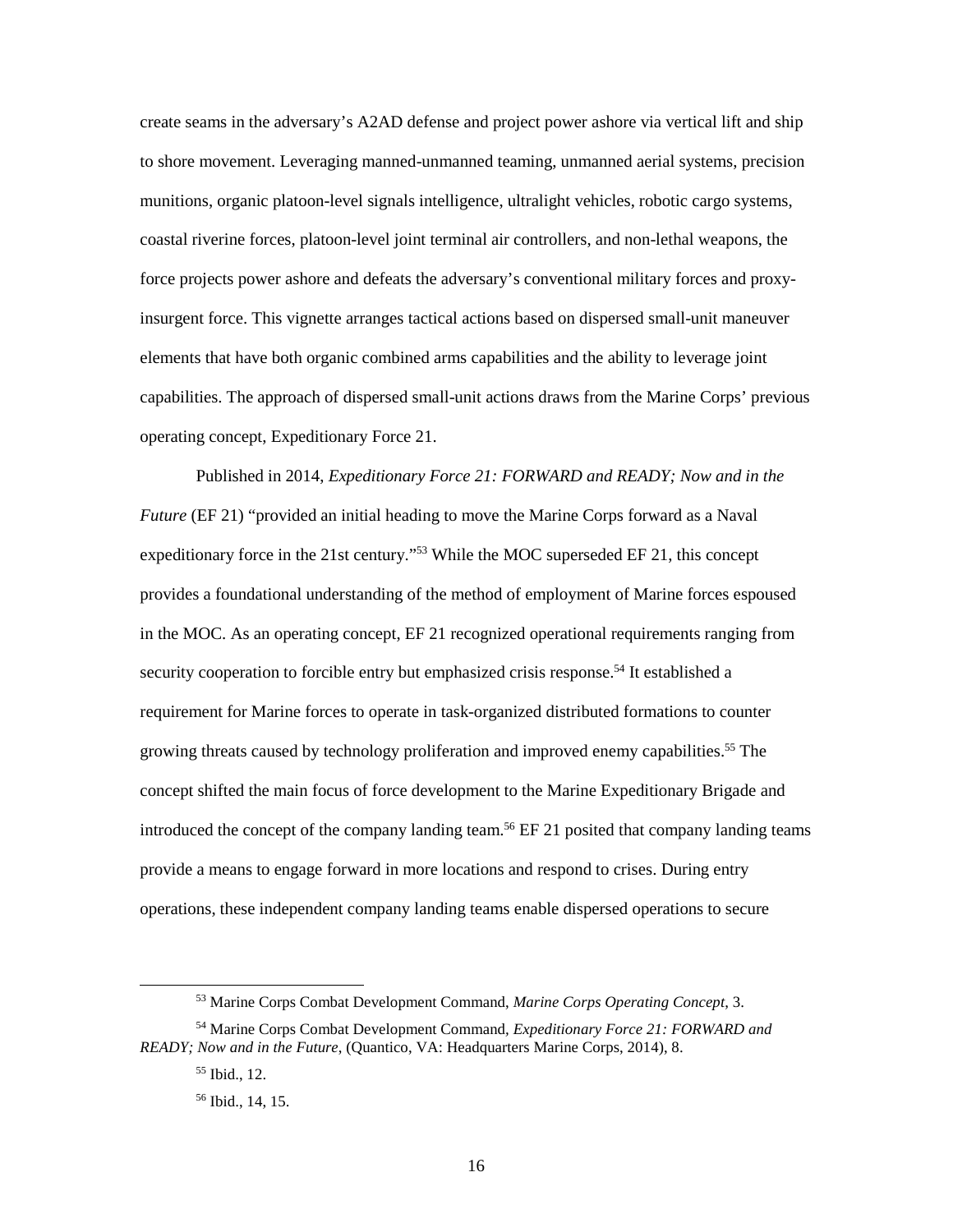operating across the battlespace remains a prevalent method of force employment in the MOC. landing sites or maneuver deep to inland objectives.<sup>57</sup> This idea of small, dispersed forces

 opportunities for maneuver." The authors go further to state that the tactical trends resulting from In the February 2017 issue of the Marine Corps Gazette, the Marine Corps' Ellis group stated that the key drivers of change identified in the MOC "offer not only threats but also the key drivers of change make the need for units to operate in dispersed and decentralized manner [vital.](https://vital.58) 58 This line of logic follows the argument that the combination of dispersed forces and the innovations called for in the MOC allows the 21st century Marine Air Ground Task Force (MAGTF) to maneuver in the physiological, technological, temporal, informational, and spatial environments to achieve a position of relative advantage over the adversary.

 remained in the 1989 Joint Doctrine for Landing Force Operations, which stated "establishment of a lodgment by amphibious assault requires the projection of significant forces against a hostile or potentially hostile shore. Factors such as the need for a favorable ratio of combat power, foremost concerns in developing the plan for tactical operations."59 This requirement changed in the 2014 update to the joint publication. The 2014 Joint Publication states; The idea of dispersed forces operating in small units across the battlespace during amphibious operations is in direct conflict with the historically demonstrated requirement for the superiority of force. As demonstrated in the previous section, the superiority of force served as the primary requirement for amphibious operations in the Second World War. The requirement gaining air superiority and naval supremacy, and attaining strategic or tactical surprise will be

amphibious operations use maneuver principles to transition ready-to-fight combat forces from the sea to the shore in order to achieve a position of advantage over the enemy. During combat operations, maneuver, in conjunction with fires (organic and supporting), is essential to gaining access where the enemy least expects it. It provides a position of advantage in order to destroy or

<sup>57</sup> Marine Corps Combat Development Command, *Expeditionary Force 21*, 15.

 58 Ellis Group, "21st Century Maneuver," *Marine Corps Gazette* (February 2017): 73–74.

<sup>59</sup> US Department of Defense, Joint Staff, Joint Publication 3-02.1, *Joint Doctrine for Landing Force Operations* (Washington, DC: Government Printing Office, 1989), III–3.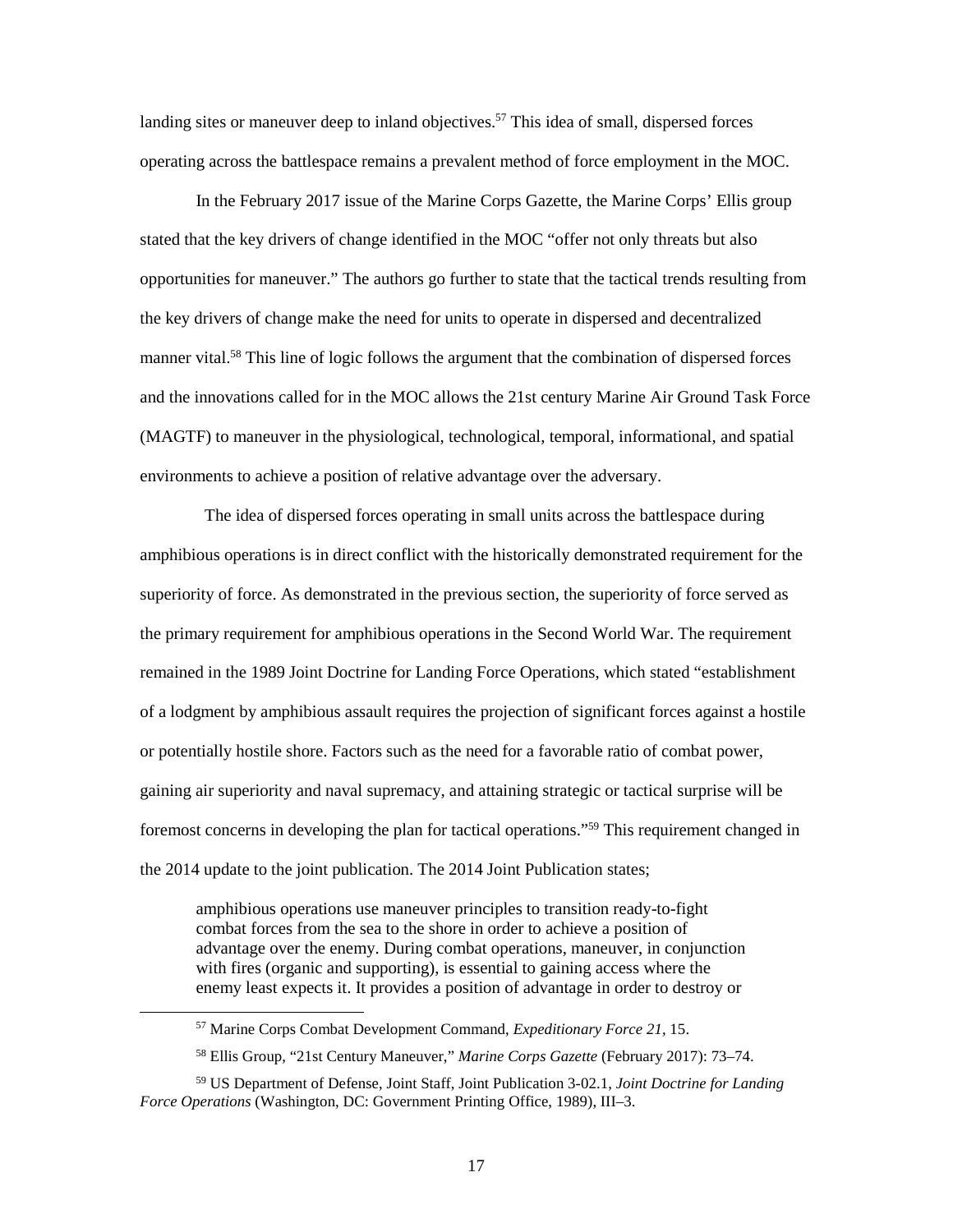unexpected actions that create a turbulent and rapidly deteriorating situation with which the enemy cannot cope.<sup>60</sup> seriously disrupt the enemy's cohesion through a variety of rapid, focused, and

 demonstrates the disparity between the empirical historic requirements for amphibious operations Analysis of Operation Watchtower, the seizure of Guadalcanal and Tulagi in August 1942, and the normative ideas presented in the MOC.

#### Section 4: Operation Watchtower

<span id="page-24-0"></span> American forces faced an adversary with years of operational and tactical experience preparing to fight in the islands of the Pacific and a continuous series of amphibious force victories from sailors, and soldiers, and the effectiveness of an operating concept developed during the interwar As the first major amphibious operation conducted by the Marine Corps in the Second World War, Operation Watchtower demonstrates the transition from theory to practice. As such, Operation Watchtower tested the amphibious doctrine and capabilities developed over the previous decade against a free-thinking adversary with an independent will and unique objectives. December 1941 to August 1942. In contrast, the American forces drew their experience from training exercises and the naval battles of Coral Sea and Midway. Success in Operation Watchtower was not a foregone conclusion. It depended on the efforts of the individual Marines, period.

 defenses, and naval forces presented a significant A2AD challenge. In January 1942, Japan By early 1942, Japanese forces occupied a significant portion of the western pacific. Operating from numerous advanced island bases, the combination of Japanese airpower, coastal captured Rabaul, in New Britain. This position allowed them to threaten key allied facilities in Port Moresby, New Guinea. With plans to expand their position to the southeast by seizing Fiji and New Caledonia, Japanese positions threatened to cut the allies' key sea line of communication to the southwest Pacific. If successful in severing this line of communication, the

-

<sup>60</sup> US Department of Defense, Joint Staff, Joint Publication 3-02, *Amphibious Operations*  (Washington, DC: Government Printing Office, 2014), I–2.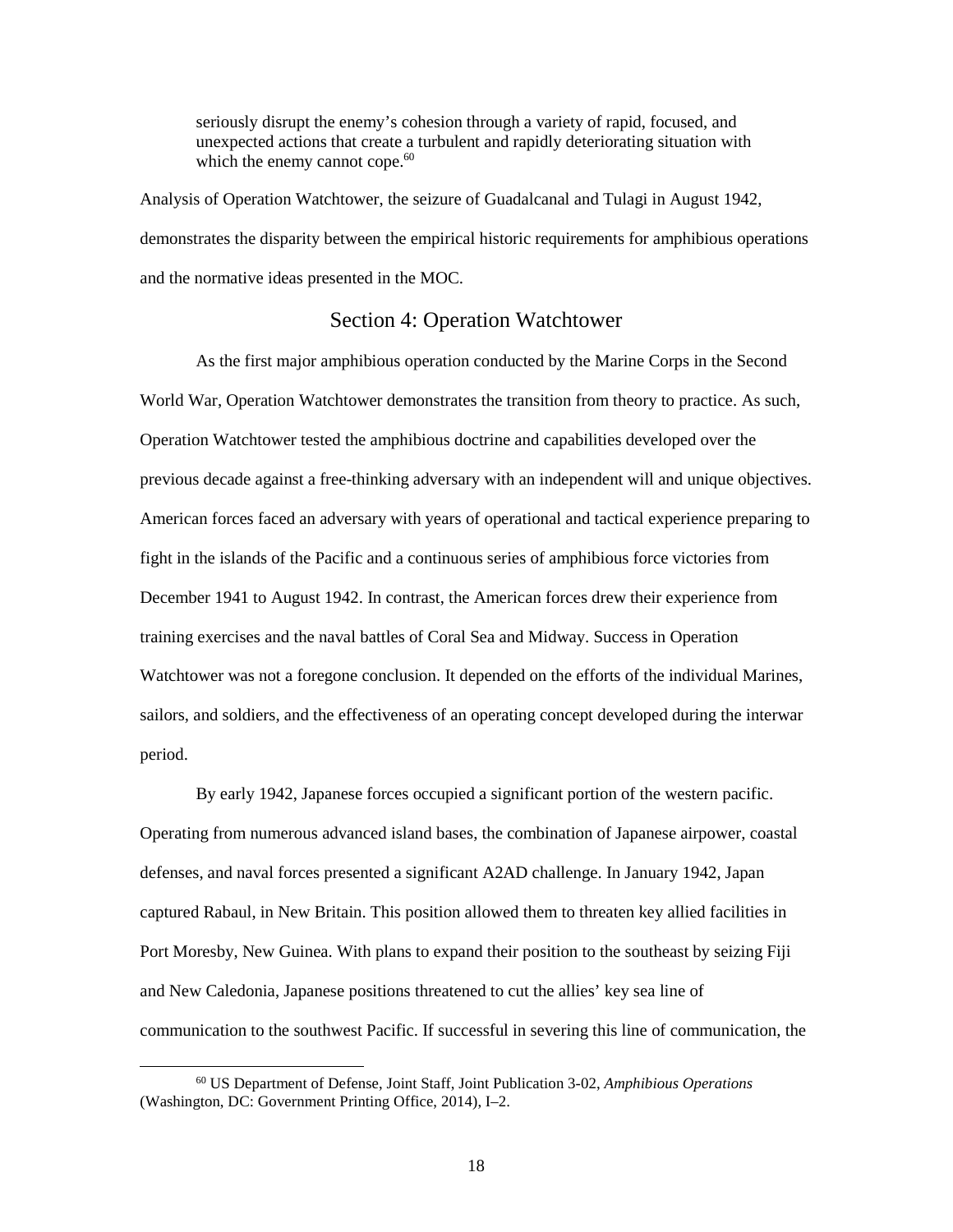Japanese would limit US access to Australia and New Zealand, effectively denying US access to Japanese forces in the Pacific. However, by mid-1942, an opportunity presented itself to allied its western allies and severely limiting the allied ability to build combat power to threaten forces as the tide began to change in Pacific theater.

 expansion for the first time. In the Battle of Midway, June 4–6, 1942, the United States achieved Pearl Harbor had been lost and parity in carrier power was restored in the Pacific."<sup>61</sup> Due to their In the Battle of Coral Sea, from May 4–8, 1942, the US Navy checked Japanese a significant strategic victory. "At one blow—in a single day's fighting—the advantage gained at defeat at Midway, the Japanese cancelled their planned invasions of Fiji and New Caledonia. They did however continue operations in the Solomon Islands and built a sea plane base on Tulagi and began construction of an airfield on Guadalcanal to support a planned attack on Port Moresby—actions that drew the attention of allied forces.

 In response, the Joint Chiefs of Staff, recognizing the window of opportunity provided by Commonly known today as the Guadalcanal Campaign, Operation Watchtower was the first of three operations in a campaign designed to the seize and occupy the New Britain-New Ireland- New Guinea area to deny the area to Japan. The Joint Chiefs of Staff directive on July 2, 1942 set IRELAND area."62 The design of this campaign is similar to the concept of expeditionary advanced based operations presented in the MOC. their recent victories decided to launch offensive operations in the Southwest Pacific Area. the tasks for the campaign as follows: "Task One seizure and occupation of SANTA CRUZ Islands, TULAGI, and adjacent positions. Baker. Task 2 seizure and occupation of the remainder of the SOLOMON Islands, of LAE, SALAMAUA, and Northeast Coast of NEW GUINEA. Cast. Task 3 seizure and occupation of RABAUL and adjacent positions in the NEW GUINEA-NEW

<sup>&</sup>lt;sup>61</sup> Robert Leckie, *Challenge for the Pacific: The Bloody Six-Month Battle of Guadalcanal*, 1. Da Capo Press ed. (New York: Da Capo Press, 1999), 42.

 Department of the Navy, maintained by Captain James M. Steele (US Naval War College, 2013), 605.  $62$  Command Summary of Fleet Admiral Chester W. Nimitz Volume 1 of 8, United States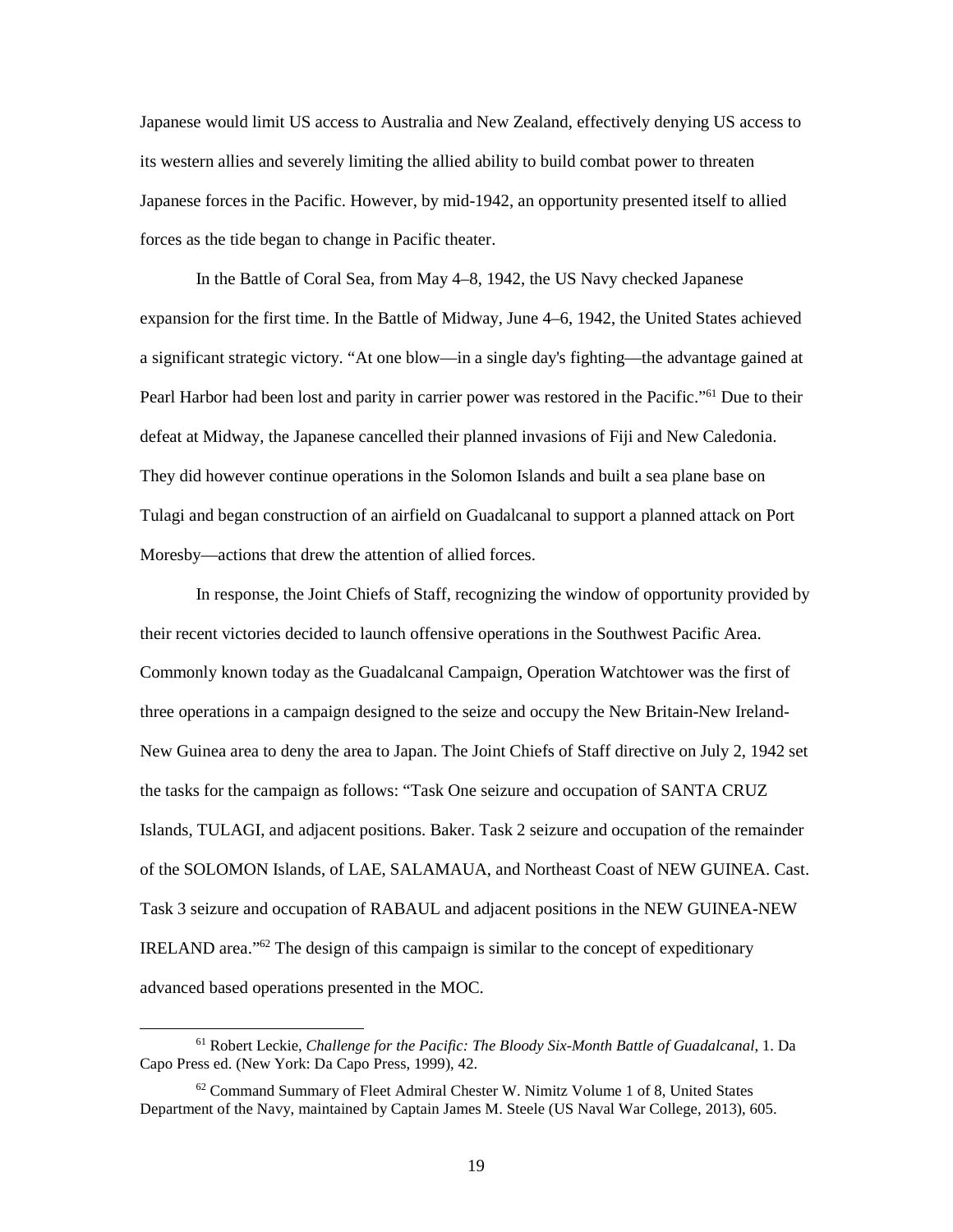sustainment operations."<sup>63</sup> EABs in support of a naval campaign therefore generate more combat power than the limits of sea-based platforms allow. Littoral Operations in a Contested improve the sensor-shooter network.<sup>64</sup> The MOC places a requirement for Marine force to seize, establish, and operate expeditionary advanced bases (EABs). These EABs can then facilitate offensive operations to support sea control and as "hubs supporting the integrated Naval logistics network, providing temporary forward and intermediate staging areas for MAGTF follow-on echelons and Environment (LOCE), a subordinate operating concept to the MOC, calls for Marine forces to establish an expeditionary advanced base to deny adversary use of sea-lines of communications; establish forward arming and refuel points for aircraft, ships, or submarines; establish forward missile and air defense; increase intelligence, surveillance, and reconnaissance capabilities; and

 While many of these technological capabilities did not exist in 1942, the underlying on an island at the fringes of the enemy keep-out zone."<sup>65</sup> This expeditionary advanced base in the southern Solomon Islands could then provide a foothold, allowing US forces to generate the follow-on tasks. theme was still present. In the design of the New Britain-New Ireland-New Guinea campaign, Tulagi and the surrounding islands served as a position "to set up an expeditionary advanced base combat power, extend operational reach, deny adversary freedom on action, and set conditions for

 Admiral Ghormley, Commander of the South Pacific Area, grew concerned with the forces available to complete task one. Without forces available for tasks two and three, Vice Admiral The ongoing Japanese construction of an airfield on Guadalcanal drove the rapid planning and pace of Operation Watchtower. As the plans for the campaign developed, Vice Ghormley's task inhered significant risk. However, the ongoing Japanese construction of the

 $\overline{a}$ 

 63 Marine Corps Combat Development Command, *Marine Corps Operating Concept*, 13.

 (Quantico, VA: Headquarters Marine Corps, 2017), 13. 64 Marine Corps Combat Development, *Littoral Operations in a Contested Environment* 

<sup>65</sup> Marine Corps Combat Development Command, *Marine Corps Operating Concept*, 1.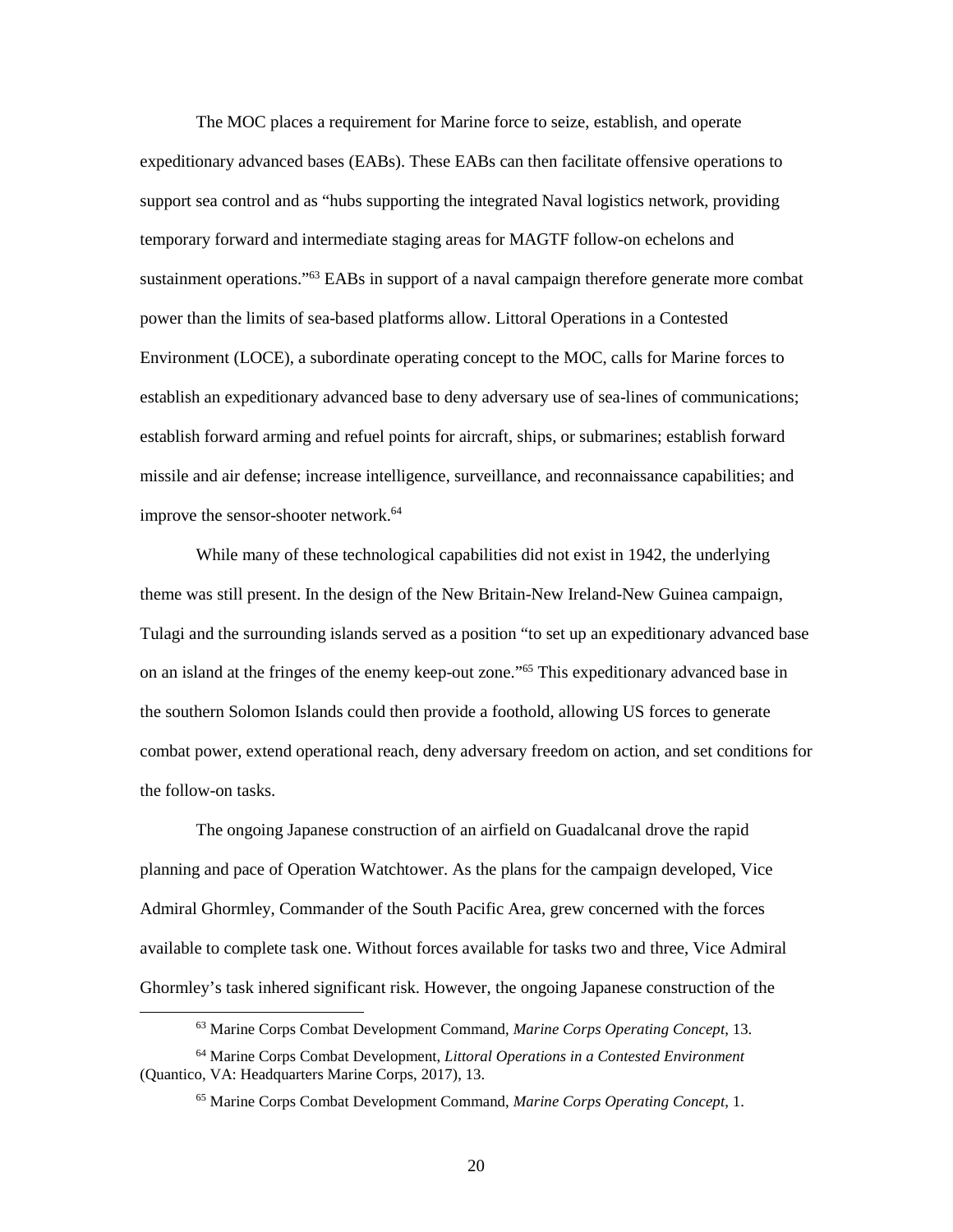available for the continuance without interruption of Tasks Two and Three." However, they effected by his firm establishment at TULAGI."<sup>66</sup> airfield on Guadalcanal required the operation to commence prior to its completion. On June 10, 1942, in correspondence to Vice Admiral Ghormley the Joint Chiefs of Staff recognized "the disadvantage of undertaking Task One before adequate forces and equipment can be made deemed it "necessary to stop without delay the enemy's southward advance that would be

 Watchtower did not receive the forces its leader desired. In all, Vice Admiral Ghormley overwhelming power, and an extremely scanty array of land-based aircraft" with no assurance of reserve ground forces.<sup>67</sup> On July 16, Vice Admiral Ghormley issued Operation Plan 1-42. This positions, capture and occupy adjoining portion of Guadalcanal suitable for the construction of As a result, despite the doctrinal requirement for the superiority of force, Operation controlled "a small, highly trained striking force of ground troops, consisting of less than one Marine division with its supporting organic units, surface forces of fluctuating and never plan defined the operational objective of Operation Watchtower: seize and occupy the Tulagi-Guadalcanal area, with intermediate tactical objectives to capture and occupy Tulagi and adjacent landing fields, initiate construction of landing fields without delay, and defend seized areas until relieved by forces designated later.<sup>68</sup>

 friction for 1st Marine Division. Time constraints prevented adequate reconnaissance, study, and executed as a normal amphibious operation premised upon a firm control of sea and air by our The planning and pace of preparation for Operation Watchtower created significant inter-theater liaison for adequate planning.<sup>69</sup> As a result, "the undertaking was planned and

<u>.</u>

21

<sup>66</sup> Command Summary of Fleet Admiral Chester W. Nimitz Volume 1 of 8, 616.

<sup>67</sup> John L. Zimmerman, *The Guadalcanal Campaign* (Quantico, VA: Historical Division, Headquarters Marine Corps, 1949), 11.

 Serial 0017, (16 July 1942), 6. 68 Commander South Pacific Area. Operation Plan No. 1-42. COMSOPAC file No. A4-3/A16-3,

 Force, 1943), 1. 69 1st Marine Division. *Final Report on Guadalcanal Operation* (San Francisco, CA: Fleet Marine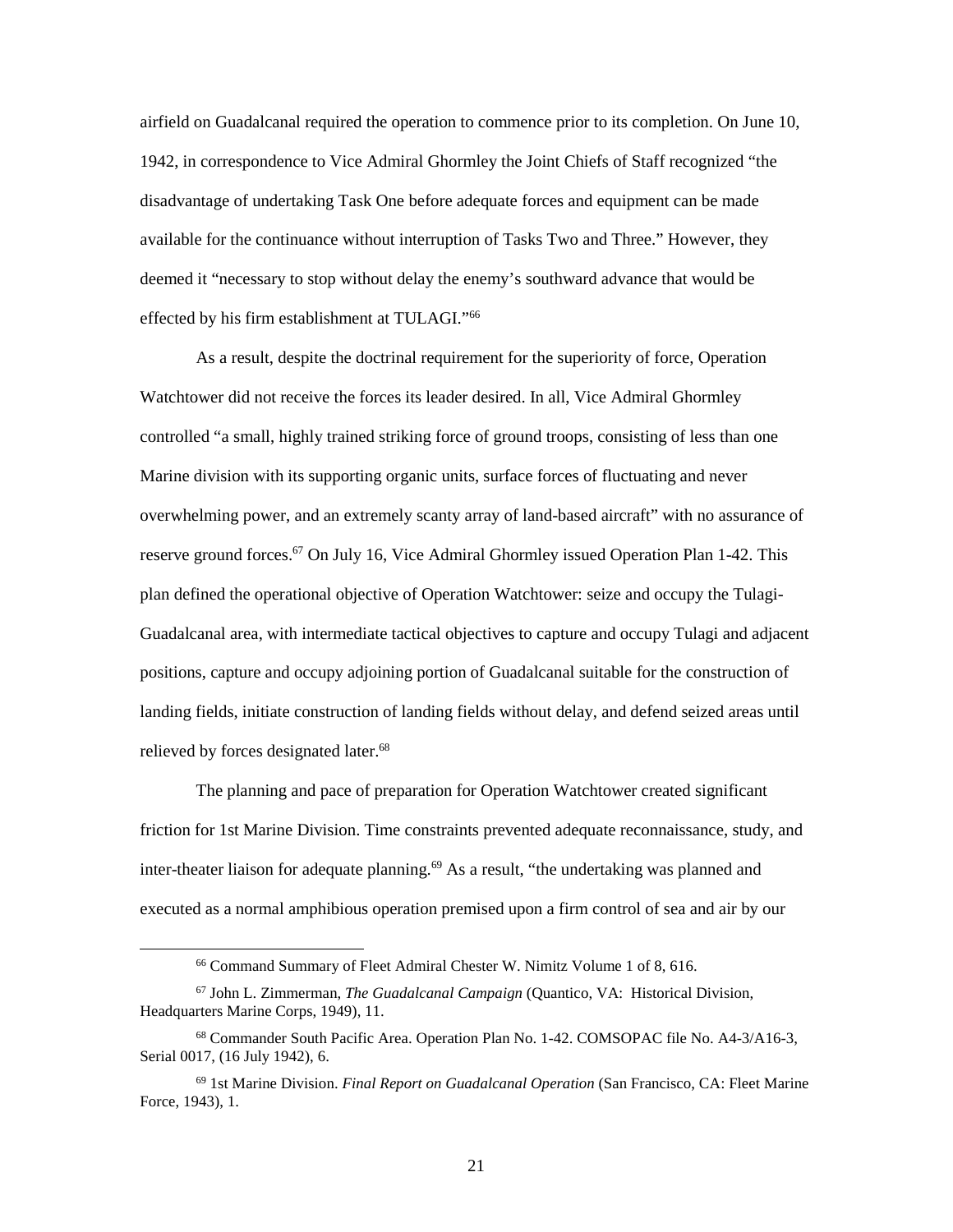intelligence. The entire amphibious force lacked any detailed information about the enemy and dark."<sup>71</sup> This demonstrates how difficult it is to "make sense of what was going on and act naval forces. Naval forces "however regarded the enterprise more in the nature of a large scale raid or hit and run operation."<sup>70</sup> Adding to this internal confusion was a near total lack of basic geography of the islands they had to seize and occupy. In fact, "from an intelligence point of view, the Guadalcanal-Tulagi landings can hardly be described as more than a stab in the quickly" even without enemy interference.<sup>72</sup>

 Despite the lack of intelligence, US forces exploited a seam in Japan's A2AD defenses, and assaulted Tulagi, Gavutu-Tanambogo, and Guadalcanal on 7 August 1942. Inclement weather allowed the force to achieve complete surprise. Initial success confirmed the validity of Marine Corps' efforts over the past decade. Despite limited intelligence, Marine forces landed at undefended beaches and moved aggressively to secure beachheads and destroy Japanese and the pace of the operation, launched a mere eight months after the attack on Pearl Harbor, defenders.

 aviation reduced defensive positions inland and provided fires allowing the landing force to move In just three days, Marine forces eliminated enemy garrisons on Tulagi and its satellite islands.<sup>73</sup> With initial local sea and air superiority, American naval gunfire and carrier-based from ship to shore unmolested. By nightfall on August 8, American forces secured Tulagi. The fighting on Gavutu-Tanambogo and its surrounding islands lasted until the morning of August 9. On Guadalcanal, all division forces including two reinforced regiments landed on the first day. With minimal enemy resistance, the regiments accomplished their assigned missions where

 70 1st Marine Division, *Final Report on Guadalcanal Operation*, 2.

<sup>71</sup> Zimmerman, *The Guadalcanal Campaign*, 14.

<sup>72</sup> Marine Corps Combat Development Command, *Marine Corps Operating Concept*, 2.

<sup>73</sup> Zimmerman, *The Guadalcanal Campaign*, 39.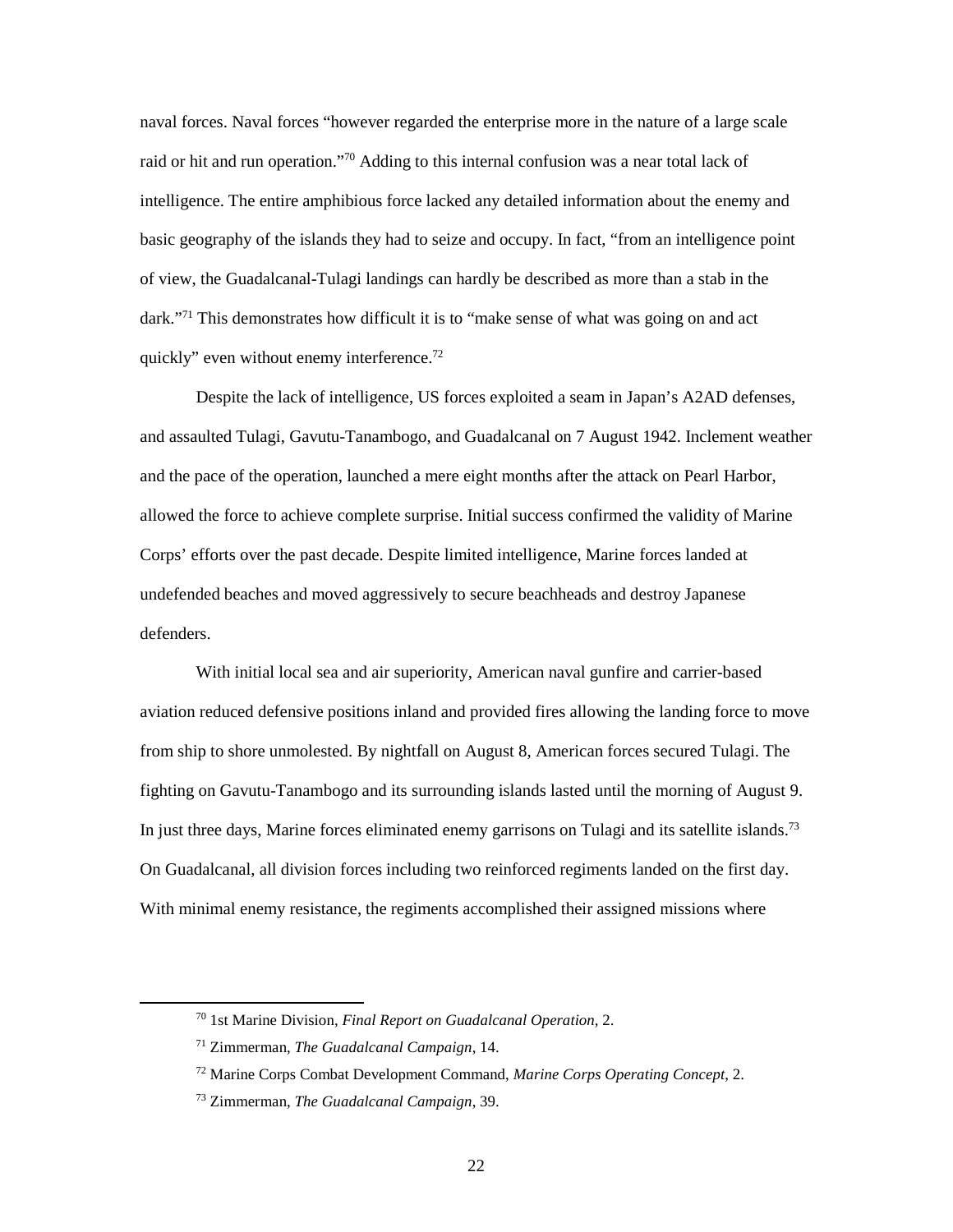the night of August 8, however, changed the character of the operation. geographically [possible.74](https://possible.74) The Japanese response to the early actions of Operation Watchtower on

 allied service [members.76](https://members.76) "Even before the first radioed yelps from Tulagi indicated whether a raid or major landing was in progress, Admiral Mikawa decided audaciously to counterattack with his surface units despite the presence of American carriers."75 In the Battle of Savo Island on the night of August 8, Admiral Mikawa closed the seam, which American forces exploited to conduct its initial actions. Leveraging the advantages provided by Japan's night fighting expertise and technologically superior torpedoes, Admiral Mikawa's task force destroyed or seriously damaged seven American ships, including four heavy cruisers, killing or wounding over seventeen hundred

 aircraft carriers yielded the previously held local sea and air superiority. This left the Marines Without a superiority of force, Major General Vandergrift, the Commanding General of 1st Marine Division, decided to transition operations on Guadalcanal to the defense. At a 0900 patrolling, defenses be immediately organized to repel attack from the sea, supplies be moved to The unexpected defeat of the US Navy combined with the early withdrawal of American ashore operationally fixed. Enemy surface craft enjoyed practically undisputed possession of the waters adjacent to Guadalcanal.<sup>77</sup> "An all-out offensive on the part of Marine forces was out of the question" and the division held "but a tiny fragment of the total surface of the island."78 conference on August 9th, he directed that "further ground operations be restricted to vigorous

<sup>74</sup> Zimmerman, *The Guadalcanal Campaign*, 46.

<sup>75</sup> Richard B. Frank, *Guadalcanal: The Definitive Account of the Landmark Battle* (New York: Penguin Books, 1992), 86.

 76 Ibid., 121.

<sup>77</sup> Zimmerman, *The Guadalcanal Campaign*, 57.

 78 Ibid.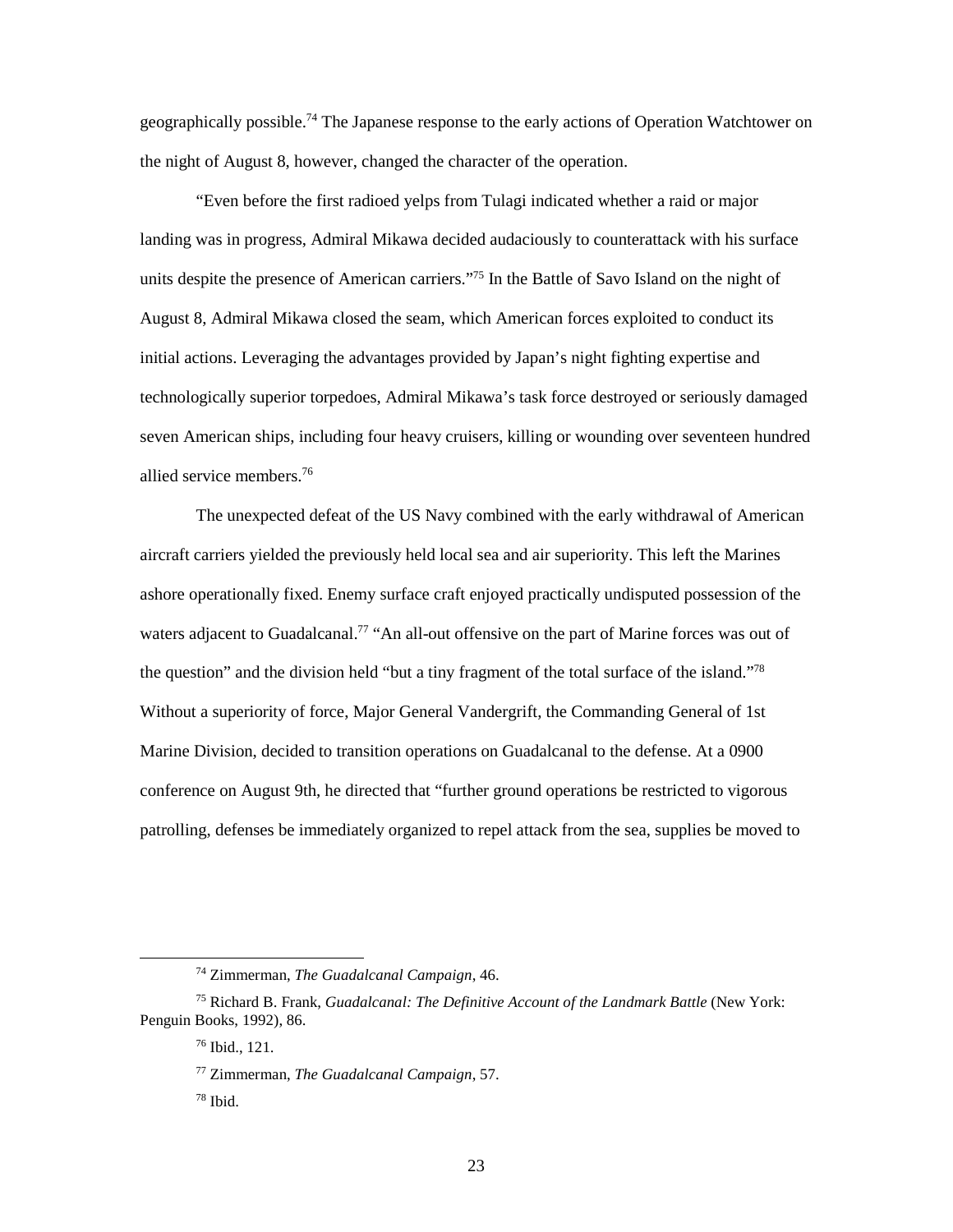dispersed dumps, and the field be prepared to support air operations at the earliest possible moment."79

 The events during the initial days on Guadalcanal offer unique insight into the challenges of amphibious operations in an A2AD environment. Before debarkation, amphibious forces have Watchtower, this allows the amphibious force to identify and exploit gaps in the enemy's defense maneuver diminishes significantly. On Guadalcanal, as proposed in the MOC, this meant foot mobile infantry in complex terrain. Even with two infantry regiments ashore, the 1st Marine significant freedom of maneuver and action provided by Naval assets. As in the case of Operation and attack in unexpected locations. However, once ashore, landing forces lose the element of surprise. With mobility limited to the capabilities placed ashore, the landing forces' ability to Division did not have sufficient combat power to maneuver and destroy the defending Japanese garrison to secure the island.

 exercised informed initiative and moved to contest allied actions isolating the landing force. While this enemy reaction was a resounding tactical success, it did not destroy allied transport ships or the critical aircraft carriers. Yet, by contesting the sea domain, Japanese forces posed a significant enough threat to shift the character of the campaign. Japanese actions in the sea domain at the Battle of Savo Island closed the gap initially exploited by the allies, resulting in a contest across all domains, air, land, and sea—a result which turned Operation Watchtower into a six-month battle of attrition. Despite achieving complete operational surprise, as soon as the landings began, allied actions drew an enemy reaction. Recognizing the gap in defenses, an aggressive enemy leader

 As the Navy withdrew, 1st Marine Division prepared for the unknown. As early as August 10, Watchtower leaders believed Japanese forces would counterattack to regain

<sup>79</sup> Samuel B. Griffith, *The Battle for Guadalcanal,* (Urbana: University of Illinois Press, 2000), 68.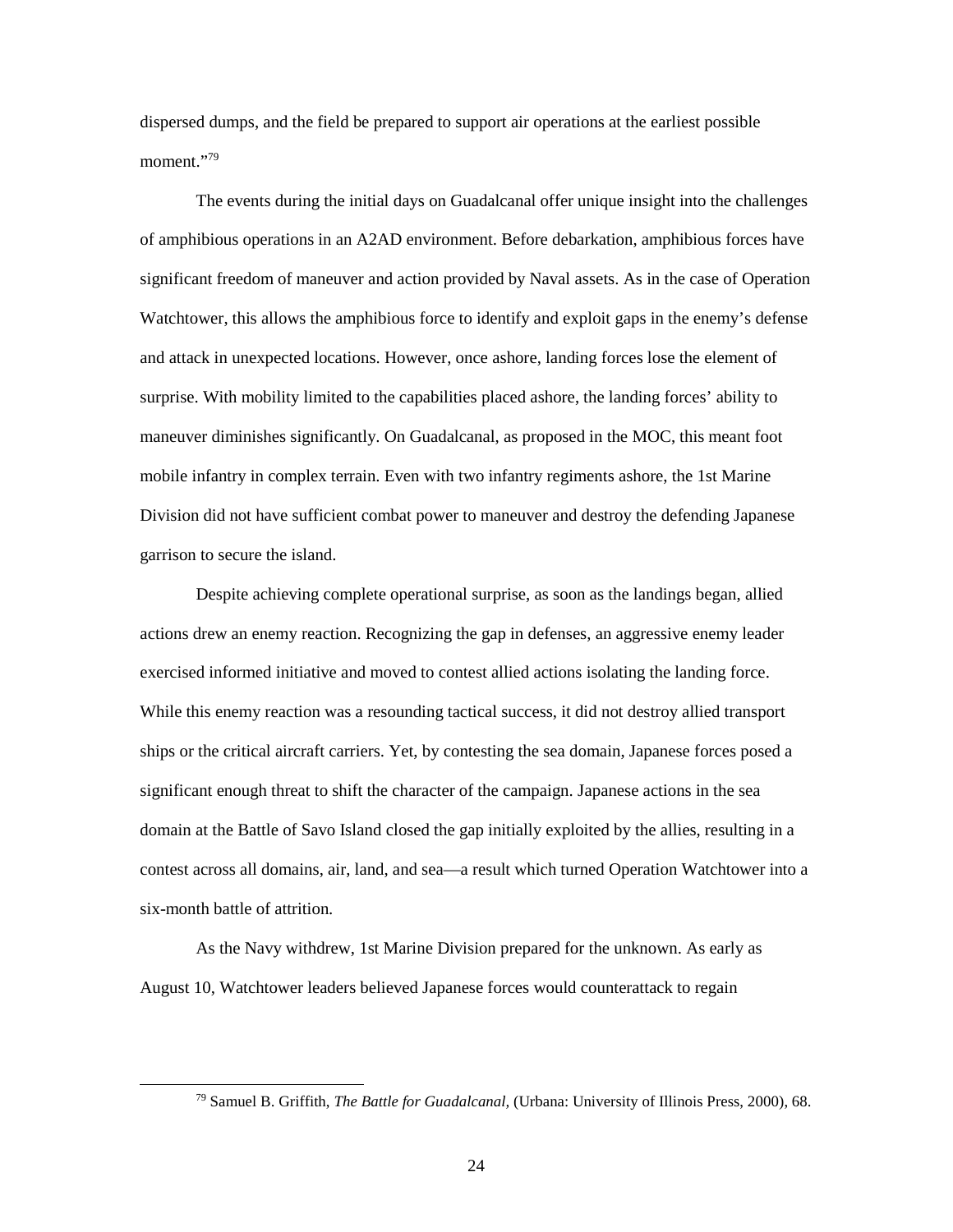Guadalcanal.<sup>80</sup> The responsibility to defend Guadalcanal fell on the 1st Marine Division. To denial of that island to the enemy, depended directly upon the ability of the Marines, to develop and use the airfield."<sup>81</sup> Complicating this task was the lack of local air or sea superiority. accomplish this task, "it was realized that a successful defense of the island, and a consequent

 "The thirteen days which elapsed between the landing and the arrival of the first combat planes were marked by daily air raids as well as by attacks from surface craft, submarines, destroyers, and, from time to time cruisers."<sup>82</sup> On August 20, the first aviation elements landed on based aviation immediately proved its value. the airfield, named Henderson Field. The thirteen days taken to establish this expeditionary advanced base required significant effort from man and machine. It required the division to secure the area around the airfield, significant air defense capabilities, and enormous engineer efforts assisted significantly by captured Japanese heavy equipment. Once established, ground-

 Henderson field, and more importantly the aircraft operating out of it, allowed US forces to contest Japanese actions in the land, air, and sea domains. While the Battle of Savo Island their first missions in support of ground forces.<sup>83</sup> These assets allowed for increased freedom of action on Guadalcanal, but even with the support of these assets the ground forces remained closed the gap in Japan's A2AD defense, US ground-based aircraft on Guadalcanal allowed allied forces to fight to reopen it. Within eight hours of the arrival of Marine aircraft, US forces threw back the first Japanese counterattack. Within twelve hours, the newly arrived planes performed operationally fixed.

 The establishment of the airfield on Guadalcanal, which in effect functioned as an expeditionary advanced base, anchored land power to defend it. As more assets flowed in to

 $\ddot{\phantom{a}}$ 

<sup>80</sup> Command Summary of Fleet Admiral Chester W. Nimitz Volume 1 of 8, 642.

*Guadalcanal Campaign* (Quantico, VA: Historical Division, Headquarters Marine Corps, 1949), 62.<br><sup>82</sup> Zimmerman, *The Guadalcanal Campaign*, 62–63. 81 Final Report on the Guadalcanal Operation Phase III, 2–3, quoted in John L. Zimmerman, *The* 

 83 Ibid., 65.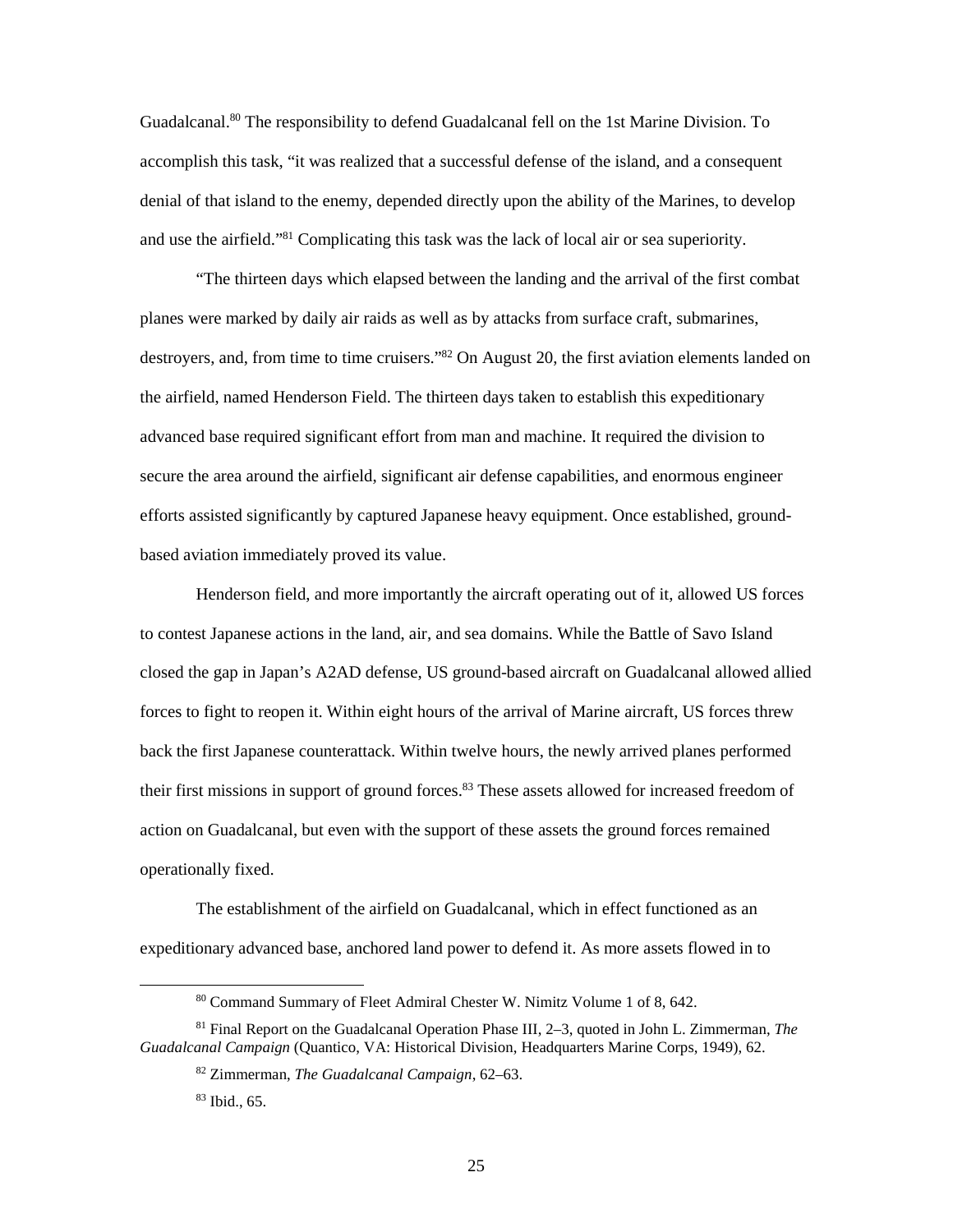operate out of the airfield, the logistical requirements to sustain these forces grew. More planes approach he initiated on August 9. Even with the five infantry battalions and land-based air power secure the island. As Marine forces ashore focused their efforts to defend Henderson field, the capabilities provided by special reconnaissance assets and indigenous forces allowed the allies to contest Japanese in the sea and air domain. meant more fuel, ordinance, maintenance capabilities, and sustenance. Uncertain of the enemy's composition, disposition, and plans, General Vandergrift decided to continue the defensive he had at his disposal, he lacked the superiority of force to maneuver, transition to the offense, or

 invaluable aid. Leveraging their intimate knowledge of the terrain, they served as scouts, assisted Japanese forces. The complex terrain and dense jungle canopy on the islands prevented aerial reconnaissance efforts to locate and identify enemy movements and locations. The indigenous forces on Guadalcanal and the surrounding islands proved to be an the Marines in identifying trails and mobility corridors, and provided valuable intelligence on the

 A small group of local inhabitants known as the coast watchers served as a special served as an extended line of sensors, which provided early warning of Japanese movements out and gain the required elevation to counter Japanese air raids. Combining the coast watchers with reconnaissance force in the lower Solomon Islands. During the operation, the coast watchers of Rabaul. They provided allied forces a distinct advantage in the battle for signatures. The warnings provided by the coast watchers allowed ground-based aviation on Guadalcanal to sortie air warning radar provided a thirty-five to forty-minute warning for allied forces on Guadalcanal, just enough time for F4 Wildcat fighter planes to gain vital altitude. "Without these warnings, Henderson Field, and ultimately Guadalcanal, could not have been defended; even with these warnings only a few minutes, perhaps a bare five to ten minutes, spelled the difference between a successful and a failed interception."84

<sup>84</sup> Frank, *Guadalcanal*, 207.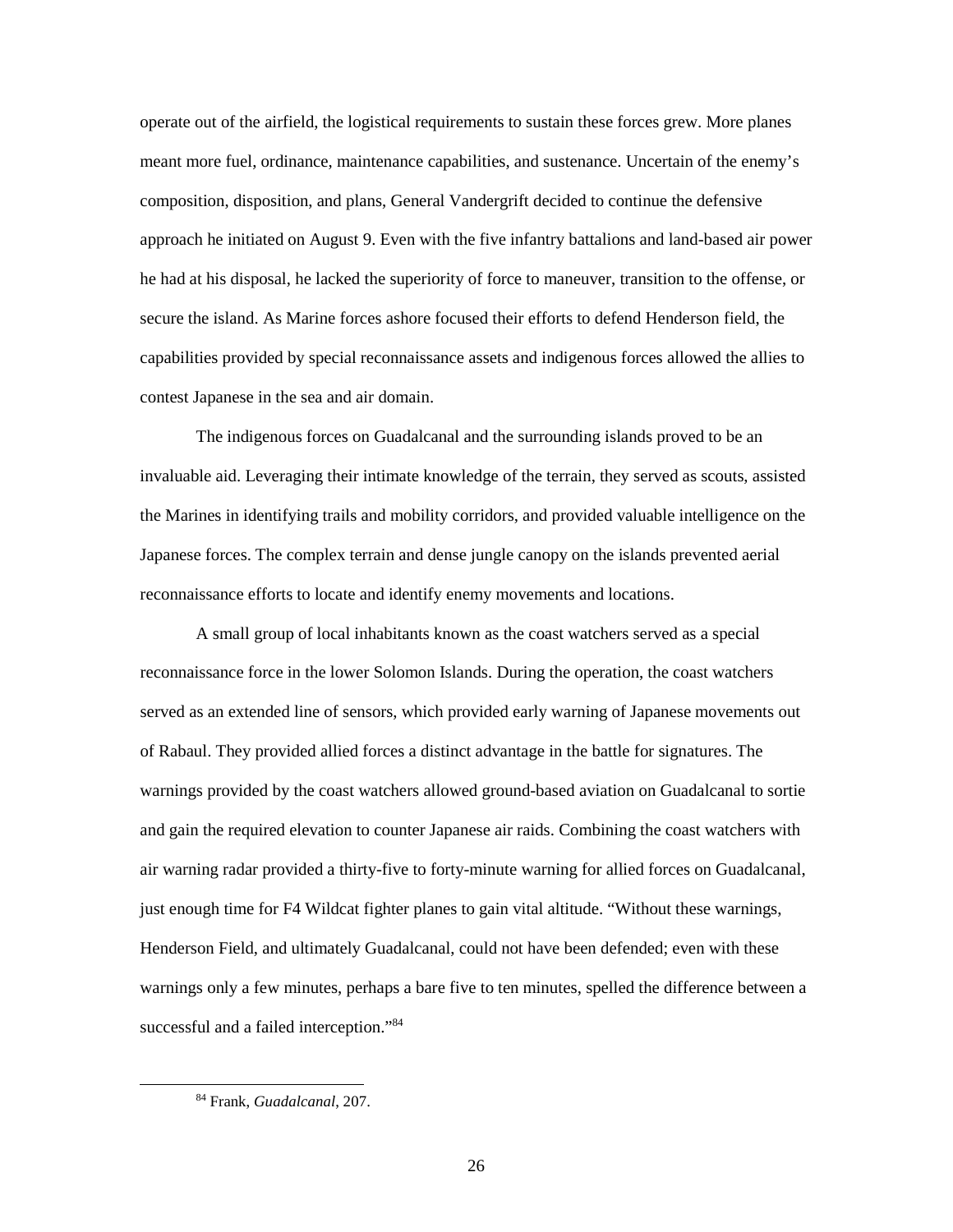acquire the capabilities to raise and detect enemy signatures and rapidly act to exploit any expeditionary advanced base. Advanced bases require extensive assets to protect them due to logistical requirements, advanced bases require persistent assets dedicated to collect intelligence This employment of special reconnaissance is in keeping with the MOC's desire to [opportunity.85](https://opportunity.85) It also demonstrates additional requirements for the establishment of an their geographically fixed nature. In addition to ground forces, air defense, engineering, and and provide early warning.

 The establishment of ground-based aviation on Henderson Field, assisted by the early supplies to sustain both land and air forces. At night, without air support, American ships yielded force in the air and sea domains allowed the Japanese to transport additional troops and supplies to Guadalcanal to regain the island. warnings provided by the coast watchers, allowed allied forces to contest the sea and air domain. During the day, aircraft operating out of Henderson provided air coverage allowing American ships to move back into the water around Guadalcanal. These ships provided much needed the seas to the Japanese. However, Japanese ships limited the time they remained around Guadalcanal to be out of range of allied aircraft by daylight. The lack of persistent superiority of

 reinforce their land forces. On September 18, the 7th Marine Regiment arrived on Guadalcanal "sprinkling the 7th Marines in small parcels all around the island" to "put a Marine reception committee on or near every landing beach to wipeout each batch of Japanese soldiers as soon as manner. He identified that the Japanese "could just as easily annihilate isolated pockets of As the battle to establish air and sea superiority persisted, both sides continued to bringing American troop strength to nineteen thousand. Admiral Turner originally proposed they arrived."86 General Vandergrift hastily rejected the employment of forces in this dispersed

-

<sup>85</sup> Marine Corps Combat Development Command, *Marine Corps Operating Concept*, 6.

<sup>86</sup> Frank, *Guadalcanal*, 227.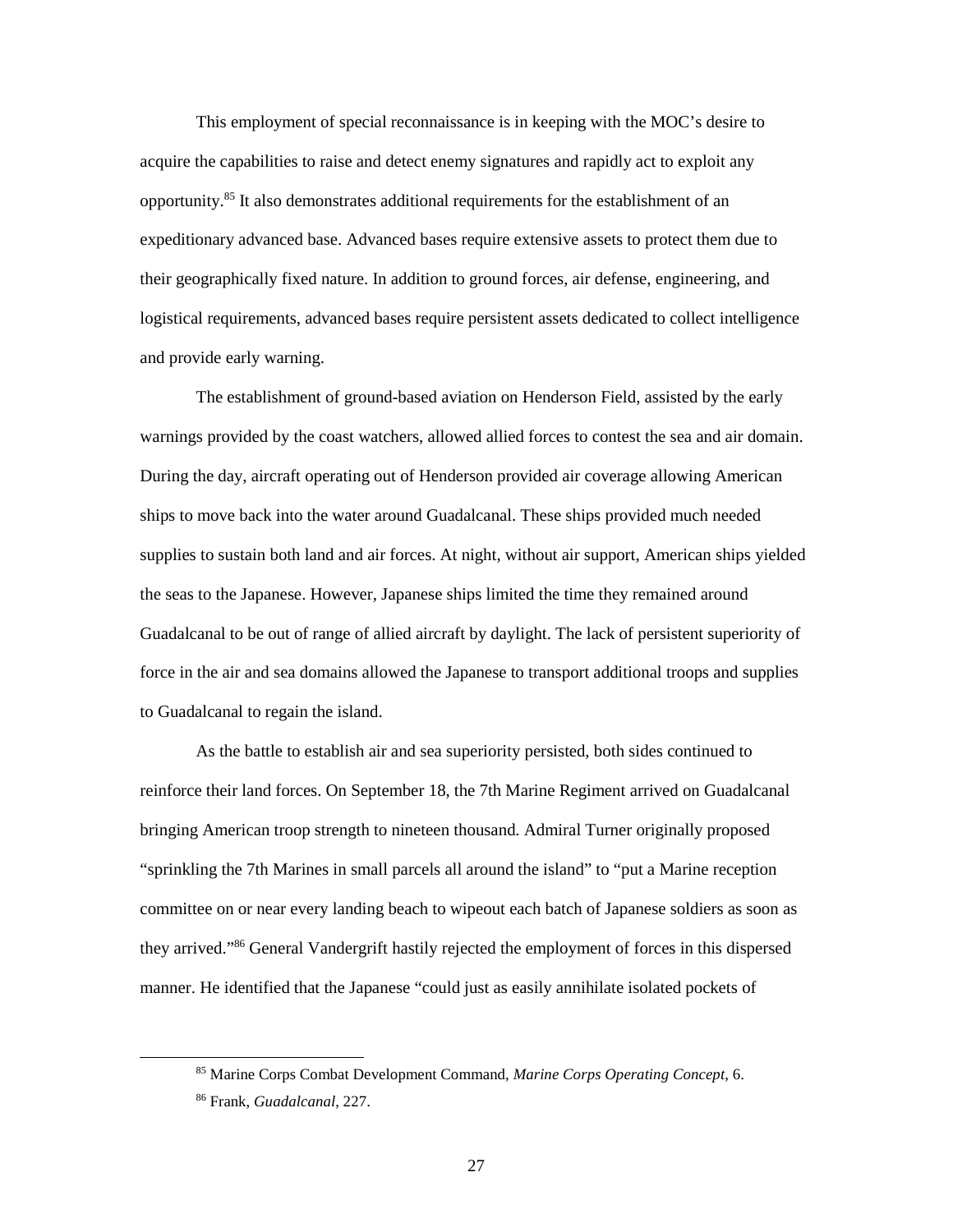Marines" and urged that they employ 7th Marine Regiment near Henderson Field where they were most needed.<sup>87</sup> The Commanding General eventually got his way.

 General Vandergrift "now had available on Guadalcanal nine battalions of infantry, a an active defense. General Vandergrift intended to "hold what he had and jab at the Japanese with dramatic increase in supplies, men, and machines, the Marines did not possess the superiority of depleted Raider Battalion, four battalions of artillery, two companies of light tanks, and a Special Weapons Battalion."88 With these increasing capabilities, the 1st Marine Division transitioned to limited operations designed to keep them off balance and under constant strain."89 Despite the force to transition to an all-out offensive.

 thousand Americans. However, American efforts in the air and sea significantly limited the and ammunitions. Despite the shortage of supplies, the battle on Guadalcanal remained a As weeks turned to months, the tactical stalemate on Guadalcanal continued. Limited offensive success allowed the 1st Marine Division to extend its perimeter, but by mid-November, Japanese's forces amassed thirty-thousand soldiers on Guadalcanal compared to the twenty-threesupplies and equipment the Japanese placed ashore. Despite significant losses to allied shipping, naval battles in the waters around Guadalcanal significantly reduced the available Japanese transports. As a result, the Japanese were unable to sustain their land forces with required rations stalemate.

 To regain the island, the Japanese planned to establish additional air bases and regain air superiority. However, the "August landing at Guadalcanal had served to divert Japanese attention from New Guinea."90 In November, MacArthur launched an attack at Buna in New Guinea. This threatened Japan's most significant base in the south Pacific, Rabaul. The combined pressure of

 $\overline{a}$ 

<sup>87</sup> Frank, *Guadalcanal*, 227–228.

<sup>88</sup> Griffith, *The Battle for Guadalcanal*, 133.

 89 Ibid., 134.

<sup>90</sup> Frank, *Guadalcanal*, 498.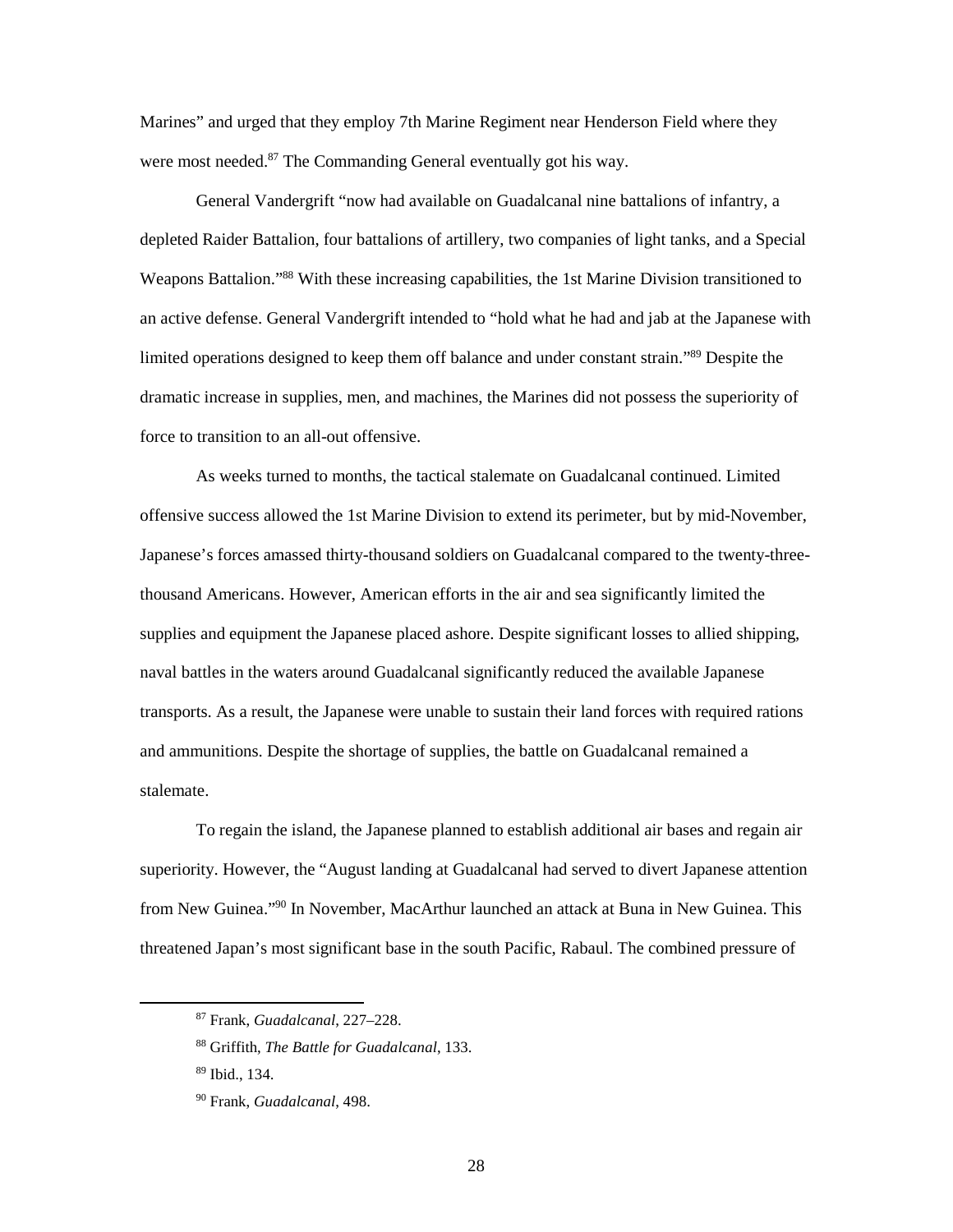MacArthur at Buna, the ongoing battle at Guadalcanal, and the toll inflicted by the US Navy required Japan to reassess its war plans. By the end of December, the Japanese decided to withdraw from Guadalcanal.

 Operation Watchtower demonstrates the effectiveness of many of the ideas presented in incorporation of special forces provides early warning, allowing forces to react effectively to requirement for the superiority of force. the MOC. The establishment of expeditionary bases allows the joint force to generate more combat power than the limits of naval assets allow. The establishment of advanced sensors and enemy actions. However, it also highlights the most significant shortfall in the MOC, the

 Despite the requirement established in doctrine, Operation Watchtower did not have the execution. Despite the short timeline, the forces put together an effective plan and accomplished requisite superiority of force to justify a landing. Conducted on short notice to capitalize on the advantage provided after the Naval victory at the Battle of Midway, Operation Watchtower "had to be carried out at the earliest possible moment regardless of the disadvantages incident to haste and improvisations."91 As a result, the forces required for its completion were not available for the tactical objectives outlined by Vice Admiral Ghormely in his operation plan 1-42.

 of their operational concept. Landing at undefended beaches, where possible, the Marines achieved total operational and tactical surprise. Nevertheless, the enemy reacted. The actions of an aggressive leader closed the gap the allies initially exploited. The result was the loss of local air and sea superiority, a prerequisite for amphibious operations. Over the next six months, to contest the air domain, prevent enemy reinforcement, and provide support for ground forces. Exploiting a seam in the enemy's A2AD the amphibious force proved the effectiveness Marines ashore endured disease, hunger, and unrelenting combat. Pilots fought daily, struggling

<sup>91 1</sup>st Marine Division, *Final Report on Guadalcanal Operation*, 3.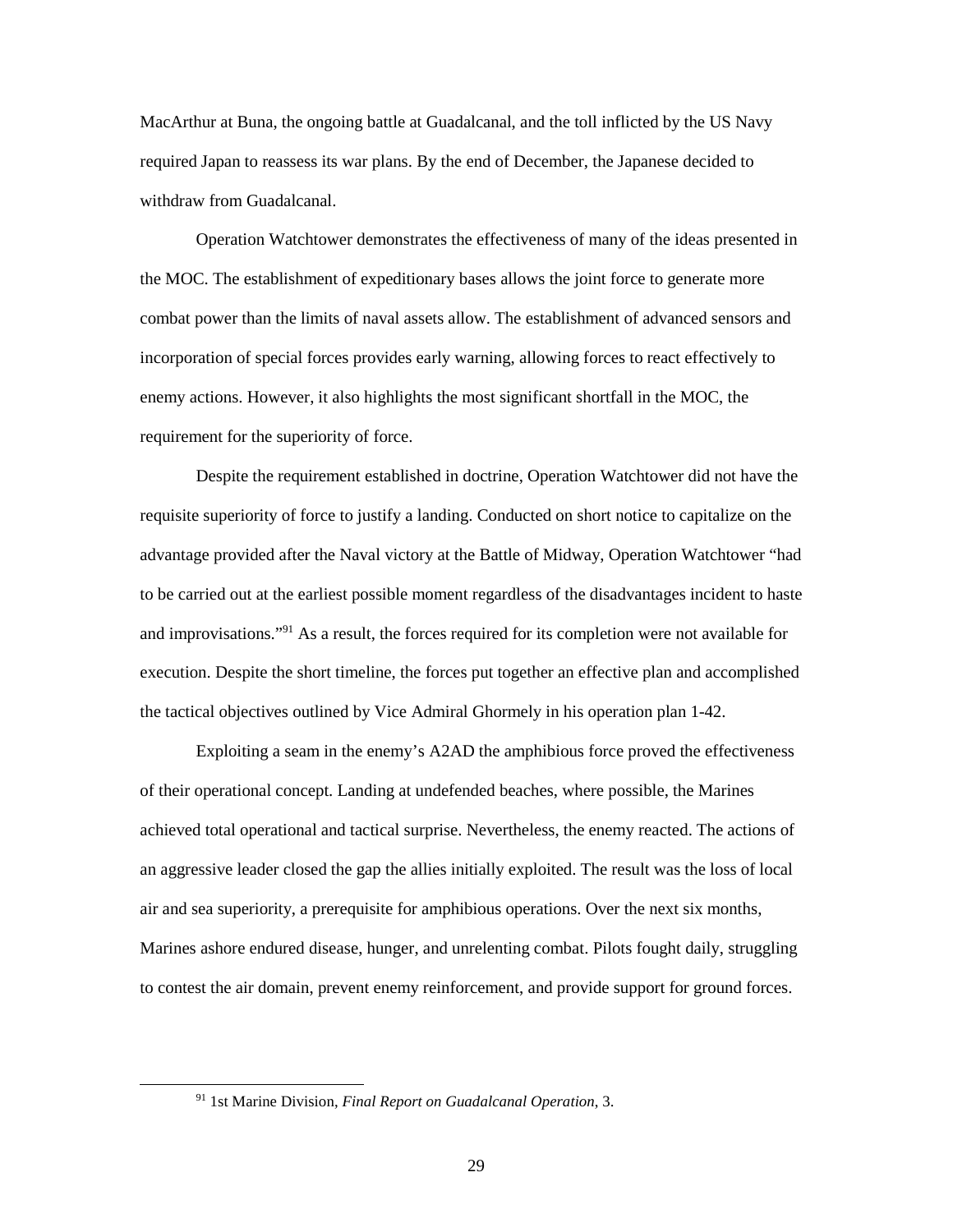The Navy fought numerous battles in the waters around Guadalcanal. The operations turned into a battle of attrition in all domains.

 The lack of superiority of force in effect fixed the Marines as soon as they went ashore. With only enough combat power to defend the critical airfield, the Marines could not maneuver. unrelenting enemy in close combat. Marine leaders immediately rebuffed proposals to disperse the force across the island. The logistical challenges the dispersal of forces bring aside, the The complex terrain compounded the issue, requiring unique and innovative defense techniques. The infantry relied on crew served weapons and indirect fires to kill the aggressive and isolated forces presented easy targets for the enemy to defeat piecemeal. The superiority of force in all domains is a requirement for amphibious operations.

#### <span id="page-36-0"></span>Section 5: Conclusion

 This monograph demonstrates the MOC's failure to account for the historically proven of US Amphibious Doctrine and its initial implementation during Operation Watchtower in 1942 with the 2016 Marine Corps Operating Concept. By failing to account for this requirement, the concept that ignores the historical continuities of amphibious warfare. requirement for the superiority of force in amphibious operations by comparing the development MOC diverges from historical amphibious doctrine. In doing so, the MOC serves as a normative

 concept that ignores the historical continuities of amphibious warfare. Operation Watchtower, the seizure of Guadalcanal and Tulagi in the Pacific Ocean's Solomon archipelago, reveals the impact the lack of superiority of force has on amphibious operations. Attempting to exploit the advantages earned at the Battle of Coral Sea and Midway, of opportunity, the seizure of Guadalcanal and Tulagi began without adequate air, naval, or land power. As a result, the allied forces on and around Guadalcanal endured a six-month battle of allied forces rushed headlong into Operation Watchtower. With limited time and a small window attrition.

 of the ideas expressed as facts in the MOC. The significant benefits that mobility provided by sea The empirical evidence demonstrated by analyzing Operation Watchtower counters many

30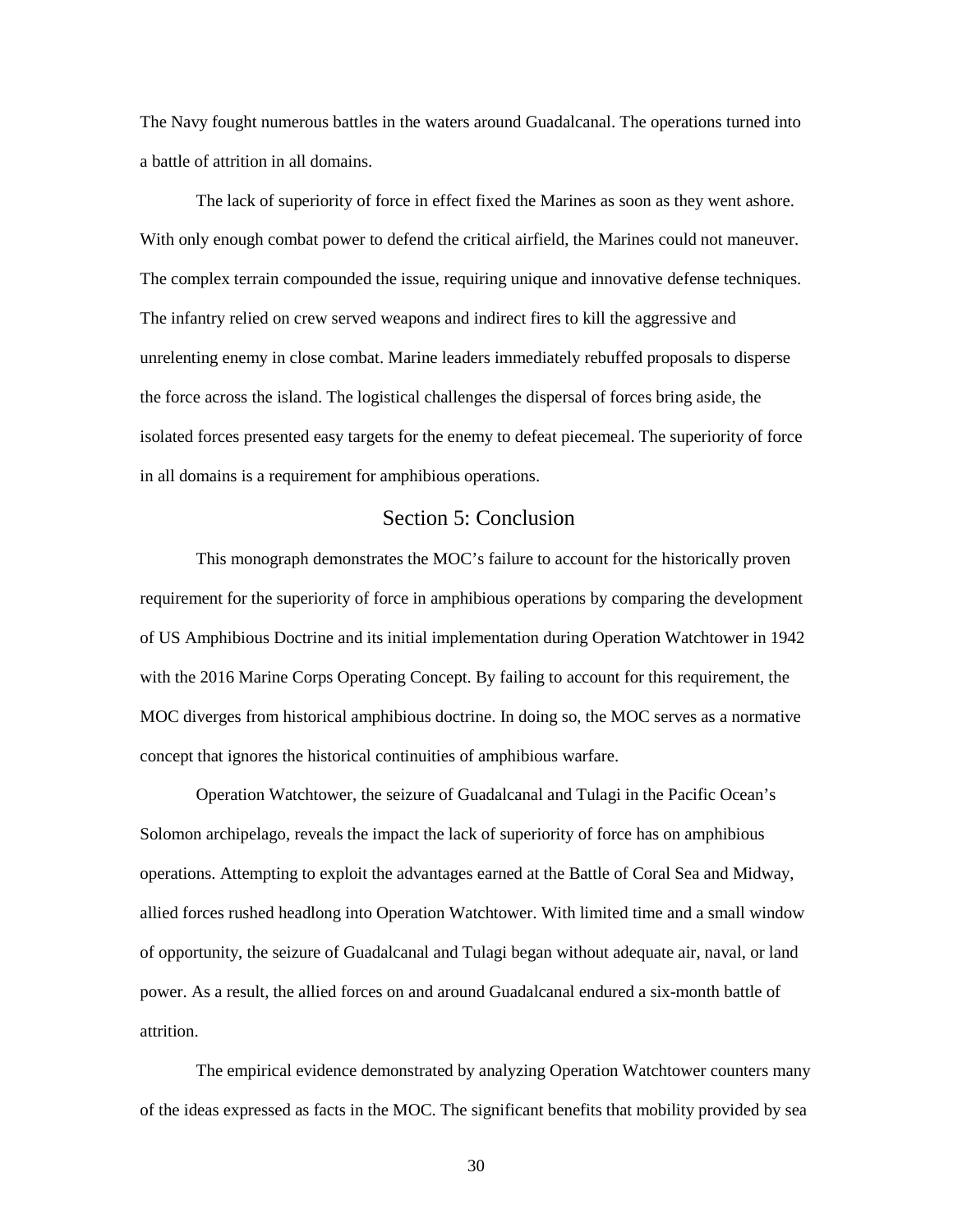and air lift became negligible as soon as forces went ashore. With mobility limited to only the assets they had with them, these forces became vulnerable to enemy reactions. Complex terrain significantly limited even foot mobile forces' ability to maneuver. The result on Guadalcanal was not small, dispersed operations, but battalion- and regimental-sized operations to secure limited objectives.

Having "the connectivity to reach out for almost every capability in the Joint force" is only relevant if the Joint force can provide those capabilities to support you.<sup>92</sup> In the Battle of Savo Island, the Japanese Navy closed the seam in their A2AD defenses, which US forces initially exploited. Isolated for thirteen days, with extremely limited joint support, the First Marine Division endured near constant bombardment from Japanese naval and air forces. Without enough forces for offensive operations, the Division focused efforts on establishing and defending an airfield—efforts that eventually swung the tide of the battle back into the Allies' favor.

 While the MOC deviates from the historical continuities of amphibious operations, it is in "the object of maneuver is not so much to destroy physically as it is to shatter the enemy's cohesion, organization, command, and psychological balance."94 While this theory created keeping with the Marine Corps' theory of warfare, maneuver warfare. First implemented as the Marine Corps' warfighting philosophy in 1989, maneuver warfare seeks to shatter the enemy's cohesion through a variety of rapid, focused, and unexpected actions that create a turbulent and rapidly deteriorating situation with which the enemy cannot cope.<sup>93</sup> Within this theory of warfare,

<sup>92</sup> Marine Corps Combat Development Command, *Marine Corps Operating Concept*, 2.

 established maneuver warfare as the Marine Corps' warfighting philosophy when he signed FMFM-1 in 93 US Department of the Navy, Fleet Marine Force Manual (FMFM) 1, *Warfighting* (Washington, DC: Government Printing Office, 1989). General Al Gray, then Commandant of the Marine Corps, 1989. US Department of the Navy, Marine Corps Doctrinal Publication (MCDP) 1, *Warfighting*  (Washington, DC: Government Printing Office, 1997), 73.

 94 US Navy, FMFM 1 (1989), 29.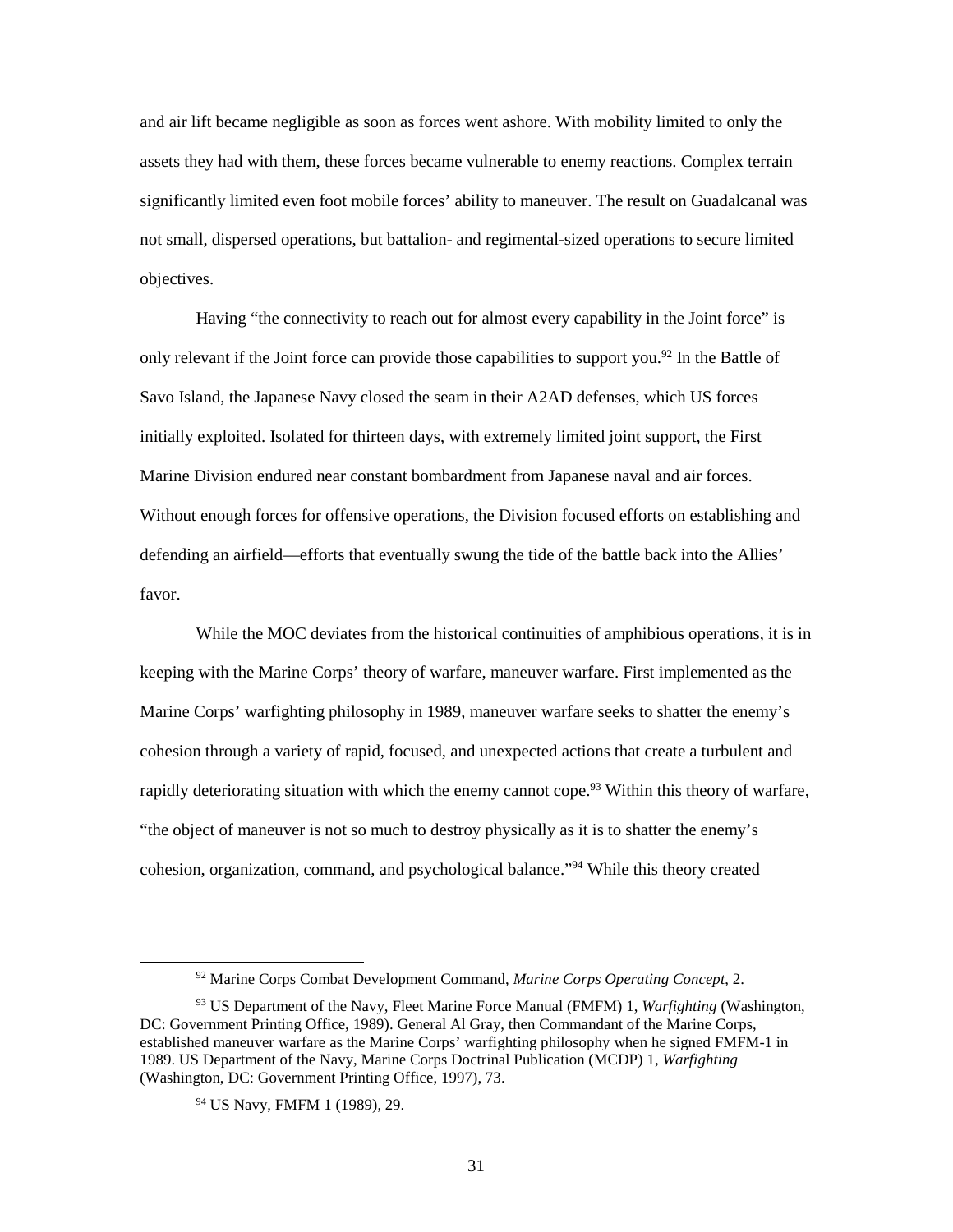significant debate within the Marine Corps during its early years, it now serves as the Marine Corps' institutional paradigm.

 By institutionalizing this single paradigm as "the authoritative basis for how the Marine Corps fights and prepares to fight," the Marine Corps is at risk of what the renowned psychologist as a tool in your thinking, it is extraordinarily difficult to notice its flaws."<sup>95</sup> Looking from a broader perspective, the concept of theory-induced blindness helps to explain the lack of considering the historical continuity for the requirement for the superiority of force, the sole when one analyzes the validity of the theory of maneuver warfare. As the preeminent strategic studies professor Sir Lawrence David Freedman stated: "It was one thing to argue that because bodies, but quite another to assume that just as physical blows could shatter bodies, so mental service history and instead builds upon the unproven concepts of  $EF$  21. $\frac{97}{2}$ Daniel Kahneman terms "theory-induced blindness: once you have accepted a theory and used it historical and empirical evidence in the current capstone operating concept. Instead of institutional paradigm of maneuver warfare bounds the concept. This is even more dangerous minds controlled bodies, disrupting the workings of minds was preferable to eliminating their blows could shatter minds."96 The validity of maneuver warfare theory aside, theory-induced blindness explains how the Marine Corps' capstone operating concept fails to consider its own

#### Recommendation

<span id="page-38-0"></span> The Marine Corps should reevaluate how it develops and assesses its operating concept. The development of amphibious doctrine offers a superb example of effective concept-based force development. Drawing from a pragmatic analysis of the adversary and terrain the service

 95 US Navy, FMFM 1 (1989), 1; Daniel Kahneman, *Thinking, Fast and Slow* (New York: Farrar, Straus, and Giroux, 2011), 277.

<sup>96</sup> Lawrence Freedman, *Strategy: A History* (Oxford: Oxford University Press, 2013), 213.

<sup>97</sup> Marine Corps Combat Development Command, *Marine Operating Concept*, 4. "The MOC builds on proven concepts and practices, such as Operational Maneuver from the Sea, Ship-to-Objective Maneuver, Seabasing, and Expeditionary Force 21 (EF21)."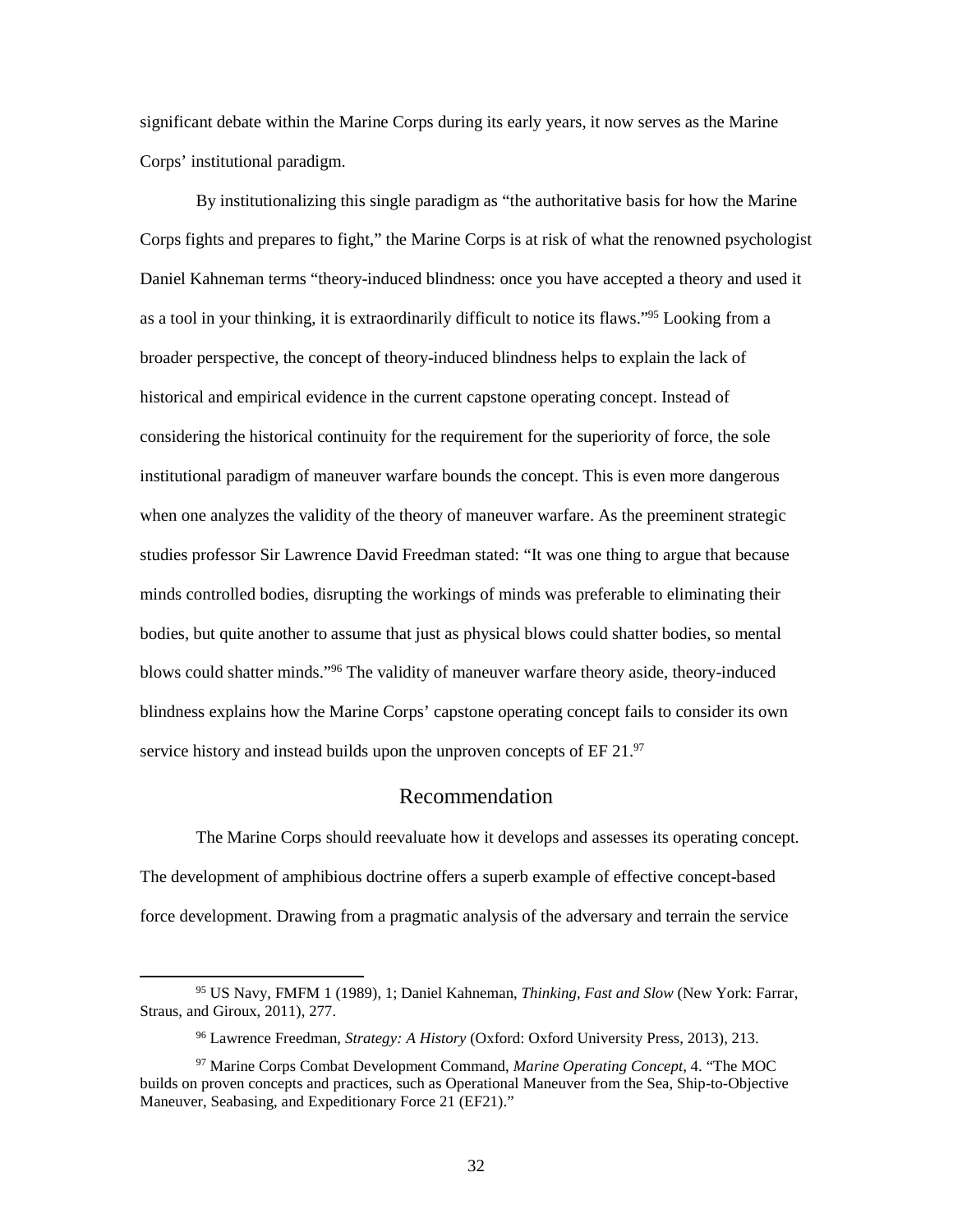was most likely to face, the Marine Corps developed a theory of amphibious warfare and changes in how the Marine Corps trains, organizes, and equips.<sup>98</sup> transitioned this theory to execution without failure. In contrast to this enemy focused analysis, "the MOC focuses on key drivers of change" in the future operating environment to effect

 10 responsibilities. If, as the MOC claims, the Marine Corps must be a coherent and fully requires to do so. Instead, "eliminating the necessity for absolute land superiority, *by the Marine Corps*, diminished the justification for amphibious shipping towards that end… Why should the Instead of accepting the constraints placed on the force by the current limited inventory of amphibious ships, the Marine Corps should identify the capabilities it requires to meet its Title integrated Naval Force, then the Marine Corps has a responsibility to identify the capabilities it nation fund the Navy to build amphibious ships for the purpose of decisive maneuver ashore, if the Marine Corps itself refuses to define the necessity for such land superiority?"<sup>99</sup>

 Perhaps most importantly, the Marine Corps should refocus on what it is, an infantry centric organization built to "provide fleet marine forces of combined arms, together with supporting air components, for service with the fleet in the seizure or defense of advanced naval bases and for the conduct of such land operations as may be essential to the prosecution of a naval "Minor Missions." The trail once lost is hard to regain."<sup>101</sup> campaign."100 This is the Marine Corps' general mission. It is the purpose for which the service "exists and never, for a moment, must it be permitted to become smothered by the introduction of

 98 Marine Corps Combat Development Command, *Marine Operating Concept*, 5. The key drivers of change listed in the MOC are complex terrain, technology proliferation, information as a weapon, battle of signatures, and increasingly contested maritime domain.

<sup>&</sup>lt;sup>99</sup> Lauer, in press, "Damn the Torpedoes."

<sup>&</sup>lt;sup>99</sup> Lauer, in press, "Damn the Torpedoes."<br><sup>100</sup> United States of America, *10 U.S. Code §5063, United States Marine Corps: composition;* functions.

<sup>&</sup>lt;sup>101</sup> Russell, "A Plea for a Mission and Doctrine," 111.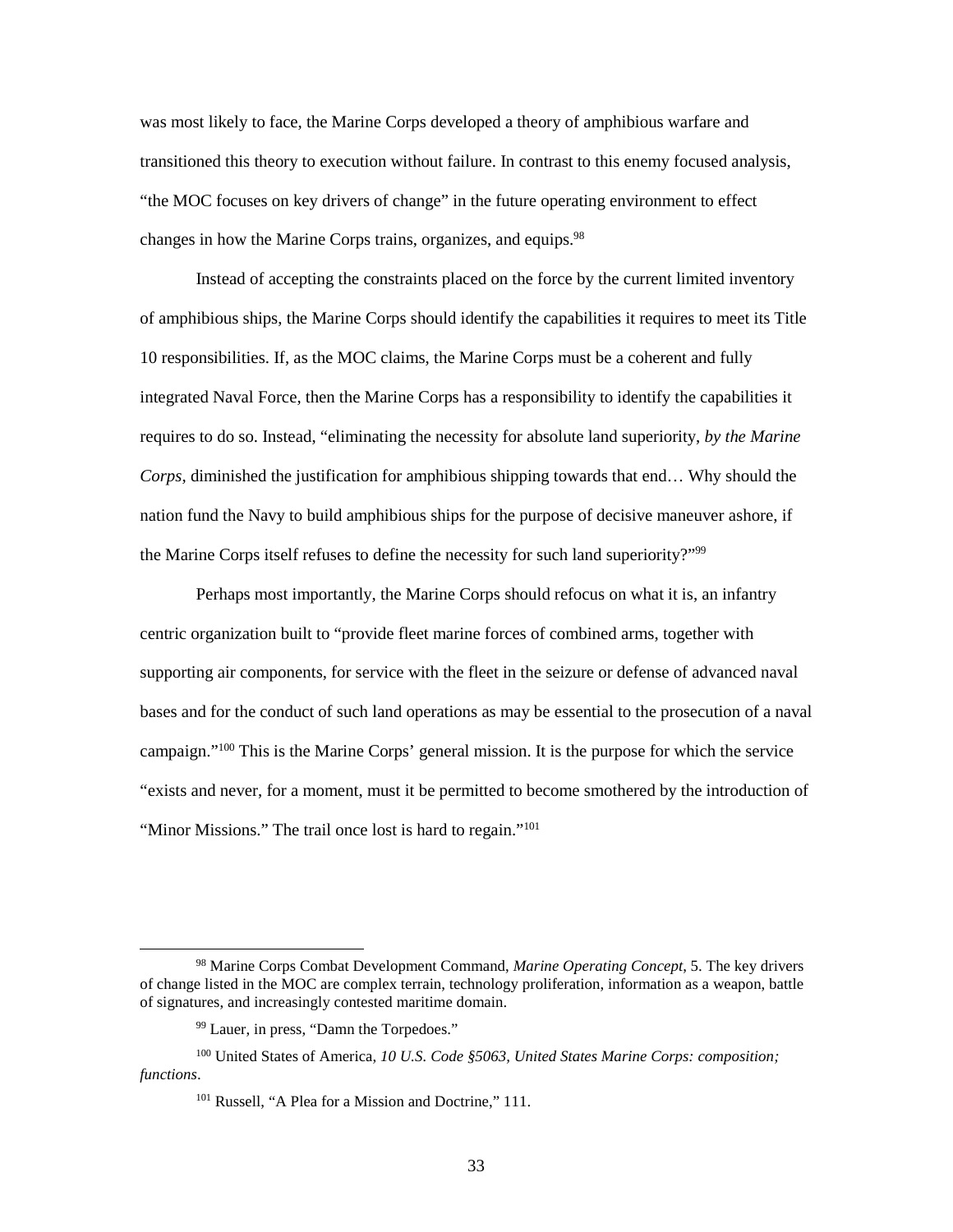#### Bibliography

#### Published Primary Sources

- <span id="page-40-1"></span><span id="page-40-0"></span> Force, 1943. 1st Marine Division. *Final Report on Guadalcanal Operations*. San Francisco, CA: Fleet Marine
- Commander South Pacific Area. Operation Plan No. 1-42. COMSOPAC file No. A4-3/A16-3, Serial 0017, (16 July 1942).
- Ellis, Earl H. *Advance Base Operations in Micronesia*. Washington, DC: Department of the Navy, 1921.
- Final Report on the Guadalcanal Operation Phase III. 2–3. Quoted in Zimmerman, John L. *The*  1949. *Guadalcanal Campaign*. Quantico, VA: Historical Division, Headquarters Marine Corps,
- Marine Corps Combat Development Command. *Concepts Overview*. Accessed September 28, 2017. <http://www.mccdc.marines.mil/Portals/172/Docs/MCCDC/Concepts/Concepts%20> Overview.pdf.

 VA: Headquarters Marine Corps, 2014. \_\_\_\_\_\_\_\_. *Expeditionary Force 21: FORWARD and READY; Now and in the Future*, Quantico,

 Corps, 2017. \_\_\_\_\_\_\_\_. *Littoral Operations in a Contested Environment*. Quantico, VA: Headquarters Marine

 \_\_\_\_\_\_\_\_. *Marine Corps Operating Concept; How an Expeditionary Force Operates in the 21st Century*. Quantico, VA: Headquarters Marine Corps, 2016.

- United States of America. 10 U.S. Code §5063, United States Marine Corps: composition; functions.
- US Department of Defense. Joint Staff. Joint Publication 3-02.1, *Joint Doctrine for Landing Operations*. Washington, DC: Government Printing Office, 1989.

\_\_\_\_\_\_\_\_. Joint Staff. Joint Publication 3-02, *Amphibious Operations*. Washington, DC: Government Printing Office, 2014.

- *Contact*. Quantico, VA: Headquarters Marine Corps, 2016. United Stated Marine Corps*. Commandant's Planning Guidance: FRAGO 01/2016 Advance to*
- Corps, 2016. United States Marine Corps. Marine Corps Combat Development Command/Combat Development and Integration Instruction 5401.1. Quantico, VA: Headquarters Marine

 \_\_\_\_\_\_\_\_. Marine Corps Order P3121.1, *Marine Corps Planning and Programming Manual*. Quantico, VA: Headquarters Marine Corps, 1991.

United States Department of the Navy. *Command Summary of Fleet Admiral Chester W. Nimitz Vol. 8.* Newport, RI: US Naval War College, *2013.*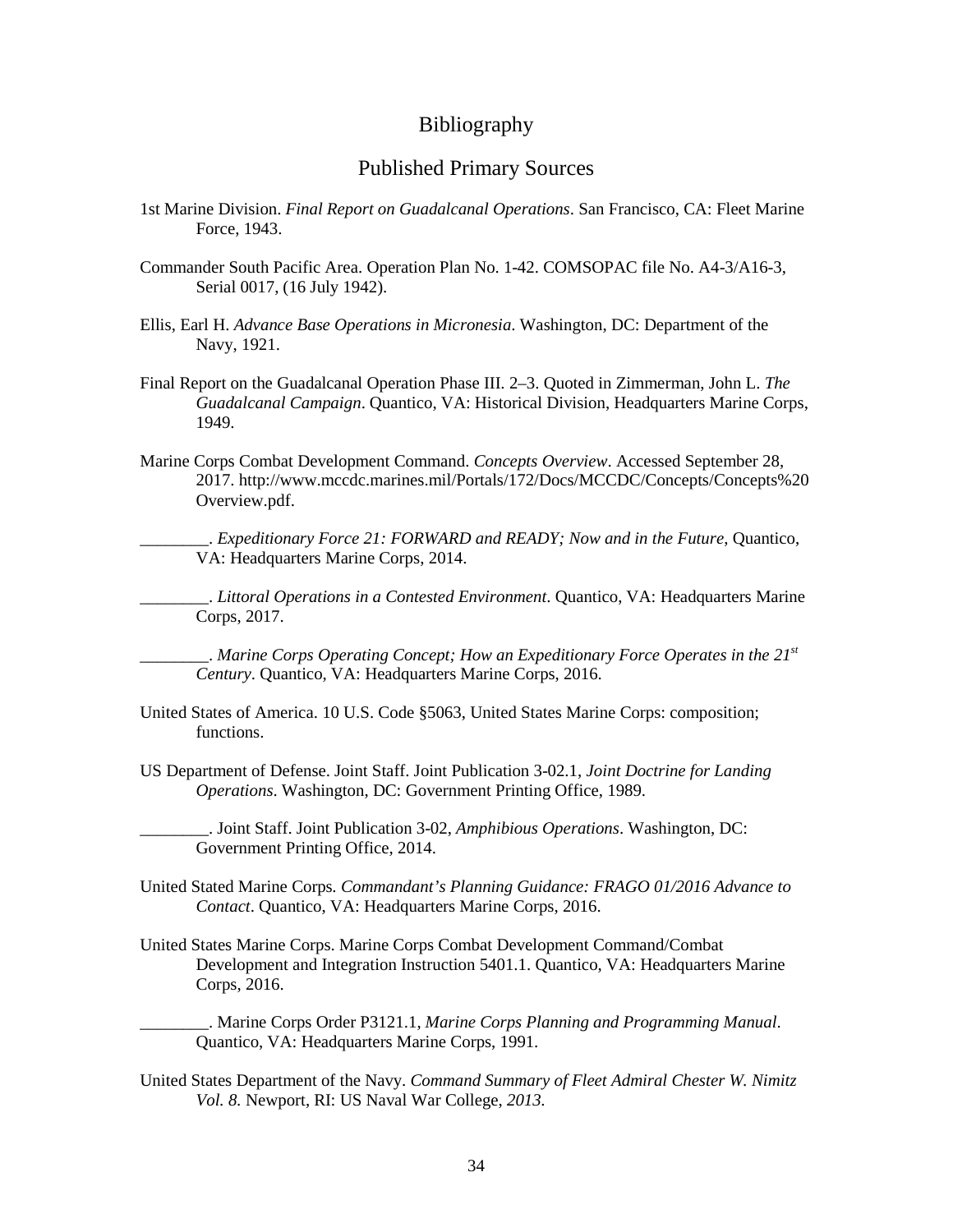\_\_\_\_\_\_\_\_. Fleet Marine Force Manual 1, *Warfighting*. Washington, DC: Government Printing Office, 1989.

\_\_\_\_\_\_\_\_. *Landing Operations Doctrine, Fleet Training Publication 167*. Washington, DC: Government Printing Office, 1938.

\_\_\_\_\_\_\_\_. Marine Corps Doctrinal Publication 1, *Warfighting*. Washington, DC: Government Printing Office, 1997.

United States Marine Corps; Concepts and Programs. "Concepts." Accessed October 31, 2017. <https://marinecorpsconceptsandprograms.com/concepts>.

#### Secondary Sources

- <span id="page-41-0"></span>Axelrod, Alan. *Miracle at Belleau Wood: The Birth of the Modern U.S. Marine Corps*. Guilford, CT: Lyons Press, 2007.
- Bartlett, Merrill L., ed. *Assault from the Sea: Essays on the History of Amphibious Warfare*. Annapolis, MD: Naval Institute Press, 1983.
- Citino, Robert Michael. *The German Way of War: From the Thirty Years' War to the Third Reich*. Modern War Studies. Lawrence: University Press of Kansas, 2005.
- Daugherty, Leo J. *Pioneers of Amphibious Warfare, 1898–1945: Profiles of Fourteen American Military Strategists*. Jefferson, NC: McFarland, 2009.
- Dickinson, Frederick R. *World War I and the Triumph of a New Japan, 1919-1930*. New York: Cambridge University Press, 2013.
- Frank, Richard B. *Guadalcanal: The Definitive Account of the Landmark Battle*. Reprinted. New York: Penguin Books, 1992.
- Freedman, Lawrence. *Strategy: A History*. Oxford: Oxford University Press, 2013.
- Gaddis, John Lewis. *The Landscape of History: How Historians Map the Past*. Oxford: Oxford University Press, 2004.
- Gat, Azar*. A History of Military Thought: From the Enlightenment to the Cold War*. Oxford, New York: Oxford University Press, 2001.
- Griffith, Samuel B. *The Battle for Guadalcanal*. Urbana: University of Illinois Press, 2000.
- Heinl, Robert Debs. *Soldiers of the Sea: The United States Marine Corps, 1775–1962*. 2nd ed. Great war stories. Baltimore, MD: Nautical & Aviation Pub. Co. of America, 1991.
- Howard, Michael, and Basil Henry Liddell Hart. *The Theory and Practice of War*. Bloomington: Indiana University Press, 1975.
- Isserson, Georgii Samoilovich. *The Evolution of Operational Art*. Translated by Bruce W. Menning. Fort Leavenworth, KS: Combat Institute Press, 2013.